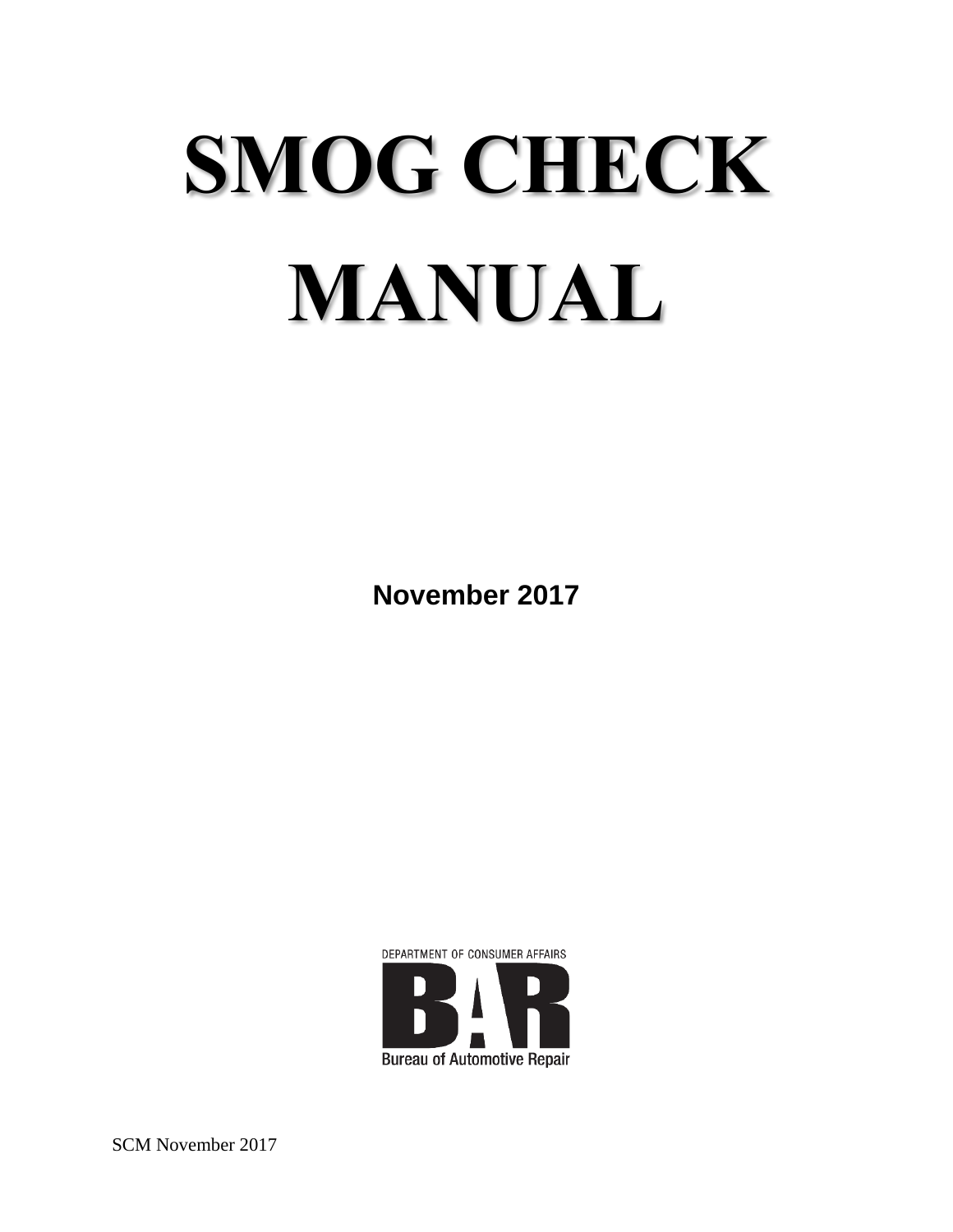This manual is incorporated by reference in Section 3340.45, Title 16, of the California Code of Regulations. It provides procedures for performing official Smog Check inspections. Licensed Smog Check stations and inspectors must follow these procedures, and the BAR-97 Emission Inspection System, OBD Inspection System (OIS), and Low Pressure Fuel Evaporative Test (LPFET) equipment prompts when conducting Smog Check inspections.

> **Department of Consumer Affairs Bureau of Automotive Repair 10949 North Mather Boulevard Rancho Cordova, CA 95670**

Suggestions for improvement to this manual are welcomed. They should be directed to the Bureau of Automotive Repair, Smog Check Manual Author via email to [bar.industryhelpdesk@dca.ca.gov](mailto:bar.industryhelpdesk@dca.ca.gov).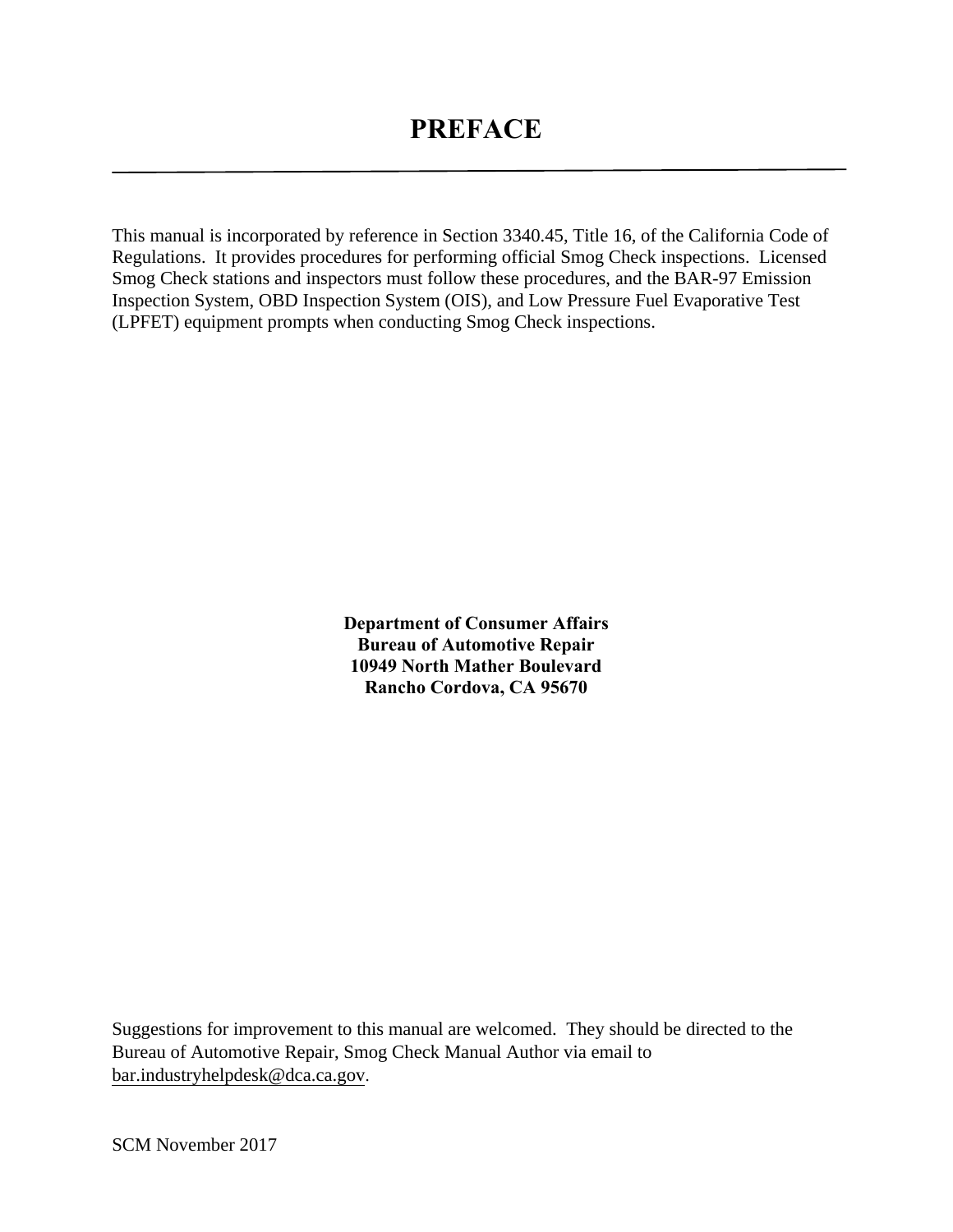|       | <b>Vehicle Identification</b>                     |  |
|-------|---------------------------------------------------|--|
| 1.1.0 |                                                   |  |
| 1.1.1 |                                                   |  |
|       | <b>Emissions Measurement Test (Gasoline Only)</b> |  |
| 1.2.0 |                                                   |  |
| 1.2.1 |                                                   |  |
| 1.2.2 |                                                   |  |
| 1.2.3 |                                                   |  |
| 1.2.4 |                                                   |  |
|       | <b>Visual Inspection</b>                          |  |
| 1.3.0 |                                                   |  |
| 1.3.1 |                                                   |  |
| 1.3.2 |                                                   |  |
| 1.3.3 |                                                   |  |
| 1.3.4 |                                                   |  |
| 1.3.5 |                                                   |  |
|       | <b>Emission Control Functional Tests</b>          |  |
| 1.4.0 |                                                   |  |
| 1.4.1 |                                                   |  |
| 1.4.2 |                                                   |  |
| 1.4.3 |                                                   |  |
| 1.4.4 |                                                   |  |
| 1.4.5 |                                                   |  |
| 1.4.6 |                                                   |  |
|       | <b>Smog Check Inspection Results</b>              |  |
| 1.5.0 |                                                   |  |
| 1.5.1 |                                                   |  |
| 1.5.2 |                                                   |  |
|       | <b>Repair Data</b>                                |  |
| 1.6.0 |                                                   |  |
|       | <b>Miscellaneous</b>                              |  |
| 1.7.0 |                                                   |  |
|       |                                                   |  |

#### **TABLE OF CONTENTS**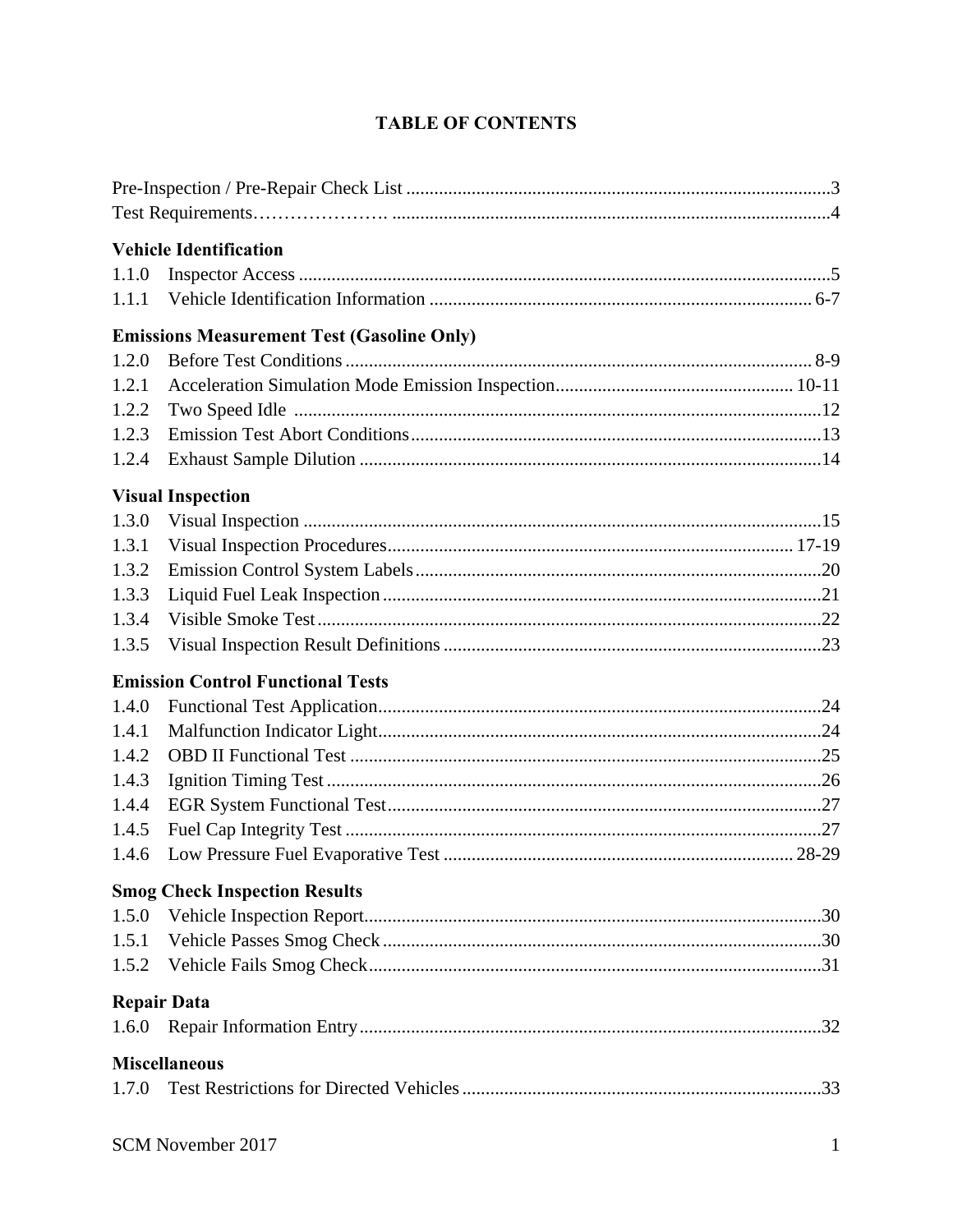#### **Station Equipment Requirements**

# Appendix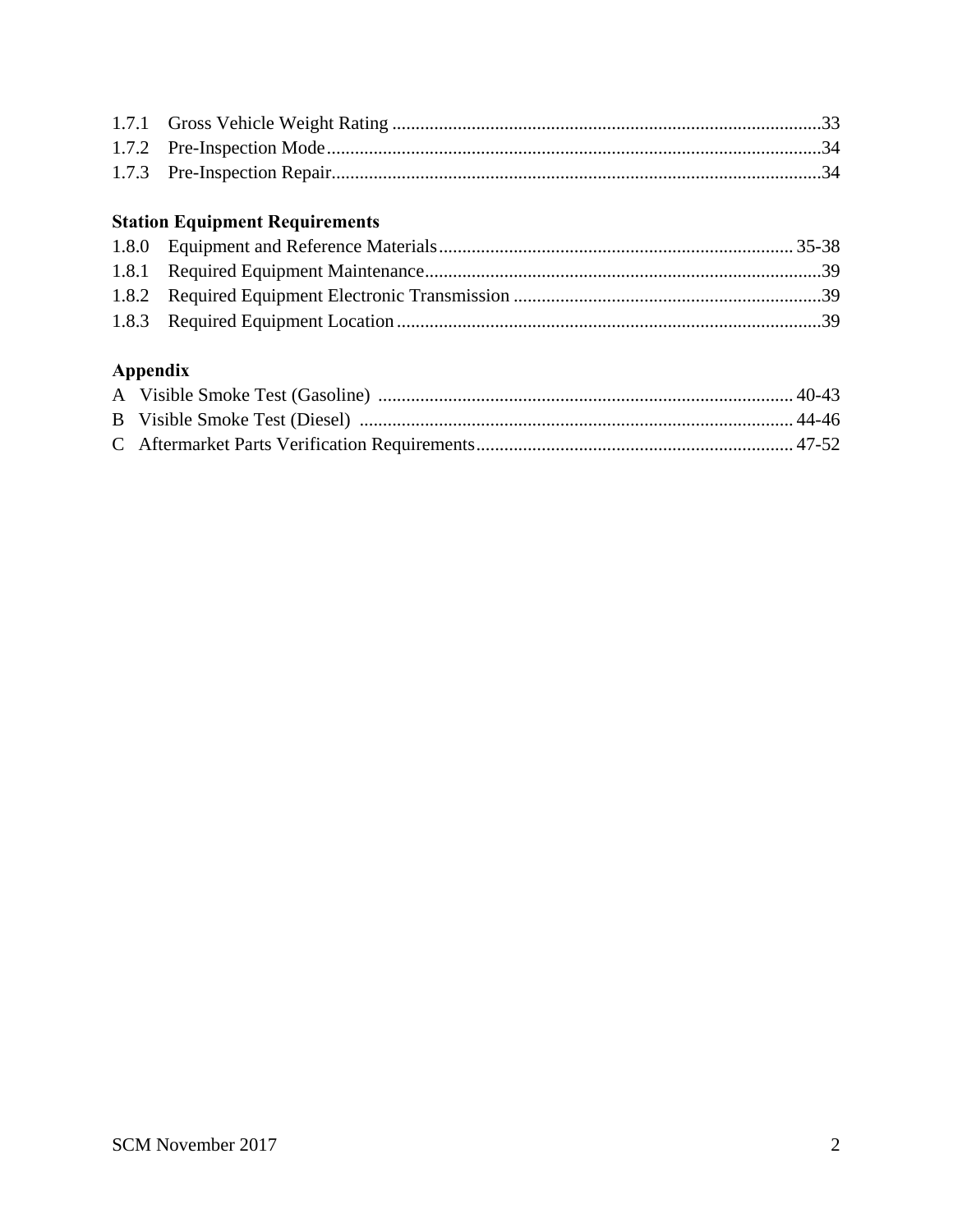# **Pre-Inspection / Pre-Repair Check List**

- <span id="page-4-0"></span>• Check for vehicle test restrictions. If test restrictions apply, inform the customer of those restrictions. For more information, see section 1.7.0.
	- o If a station lacks the equipment, tools, or reference materials necessary to inspect or repair a particular vehicle, the station must reject the vehicle before starting an inspection or repair.
	- o If, as a matter of policy, a test-and-repair station that does not repair certain types of vehicles or inspection failures, must reject the vehicle before starting an inspection or inform customer orally and in writing.
- Ensure the customer is provided an estimate in accordance with the Automotive Repair Act, Business and Professions Code section 9884.9, Health and Safety Code section 44033, and Title 16, California Code of Regulations section 3353. Be sure to determine the required test type prior to preparing the written estimate and obtaining customer authorization.
- Check that all required equipment is up-to-date, maintained and calibrated in accordance with the manufacturer standards and applicable BAR specifications.
- Ensure the vehicle is safe to test.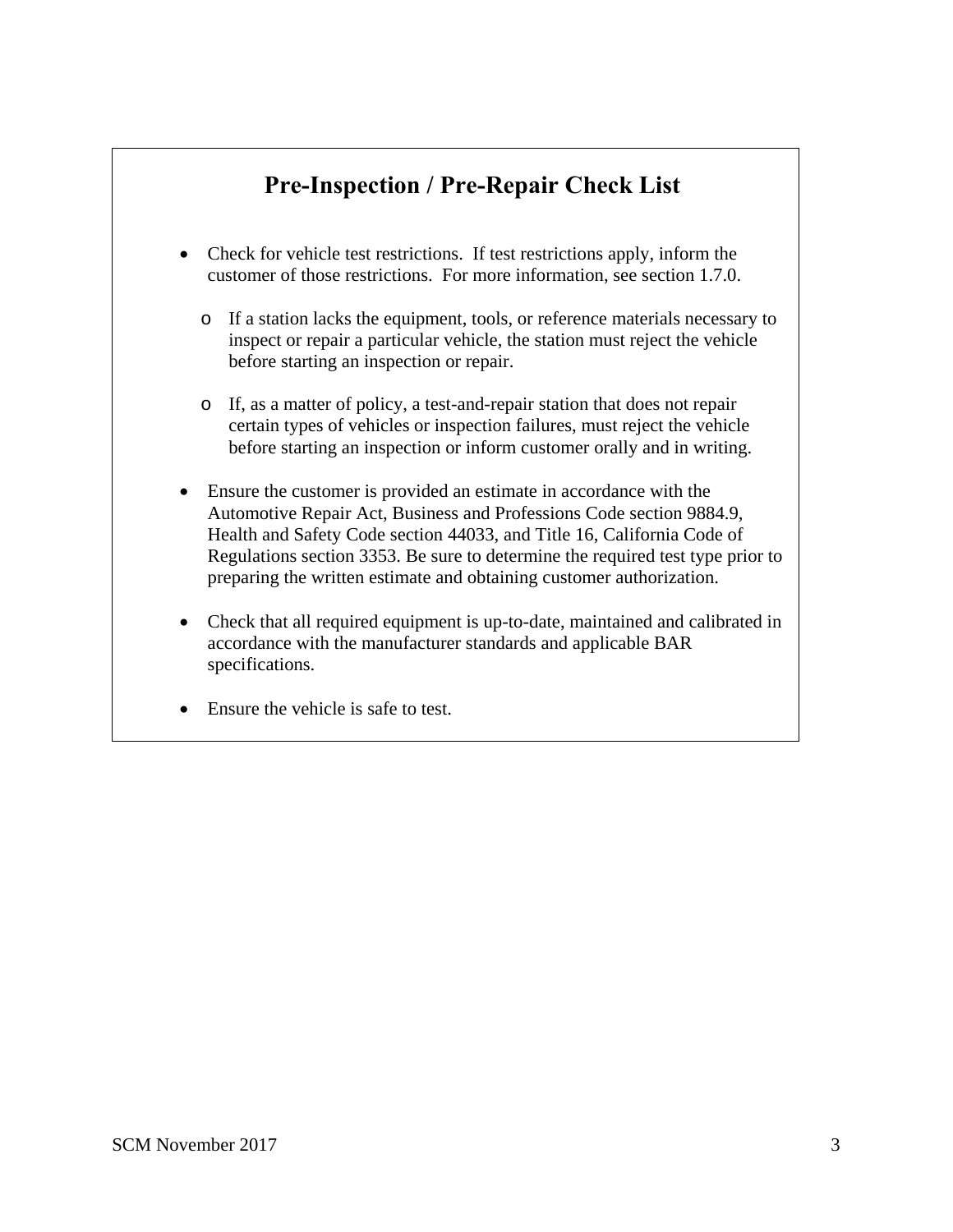# **TEST REQUIREMENTS**

<span id="page-5-0"></span>

|                                                                              | <b>BAR-97</b>                          |                                        | <b>OBD Inspection System (OIS)</b>               |                                                  |                                                      |  |
|------------------------------------------------------------------------------|----------------------------------------|----------------------------------------|--------------------------------------------------|--------------------------------------------------|------------------------------------------------------|--|
| <b>Required Tests</b>                                                        | <b>Gasoline</b><br>1976 to 1995<br>(1) | <b>Gasoline</b><br>1996 to 1999<br>(1) | <b>Hybrid</b><br><b>2000 and</b><br>newer<br>(2) | <b>Diesel</b><br><b>1998</b> and<br>newer<br>(3) | <b>Gasoline</b><br><b>2000 and</b><br>newer<br>(1,4) |  |
| <b>Tailpipe Inspections:</b> (see section 1.2 for specifics)                 |                                        |                                        |                                                  |                                                  |                                                      |  |
| Acceleration Simulation Mode (ASM) or<br>Two Speed Idle (TSI) <sup>(5)</sup> | √                                      | √                                      |                                                  |                                                  |                                                      |  |
| Visual Inspections: (see section 1.3 for specifics)                          |                                        |                                        |                                                  |                                                  |                                                      |  |
| <b>Crankcase Emissions Controls</b>                                          | √                                      | $\sqrt{}$                              | √                                                | √                                                | √                                                    |  |
| Thermostatic Air Cleaner                                                     |                                        |                                        |                                                  |                                                  |                                                      |  |
| Fuel Evaporative System (EVAP)                                               |                                        |                                        |                                                  |                                                  | ٧                                                    |  |
| <b>Exhaust Gas After Treatment Systems</b>                                   | V                                      |                                        |                                                  | √                                                | √                                                    |  |
| <b>Exhaust Gas Recirculation (EGR)</b>                                       | V                                      |                                        |                                                  |                                                  | √                                                    |  |
| <b>Ignition Spark Controls</b>                                               |                                        |                                        |                                                  |                                                  | Ń                                                    |  |
| <b>Fuel Metering Systems</b>                                                 |                                        |                                        |                                                  | √                                                | Ń                                                    |  |
| Air Injection System                                                         |                                        |                                        |                                                  |                                                  | √                                                    |  |
| Computers, Sensors, and Switches                                             |                                        |                                        |                                                  |                                                  | √                                                    |  |
| <b>Other Emission Related Components</b>                                     |                                        |                                        |                                                  |                                                  | √                                                    |  |
| Liquid Fuel Leak (section 1.3.3)                                             |                                        |                                        |                                                  |                                                  |                                                      |  |
| Visible Smoke Test (section 1.3.4)                                           |                                        |                                        |                                                  |                                                  |                                                      |  |
| <b>Functional Inspections:</b> (see section 1.4 for specifics)               |                                        |                                        |                                                  |                                                  |                                                      |  |
| <b>On-Board Diagnostics (OBD)</b>                                            |                                        | V                                      | V                                                |                                                  | ٧                                                    |  |
| Malfunction Indicator Light (MIL)                                            | ٦I                                     |                                        |                                                  |                                                  |                                                      |  |
| Exhaust Gas Recirculation (EGR) <sup>(6)</sup>                               | V                                      |                                        |                                                  |                                                  |                                                      |  |
| <b>Ignition Timing</b>                                                       |                                        |                                        |                                                  |                                                  |                                                      |  |
| Fuel Cap Integrity                                                           |                                        |                                        |                                                  |                                                  |                                                      |  |
| Low Pressure Fuel Evaporative Test<br>(LPFET)                                |                                        |                                        |                                                  |                                                  |                                                      |  |

(1) Gasoline includes alternative fueled vehicles, e.g., ethanol, methanol, liquefied petroleum gas (LPG), compressed natural gas (CNG), etc. Dedicated propane and natural gas vehicles over 14,000 lbs. Gross Vehicle Weight Rating (GVWR) do not require a Smog Check inspection.

(2) Hybrid vehicles are powered by both internal combustion and electric power sources.

(3) Diesel-powered vehicles with a GVWR greater than 14,000 lbs. are exempt from the Smog Check Program.

(4) Exception: Some model-year 2000 and newer gasoline category vehicles will require a tailpipe test on the BAR-97 EIS. These include vehicles without OBDII systems, and vehicles over 14,000 lbs. GVWR, and vehicles identified by BAR with problematic OBDII systems.

(5) ASM required for vehicles registered in Enhanced program areas, unless vehicle is incompatible with dynamometer test, then TSI shall be performed. TSI required in Basic and Change of Ownership Program areas.

(6) The EGR functional inspection is only performed in conjunction with a TSI tailpipe test.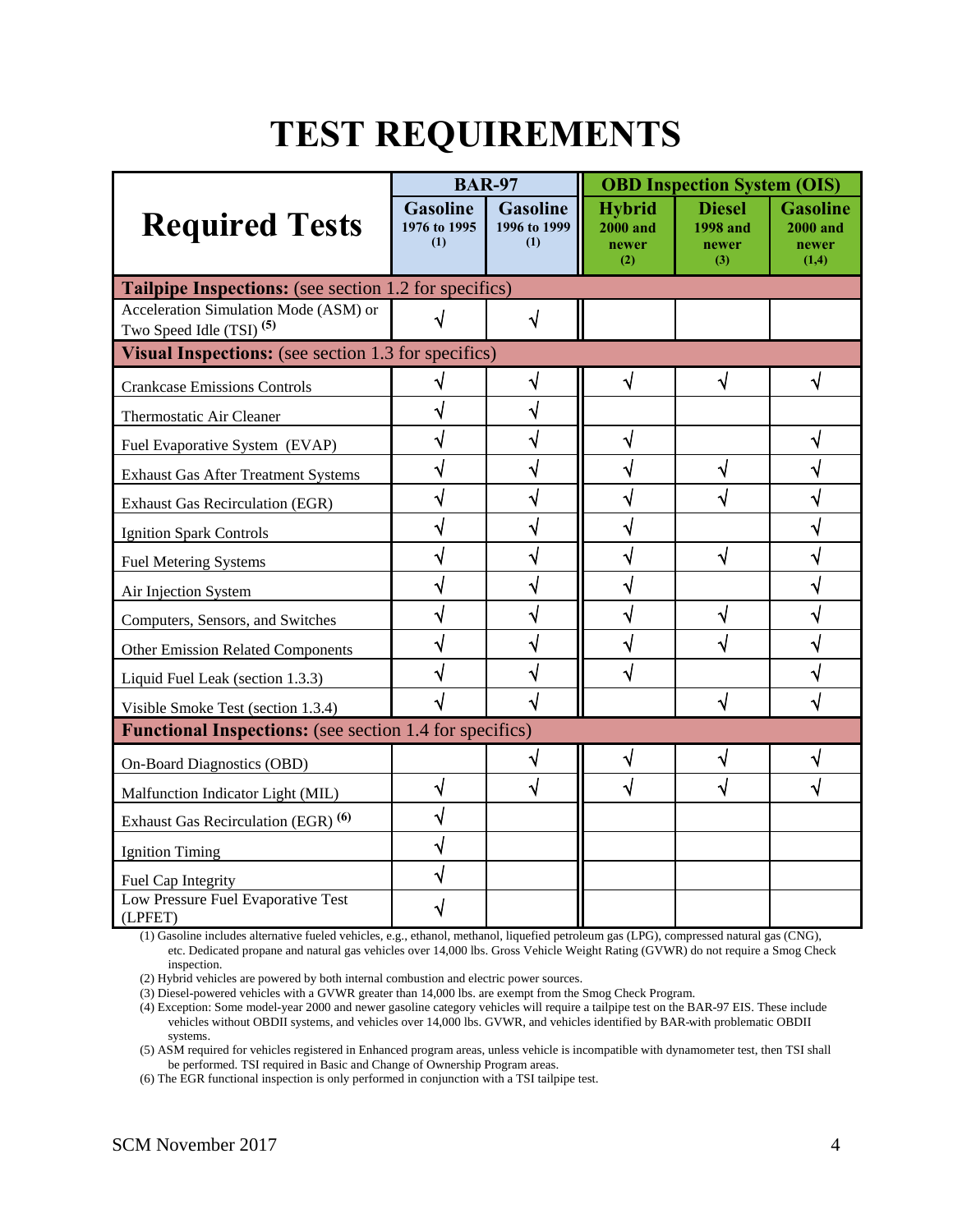# <span id="page-6-0"></span>**Vehicle Identification**

#### **1.1.0 Inspector Access**

Entering both an Inspector's license number and access code provide access into the BAR-97 Emissions Inspection System (EIS) or OBD Inspection System (OIS) Smog Check inspection menu, as applicable. Follow the EIS or OIS prompts to access the Smog Check inspection mode.

The access code is assigned by BAR and is unique to each inspector. Each inspector must maintain the security of his or her access code. Disclosure of one's access code or use of another inspector's access code or license information is prohibited and such conduct will result in disciplinary action. If the security of your access code has been compromised, or you suspect another person is using your access code, you must contact your local BAR field office immediately.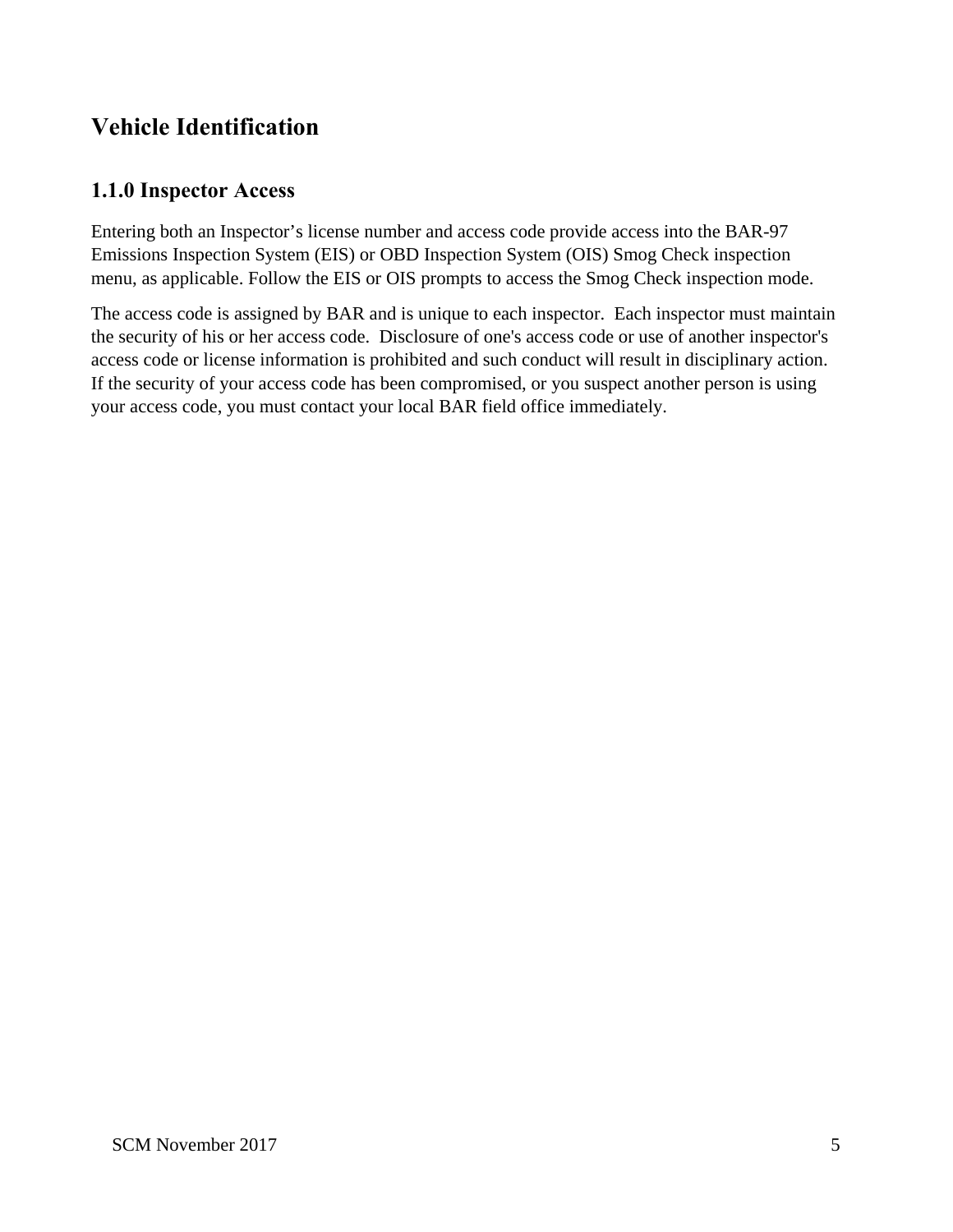#### <span id="page-7-0"></span>**1.1.1 Vehicle Identification Information**

Inspectors must follow the EIS or OIS prompts to input the vehicle identification number (VIN), license plate number, and odometer reading. Typically, the remaining vehicle information populates via the Vehicle Information Database (VID) and/or the EIS Vehicle Look-Up Table. The chart on the next page provides details for entering vehicle information.

No person shall enter any vehicle identification information for any vehicle other than the one being tested. Nor shall any person knowingly enter any false information about the vehicle being tested.

- The bar code scanner must be used as the first method of entry. Manual entry must only be used in cases where the vehicle is not equipped with a bar code or the bar code is illegible, and the registration documents are unavailable or do not include a bar code. In these cases, you may proceed with the inspection and manually enter the vehicle identification information, as needed.
- When using the vehicle registration documents to scan vehicle information, you must first verify the VIN shown on the registration document matches the VIN on the vehicle. If the VIN does **not** match, the inspector shall use the VIN affixed to the vehicle and inform the customer of the mismatch and that it may cause the Department of Motor Vehicles (DMV) not to accept the test results.
- If VID communication failure occurs on the EIS, the inspector must enter all applicable information. However, for a California registered vehicle, inspectors must first verify that the VIN and license plate entries are correct, and check that the EIS is properly connected to the VID. If VIN and plate entries are correct, and communication failure continues, complete the inspection as prompted by the EIS. In these cases, DMV may request a copy of the VIR as proof of certification. Advise the motorist to retain a copy of the VIR throughout the registration process.
- The EIS and OIS will not function without a continuous Internet connection to the VID. Anytime the OIS fails to communicate with the VID, the problem must be fixed before performing an inspection.
- When inspecting a government fleet vehicle, enter the "Government Fleet BAR file number." Get this number from the government fleet.

**Accuracy is critical to ensure the appropriate test sequences and standards are applied.**  For all inspections, inspectors must verify that all vehicle information is complete and correct. If not, inspectors must make the necessary corrections.

**Each inspector is responsible for the accuracy of the test. Once a certificate is issued it is impossible to void that certificate**.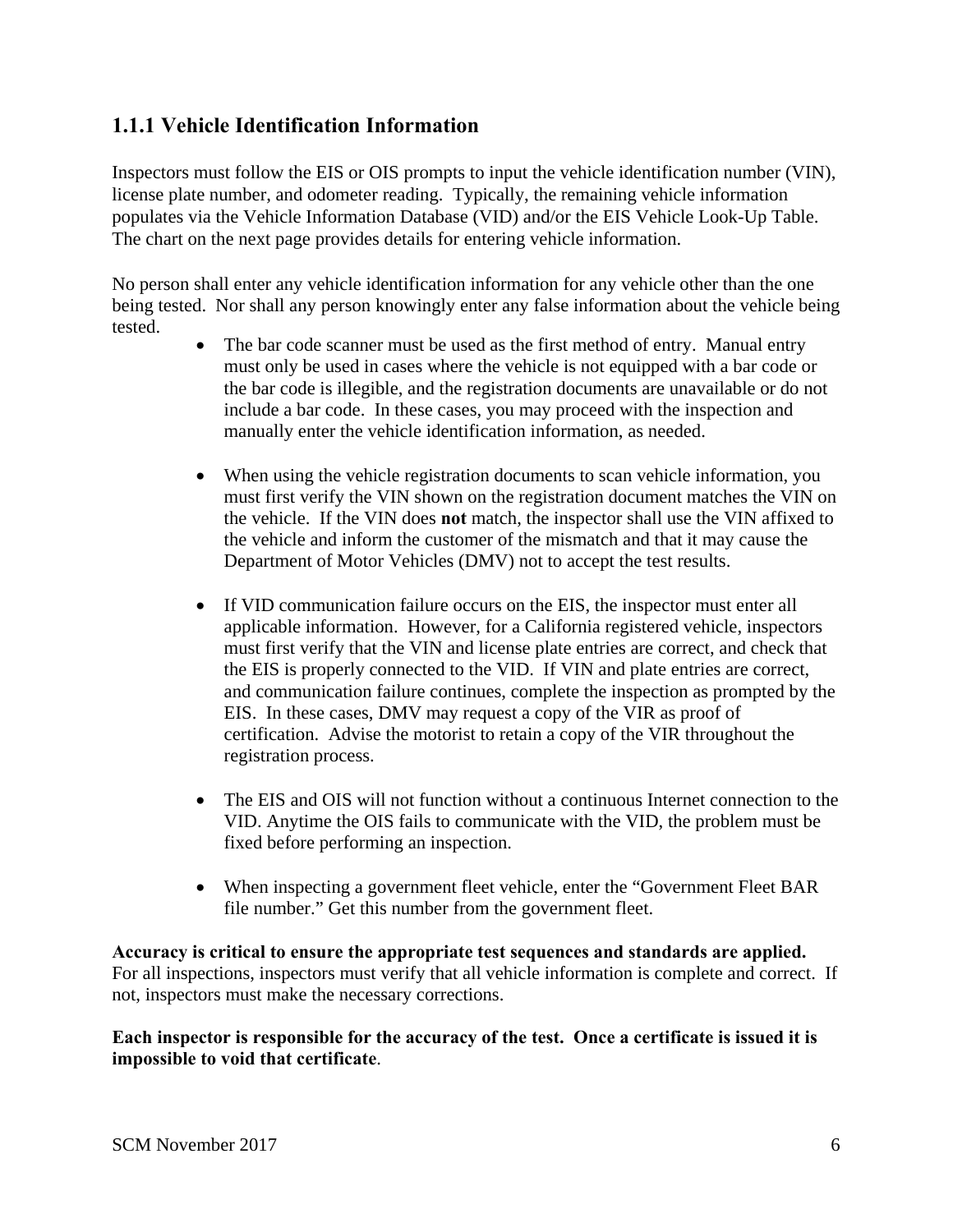# **Vehicle Identification**

#### **1.1.1 Vehicle Identification Information (continued)…**

| <b>BAR-97 / OIS Entries</b>                                          |
|----------------------------------------------------------------------|
| <b>Vehicle Identification Number</b>                                 |
| License Plate Number (If no plate, enter "NONE") <sup>(1)</sup>      |
| Current Odometer Reading <sup>(2)</sup>                              |
| Exhaust Configuration, when prompted (Single or Dual) - BAR-97 only  |
| Model-Year                                                           |
| Vehicle Type Code (PC, TRK, MH, GOV, PFR) - BAR-97 only)             |
| Government Fleet BAR File number                                     |
| Gross Vehicle Weight Rating (See section 1.7.1 for more information) |
| Vehicle Make                                                         |
| Body Type - BAR-97 only                                              |
| Vehicle Model Name                                                   |
| Number of Cylinders - BAR-97 only                                    |
| Engine Size - BAR-97 only                                            |
| Transmission Type - BAR-97 only                                      |
| Certification Type; (CA, FED, Referee)                               |
| <b>BAR Referee Label Number (3)</b>                                  |
| Fuel Type <sup>(4)</sup>                                             |
| Engine Make (Motor Homes, Referee) - BAR-97 only                     |
| Engine Year (Motor Homes, Referee) - BAR-97 only                     |

Note: Inspectors must verify all applicable entries are complete and accurate and, if not, make the necessary corrections. If an error is found after changes no longer can be made, abort the inspection and start over using the correct information.

**(1)** For government vehicles do not enter "E" preceding the plate number; enter the last 7 digits.

**(2)** Enter the odometer reading as displayed. Do not attempt to estimate vehicle mileage or convert from kilometers to miles. If the odometer is missing or illegible, enter "NONE". **(3)** For the purposes of a Smog Check inspection, the BAR Referee Label provides the certification type and emission control requirements for kit cars – Specially Constructed (SPCNS) vehicles, grey market vehicles, and vehicles with engine changes. When inspecting a vehicle equipped with a Referee label, enter "R" for vehicle certification type. Do not inspect SPCNS, grey market vehicles or vehicles with an engine change unless equipped with a BAR Referee Label.

**(4)** Inspect a dual/bi-fuel vehicle using the fuel in which the vehicle was operating on when it arrived at the station.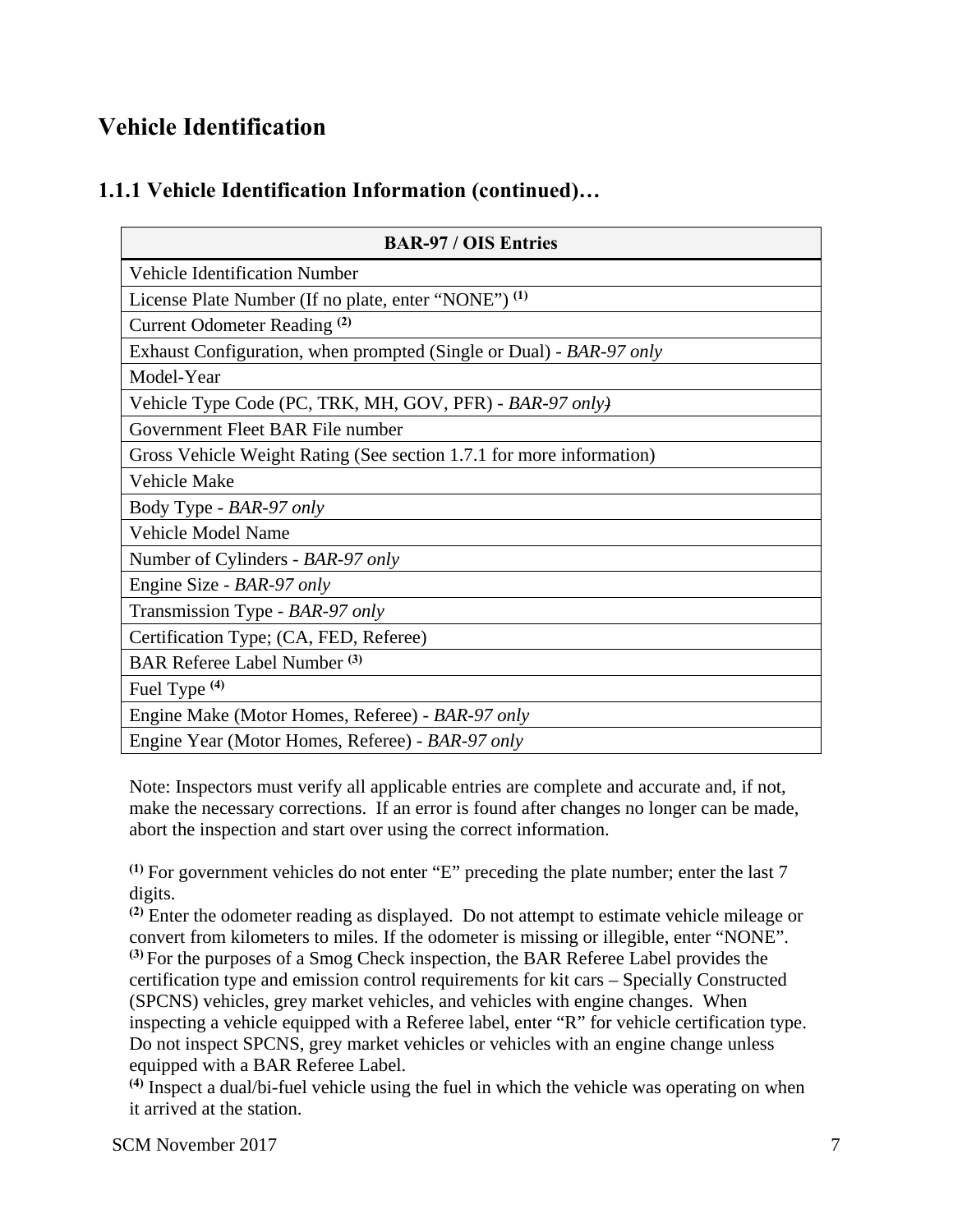#### <span id="page-9-0"></span>**1.2.0 Before-Test-Conditions**

Before the tailpipe emissions inspection an inspector must:

- Check that there are no obvious safety hazards. Inspectors may reject a vehicle from testing that is unsafe to test. For more information, see section 1.2.3.
- Verify the vehicle is warmed up to normal operating temperature. If the vehicle is not at normal operating temperature, the vehicle may either be idled (low idle) or driven normally as necessary to achieve normal operating temperature. Normal operating temperature may be confirmed in one of the following ways:
	- o The coolant temperature gauge shows normal operating temperature;
	- o The upper and lower radiator hoses are hot and appropriately pressurized; and/or
	- o When applicable, the electric cooling fan cycles on at idle.

Once at normal operating temperature, continuously operate the engine at low idle for at least 3 minutes immediately prior to the tailpipe emissions inspection.

**Inspectors shall not attempt to superheat the catalyst. Do not increase the engine RPM or load during the 3-minute idle period or during the tailpipe emissions inspection sequences except as necessary to perform the initial visible smoke snap test as described in Appendix A. Any methods used to artificially increase catalyst temperature are prohibited.**

- Turn off all vehicle accessories.
- (TSI only) Place the transmission in neutral or park, with the parking brake on and/or wheel chocks in place.
- (ASM only) Verify the vehicle can be tested on a dynamometer. See section 1.2.1 for incompatible examples.
- (ASM only) Verify that the tires are dry, inflated to proper pressure, and in a safe condition. If necessary, complete the tire drying sequence as prompted by the EIS.
- (ASM only) Disable traction control, when applicable.
- (ASM only) To prevent damage, verify that the vehicle safely fits on the dynamometer, and is compatible for operation on a 2WD dynamometer. Place the vehicle's drive wheels on the dynamometer. Vehicles that do not fit into your building or testing area must be returned to the customer for inspection at another station.
- (ASM only) Verify that the vehicle is restrained in accordance with the EIS manufacturer standards, and wheel chocks are in place.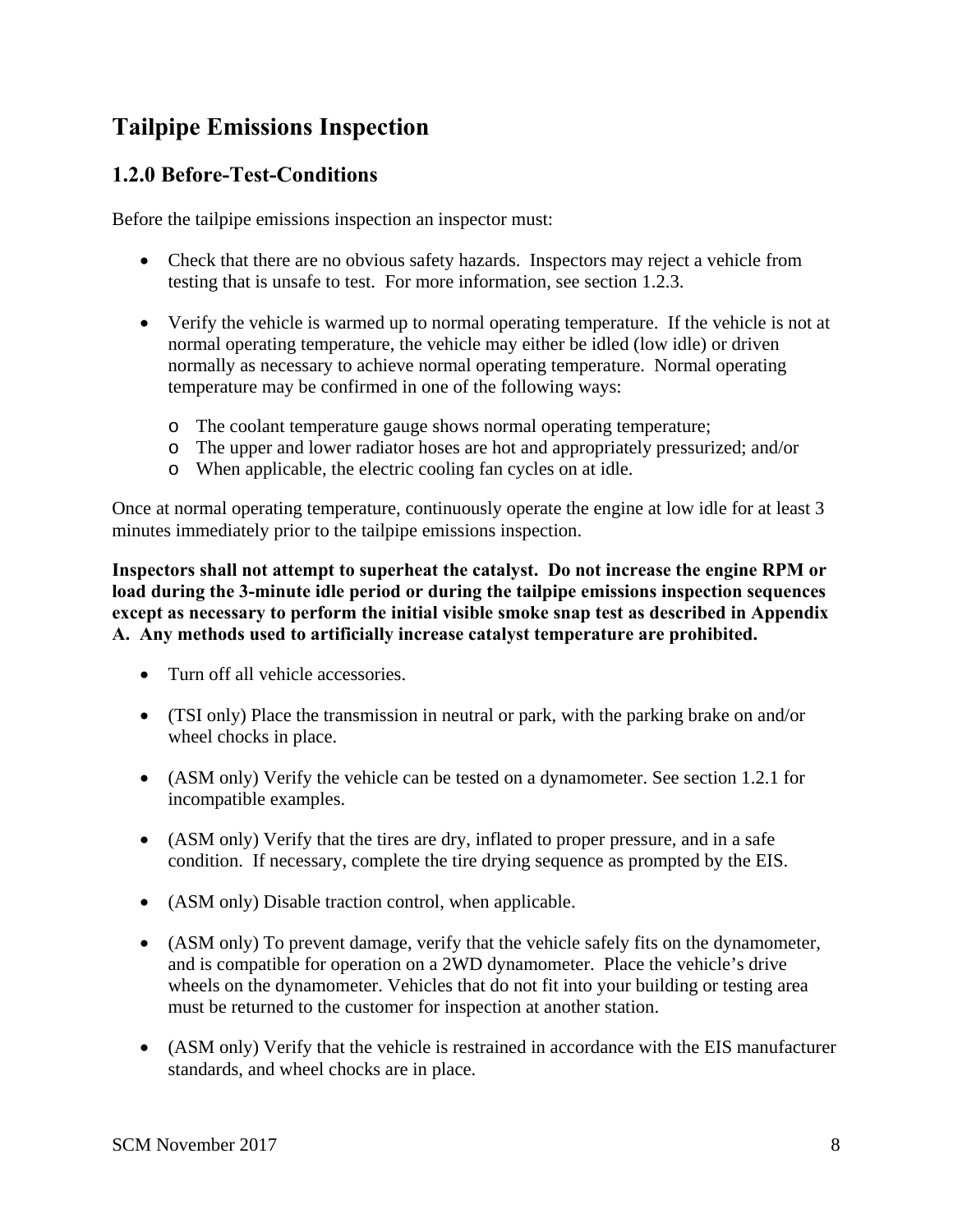#### **1.2.0 Before-Test-Conditions (continued)…**

- (ASM only) Verify that the vehicle cooling fan is positioned correctly. The fan must be used when the ambient temperature reaches 72º or above.
- As prompted by the EIS, connect or place the RPM pick-up device.
- As prompted by the EIS, insert the sample probe in the tailpipe.
- (ASM only) Lower the vehicle hood during the emissions test.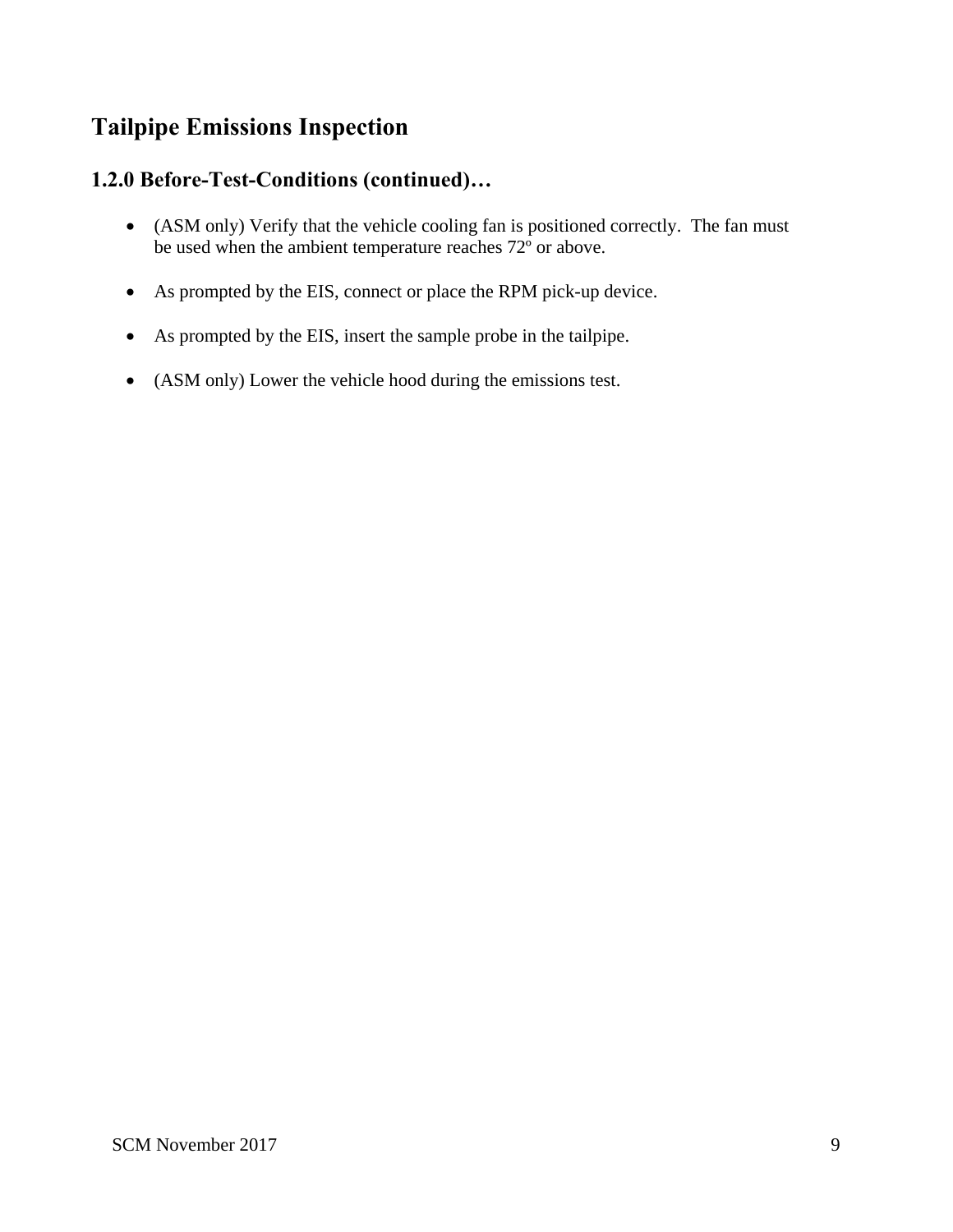#### <span id="page-11-0"></span>**1.2.1 Acceleration Simulation Mode (ASM) Emission Inspection**

Vehicle model-years 1976 - 1999 that are registered in the Enhanced Program area require an ASM inspection; excluding motorhomes and heavy-duty vehicles meeting certain conditions. See examples below.

The ASM emission inspection includes two loaded mode sequences known as the 50/15 test and the 25/25 test.

Inspectors must ensure that all the applicable before-test-conditions specified in section 1.2.0 are met before beginning the ASM inspection. **Once the applicable before-test-conditions are met, follow the EIS prompts to conduct the ASM inspection.** 

*CAUTION! Be aware that some vehicle designs are incompatible with a two wheel drive (2WD) dynamometer. Any attempt to operate such vehicles on a 2WD dynamometer could cause injury and/or may damage the vehicle. If the vehicle is not compatible with the ASM inspection then a TSI inspection shall be performed.* 

*The following are examples of vehicle designs that are not compatible with the ASM test and therefore must receive the two-speed-idle test:* 

- *Full-time all wheel or four wheel drive;*
- *Traction control that cannot be disabled;*
- *Body or chassis modifications made for business purposes that make the vehicle incompatible with loaded mode testing;*
- *Unable to safely fit on the dynamometer;*
- *Motorhomes as classified by the Department of Motor Vehicles over 8,500 GVWR;*
- *Heavy duty vehicles with GVWR between 8,501 and 9,999 and with an unloaded drive axle weight over 5,000 pounds.*
- *Heavy duty vehicles with GVWR over 9,999. Notes:*

*For the purposes of a Smog Check inspection, the term "unloaded" shall mean that the vehicle is not currently transporting loads for delivery or is not carrying items of a temporary nature (bricks, sand, lumber, etc.). The GVWR includes items that have been welded, bolted or otherwise permanently affixed to the vehicle, and tools, supplies, parts, hardware, equipment or devices of a similar nature that are routinely carried in or on the vehicle in the performance of the work for which the vehicle is primarily used.*

**To ensure the appropriate test and emission standards are applied, always follow the EIS prompts.**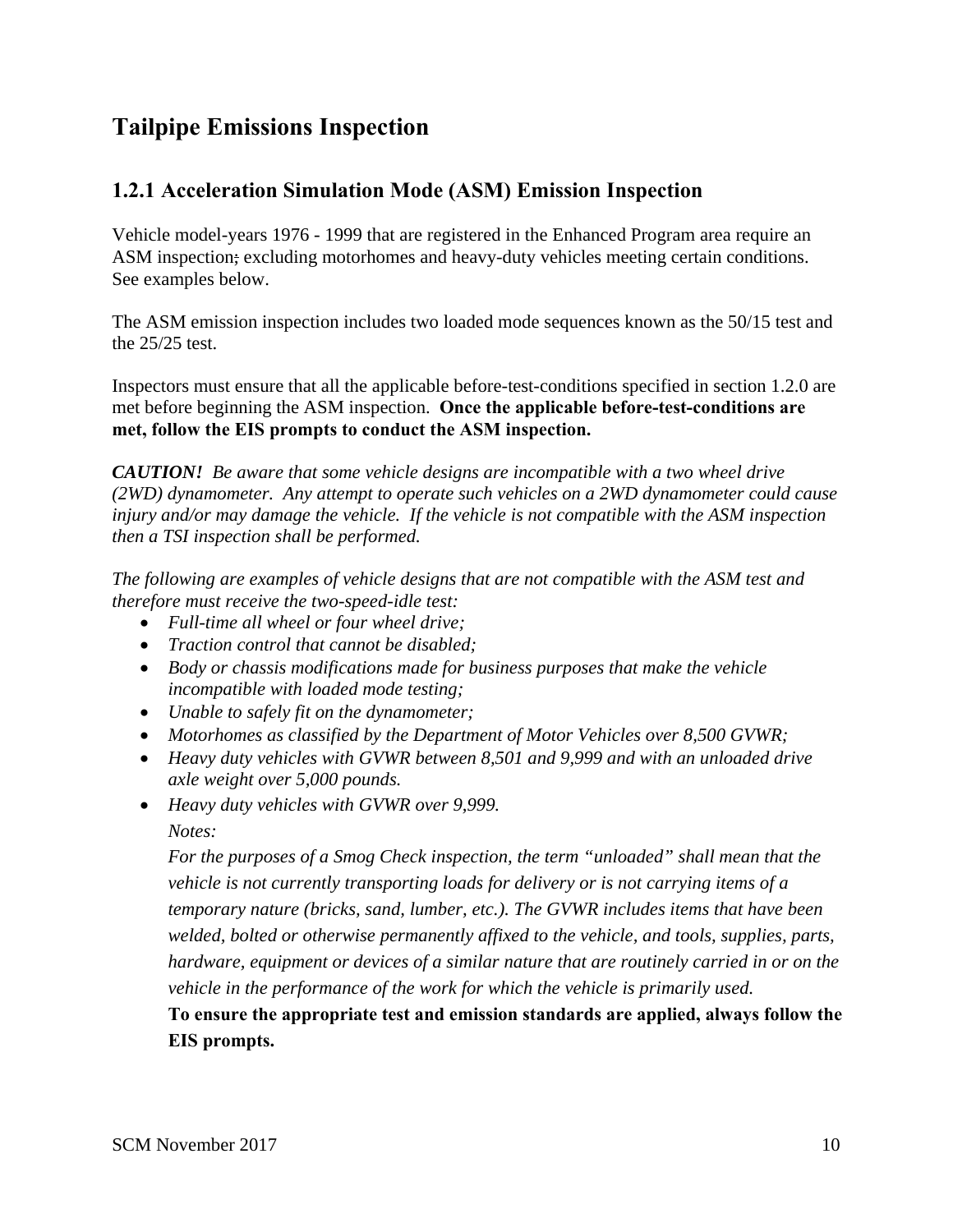#### **1.2.1 Acceleration Simulation Mode (ASM) Emission Inspection (continued)...**

#### **ASM Gear Selection**:

- **Automatic transmission Conduct the ASM test in the gear selector's normal/default** driving position. Do not use any alternative driving modes, e.g., "towing mode", "low traction", "performance", or "sport."
- **Manual transmission** Conduct the ASM test for both modes of the test in **second** gear. Only select higher or lower gears to maintain the EIS specified RPM range.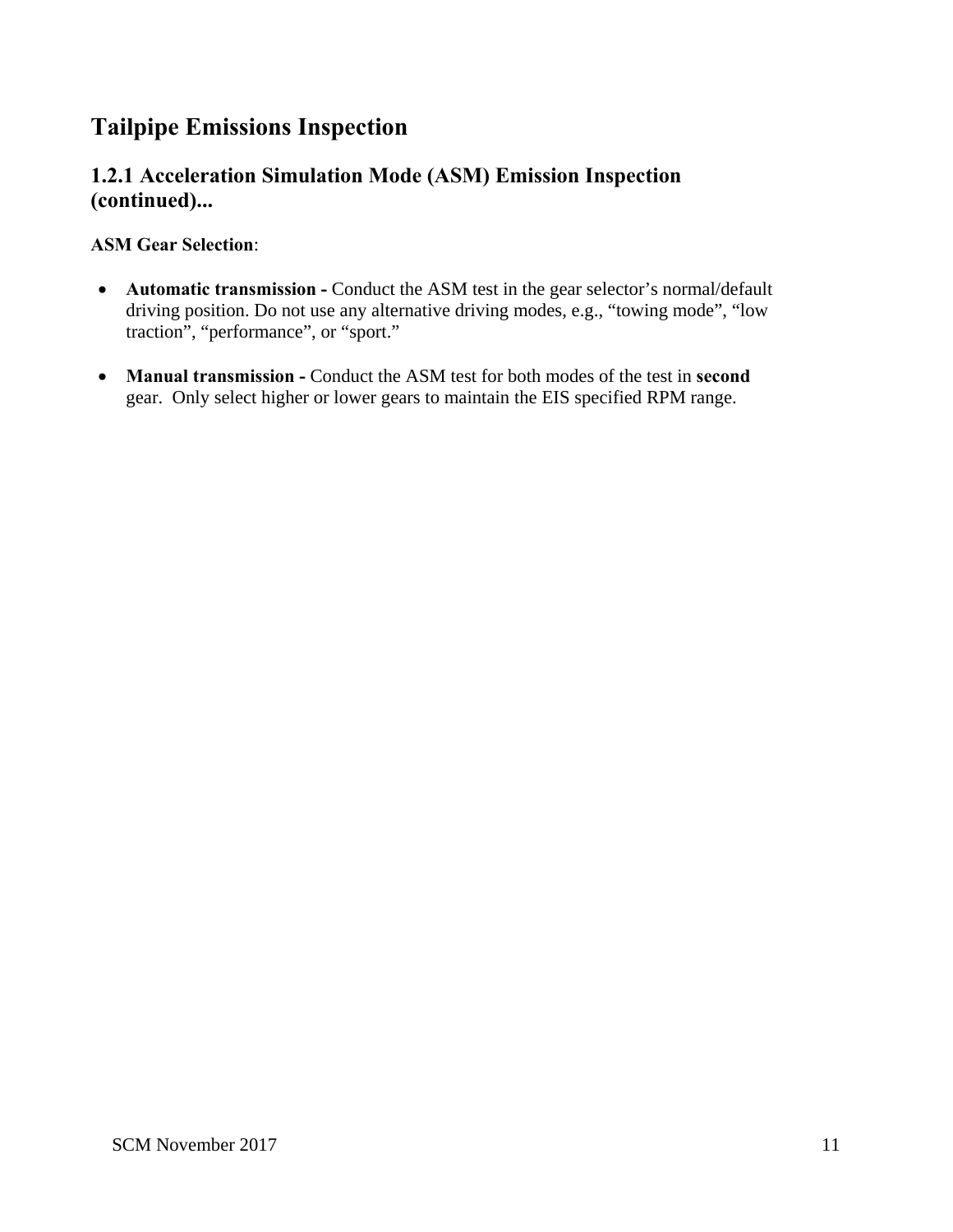## <span id="page-13-0"></span>**1.2.2 Two Speed Idle Inspection (TSI)**

The TSI inspection is only required in Basic and Change of Ownership Smog Check Program Areas and in Enhanced Smog Check Program Areas for vehicles that are incompatible with the ASM inspection.

The TSI inspection includes two test sequences; a 2500 RPM test and an idle test.

Inspectors must ensure that the applicable before-test-conditions specified in section 1.2.0 are met before beginning the TSI inspection. **Once the applicable before-test-conditions are met, follow the EIS prompts to conduct the TSI inspection.**

- The 2500 RPM test is first and runs for 30 seconds. Follow the EIS prompts to complete the 2500 RPM test.
- Upon completion of the 2500 RPM test, the EIS will transition to the idle test. Return the throttle to idle and complete the idle test as prompted by the EIS.
- The EIS may prompt special test sequences for vehicles with known test incompatibilities. These special test sequences accommodate unique vehicle designs and must be followed exactly. **Not following the sequence could result in vehicle damage.**
- Inspectors shall not artificially load the engine to achieve a testable idle RPM. This includes, but is not limited to, putting vehicle into gear and turning accessories on.

Note: If the vehicle fails the TSI emissions test, the EIS will automatically prompt for an additional conditioning procedure, and then transition to a second chance emissions test.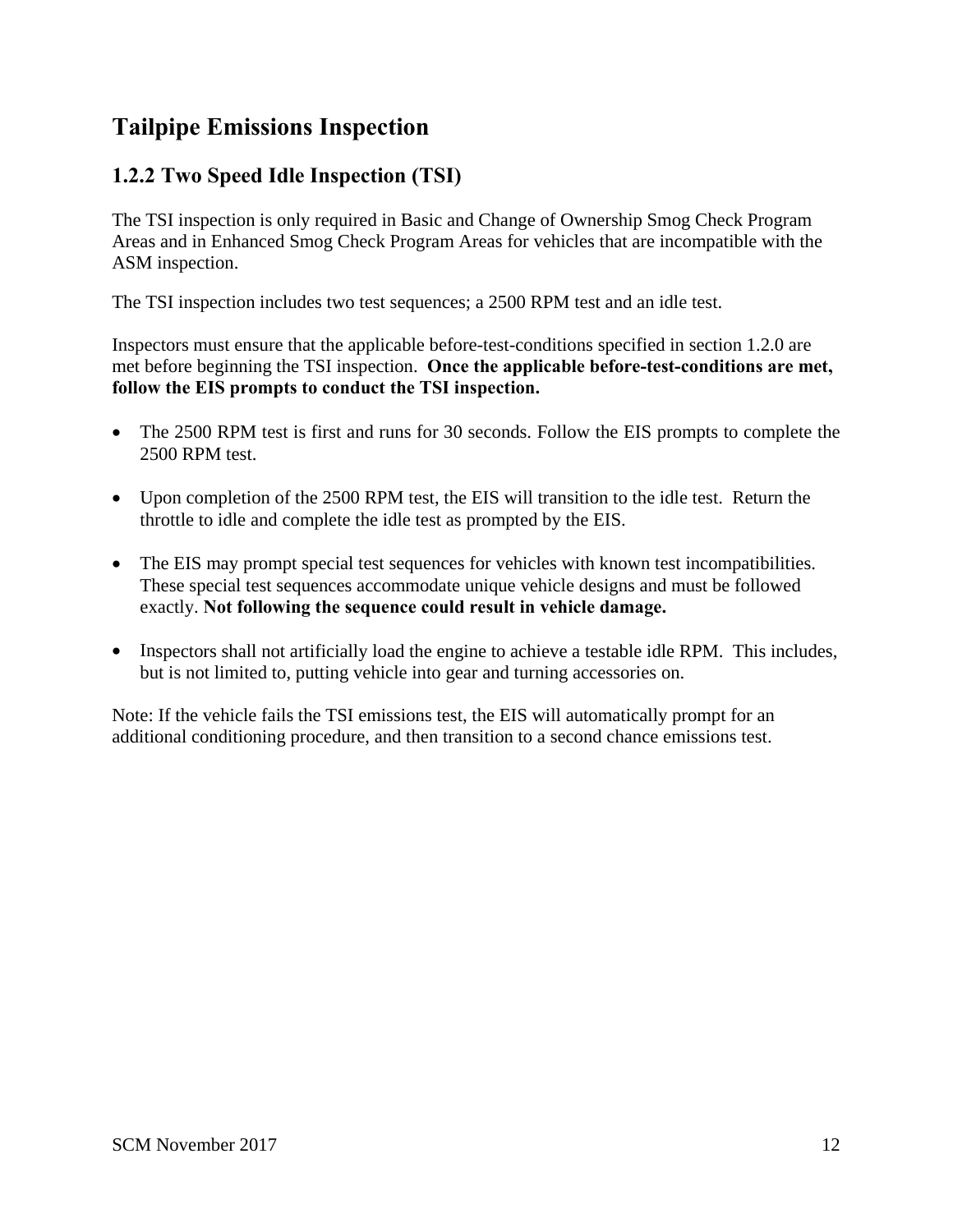#### <span id="page-14-0"></span>**1.2.3 Emission Test Abort Conditions (ASM/TSI)**

If an inspector determines the vehicle is unsafe, unfit, or incompatible with the tailpipe emissions inspection, they shall reject the vehicle from the inspection, or if the inspection has started, abort the inspection. Examples of unsafe, unfit, and incompatible conditions include, but are not limited to:

- Unsafe gasoline leaks, large coolant leaks, faulty brakes, tire failure;
- Unfit low oil pressure, overheating, idle RPM outside of required limits;
- Incompatible traction control will not disengage.

The EIS will automatically abort the inspection for the following reasons:

- Test equipment failure;
- Test equipment power loss;
- The ASM test has been restarted more than twice: or
- Vehicle unable to achieve the required ASM speed.

In the case of an inspection abort, the EIS will display a list of abort codes. Select the code(s) that best describes cause of the inspection abort.

If "OTHER" is used as the reason for abort, the inspector must document the specific reason(s) for the aborted inspection on all copies of the Vehicle Inspection Report.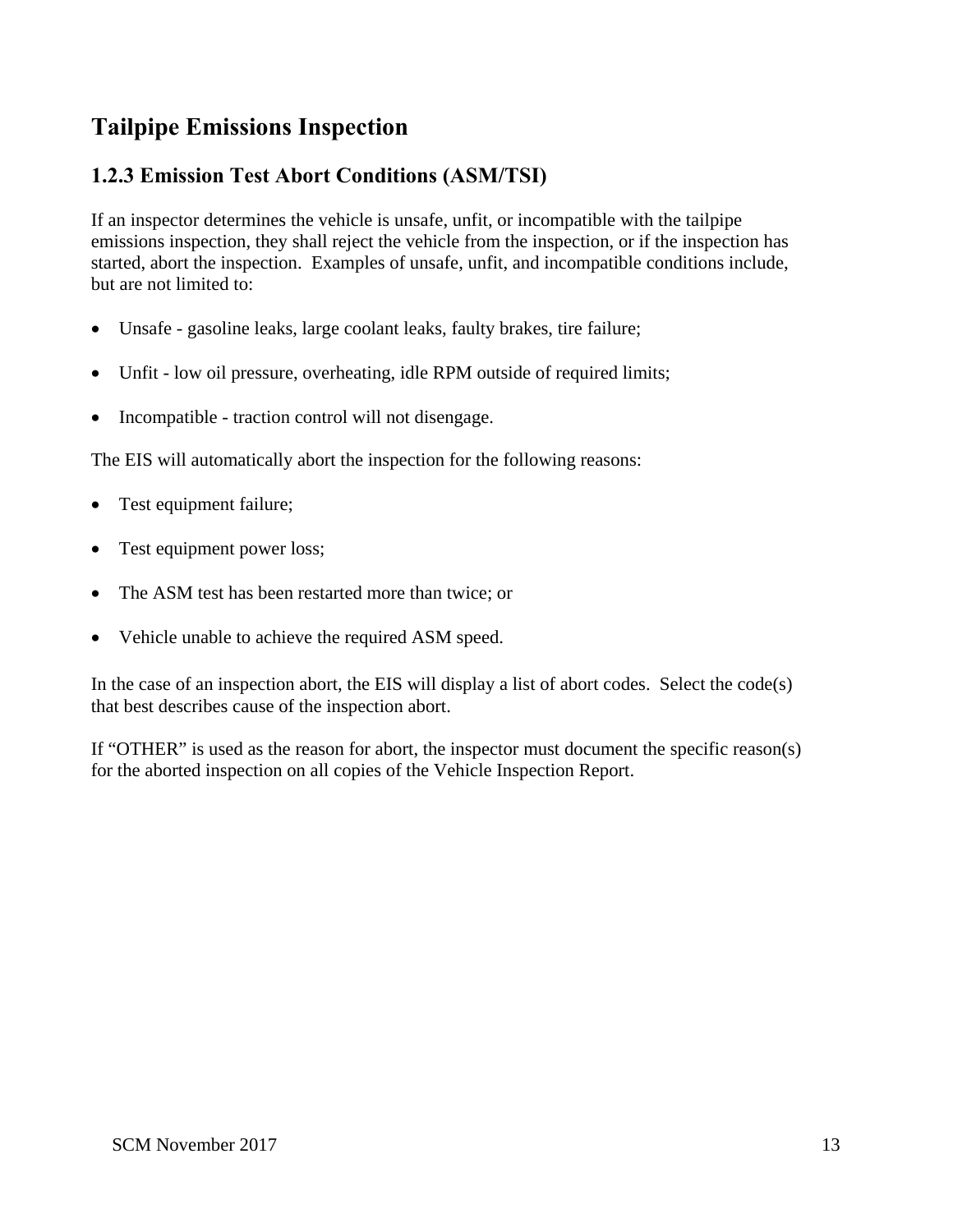#### <span id="page-15-0"></span>**1.2.4 Exhaust Dilution / Sample Dilution**

Sample dilution can be caused by an exhaust leak, but does not necessarily require exhaust system repair to inspect the vehicle.

- A Smog Check inspection is not intended to sell exhaust work on a testable vehicle. Of course, any time an inspector finds a potential safety hazard, such as an exhaust leak, the inspector should notify the customer and note the problem on all copies of the repair order.
- If there is an opening in the exhaust system that will allow the inspector to safely insert the probe properly without causing damage to the vehicle, the inspector may use it to obtain the sample **as long as the opening is downstream of all emission control components** (such as a catalytic converter).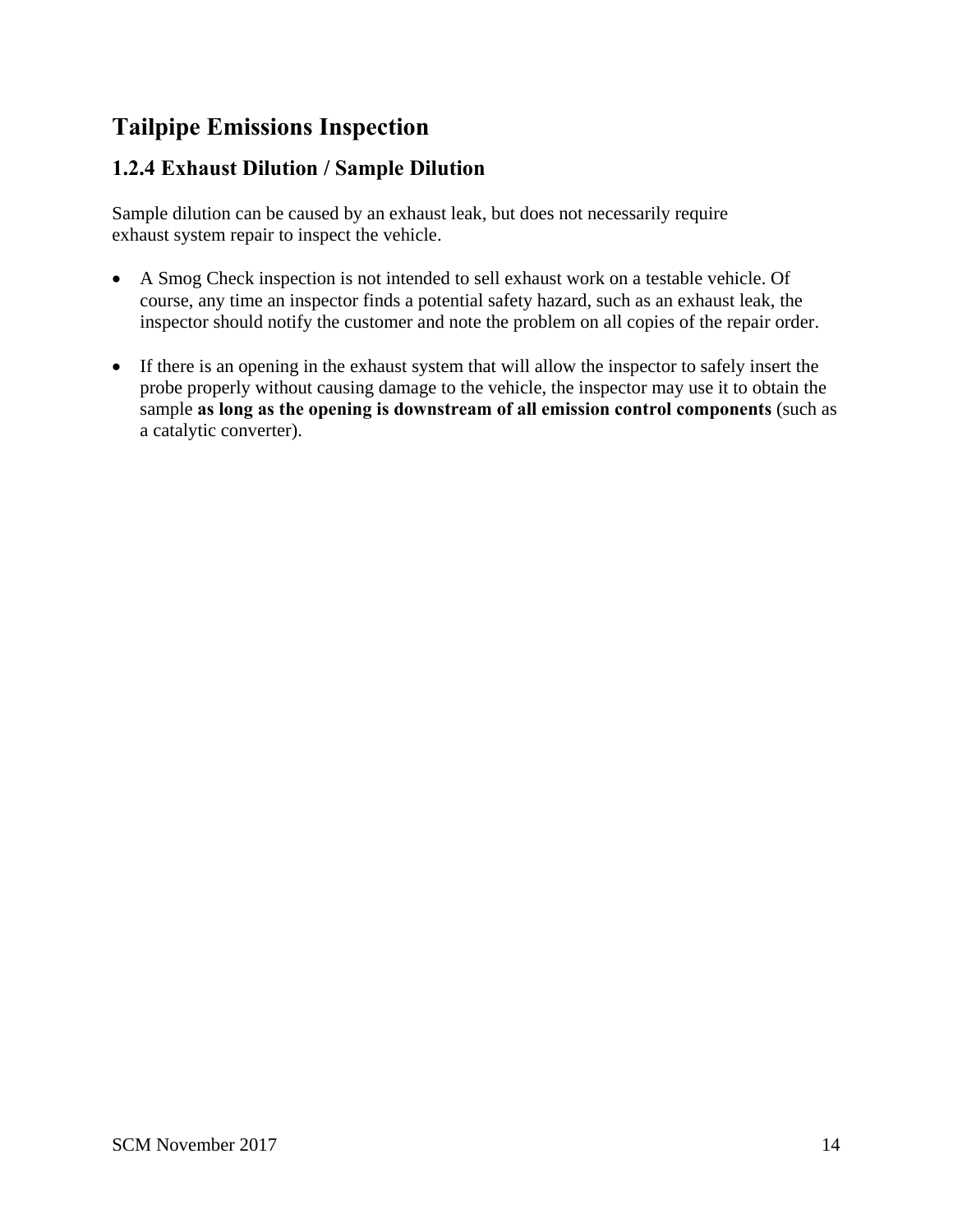# <span id="page-16-0"></span>**1.3.0 Visual Inspection**

Inspectors shall conduct the visual inspection in accordance with the inspection procedures described in this manual and as prompted by the EIS or OIS. No person shall enter any false emission control system information for the vehicle being tested. Nor shall any person enter any emission control information for any vehicle other than the one being tested. The visual inspection also includes a Liquid Fuel Leak inspection and Visible Smoke Test. (see sections 1.3.3 and 1.3.4.)

## **1.3.1 Visual Inspection Procedures**

**Vehicle Emission Control Requirements**: Inspectors must use all available information necessary to determine the vehicle's emission control requirements, including but not limited to:

- the underhood emission control label (see section 1.3.2);
- a current emission control application guide;
- emission control repair manuals;
- emission component location guides;
- manufacturer emission control recalls:
- vacuum hose routing diagrams;
- California Air Resources Board (CARB) aftermarket parts listings;
- the aftermarket part label (see section 1.3.2);
- and any reliable vehicle manufacturer sources.

Note: Some diesel-powered vehicles are equipped with a second or additional emission control label affixed to the engine.

**Pass/Fail Criteria:** To pass inspection, the required emission control system(s) must be complete and installed in accordance with the vehicle manufacturer's original California or Federal certified configuration, or, when applicable, in accordance with a CARB aftermarket configuration. If any required emission control systems are found to be tampered or defective, the vehicle shall fail the inspection. For tampered and defective definitions, see section 1.3.5.

If a vehicle is equipped with parts that modify the original emission control configuration, inspectors must verify whether those parts are CARB approved or exempted. If the installed parts are not CARB approved or exempted, and the original emissions control configuration has been modified, the corresponding emission controls are considered "Modified" and the vehicle shall fail the inspection. For more information regarding verification of aftermarket parts, see Appendix C.

Not all aftermarket parts modify the original emission control configuration, and therefore do not require CARB approval. For more information, see the "Aftermarket Parts Verification Guidelines", located in Appendix C.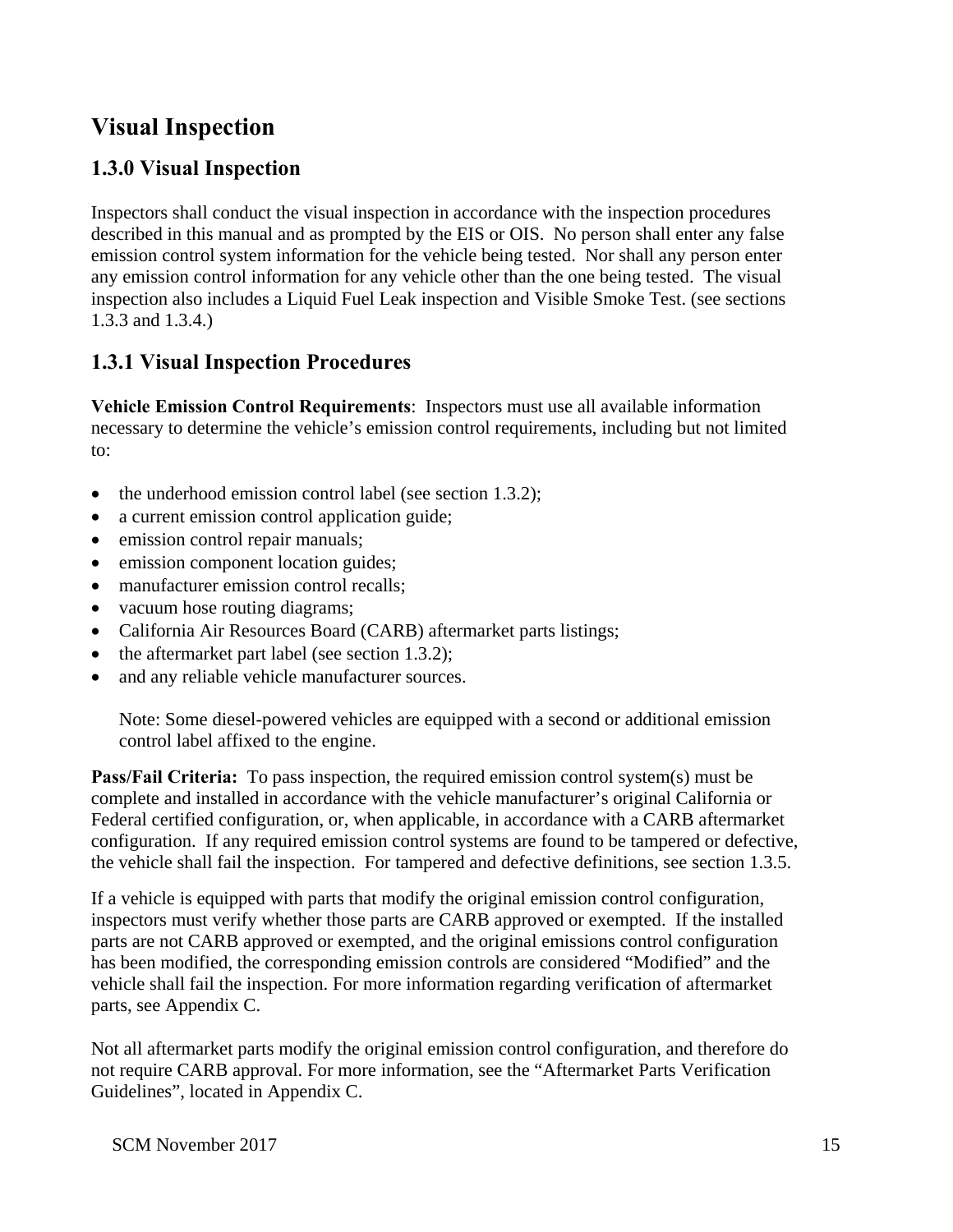To verify CARB approval, inspectors must check the Aftermarket Parts Label affixed either directly to the part or near the part. This label contains a CARB Executive Order (EO) number that can be used to verify approval. Using the EO number, reference the CARB EO parts listings and/or part manufacturer catalog to verify approval. The CARB EO parts listings contain information about parts with CARB EO numbers, the part manufacturers and the applicable vehicles on which the parts can be installed. The CARB EO part listings and information about catalytic converters can be found on the CARB website: www.arb.ca.gov. Inspectors may also contact ARB at (800) 242-4450 if they need additional information. The CARB aftermarket parts listings may also provide information about modifications that are necessary and acceptable for installation of a particular part, kit or system.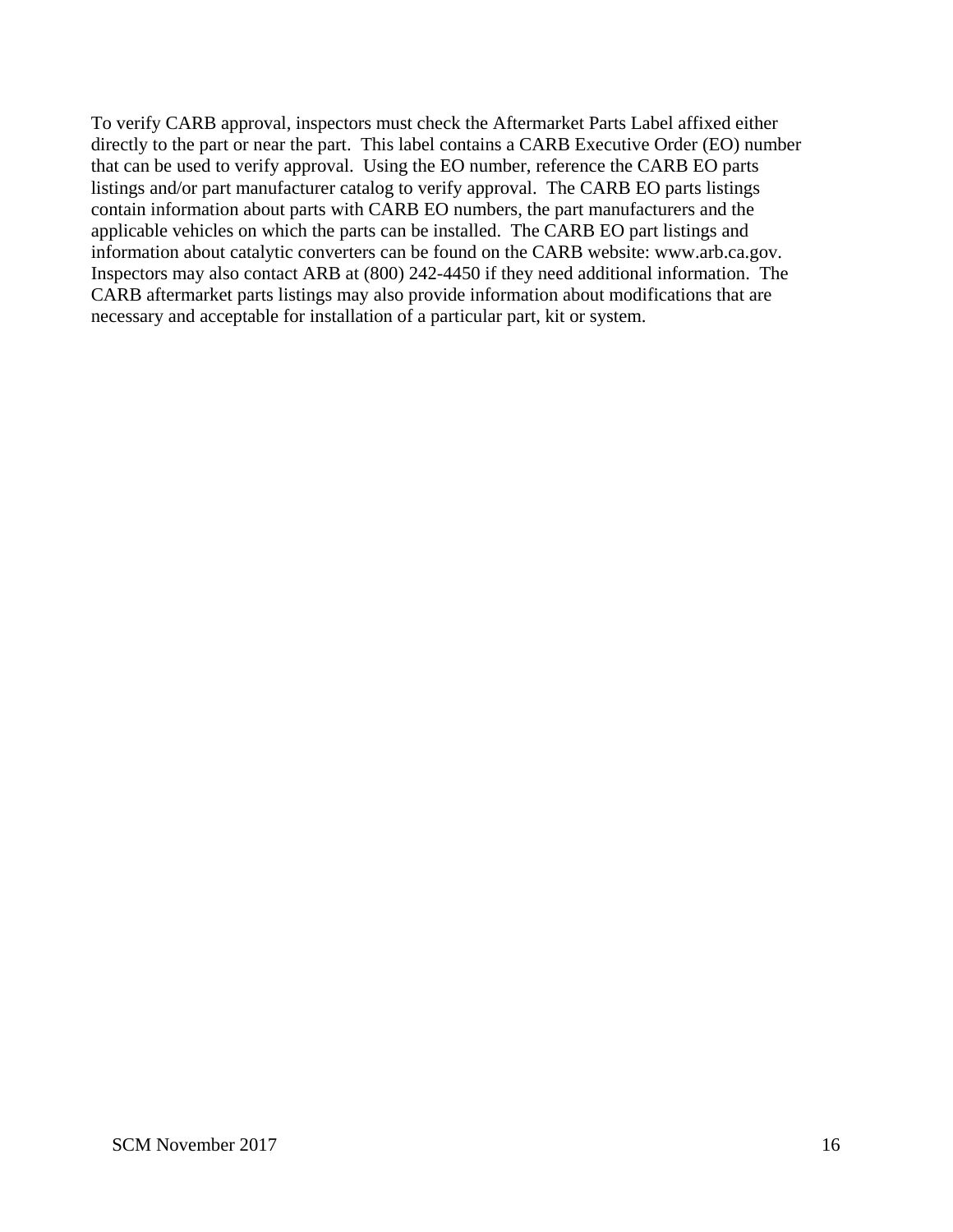#### <span id="page-18-0"></span>**1.3.1 Visual Inspection Procedures (continued)…**

**Inspection:** Inspectors must inspect all of the following emission control systems, as applicable to the vehicle being tested, and enter the inspection results as prompted by the EIS or OIS. Inspectors are prohibited from entering "Not Applicable" for an emission control system that is in fact required for the vehicle undergoing inspection.

Check that each system is complete and installed per the vehicle manufacturer's original configuration or, when applicable, a CARB approved aftermarket configuration. The inspection shall include, but is not limited to any required: component, computer, hose, module, motor, pump, seal, sensor, solenoid, switch, servo, transducer, tube, valve, and wire.

#### **Emission Control Systems**

#### **Crankcase Emission Controls**

- $\triangleright$  Positive Crankcase Ventilation (PCV) Gasoline/Diesel
- $\triangleright$  Crankcase Depression Regulator (CDR) Diesel
- $\triangleright$  Crankcase Ventilation (CCV) Diesel
- $\triangleright$  Any other crankcase control system

#### **Thermostatic Air Cleaner (TAC / ACL) –** Gasoline

#### **Fuel Evaporative System (EVAP) -** Gasoline

Inspectors are not required to perform disassembly of the vehicle to inspect the fuel evaporative system. Visual inspection of the fuel cap is considered part of the Fuel Cap Integrity Test detailed in Section 1.4.5, and therefore is not required on 1996 and newer model year vehicles.

#### **Exhaust Gas After-Treatment Systems**

- $\triangleright$  Catalytic Converter(s) Gasoline/Diesel
- $\triangleright$  Diesel Oxidation Catalyst (DOC or OC) Diesel
- NOx Adsorber Diesel
- $\triangleright$  Periodic Trap Oxidizer (PTOX) Diesel
- $\triangleright$  Diesel Particulate Filter(s) (DPF) Diesel
- $\triangleright$  Selective Catalytic Reduction (SCR) Diesel
- $\triangleright$  Any other exhaust gas after-treatment system

Catalysts, filters and traps must be in original configuration with the same number of catalysts, filters and traps in place, unless changes are acceptable as part of a CARB EO approval / exemption.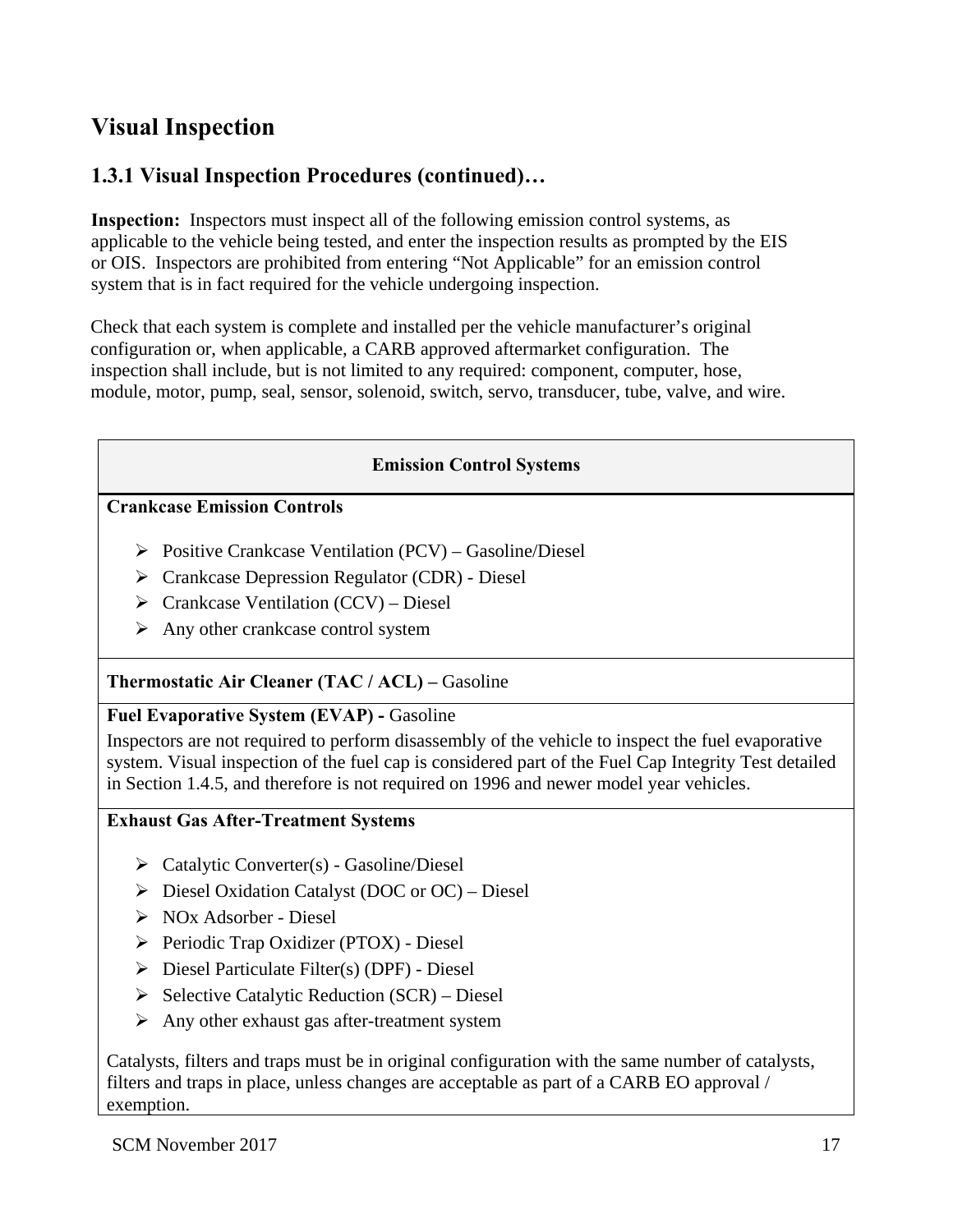#### **1.3.1 Visual Inspection Procedures (continued)…**

#### **Emission Control Systems**

**Exhaust Gas Recirculation (EGR) - Gasoline/Diesel** 

#### **Ignition Spark Controls (SPK) –** Gasoline

Ignition spark controls are mechanical or electronic devices, mechanisms or systems that control ignition timing. All computer controlled vehicles are equipped with spark controls.

**Fuel Metering System -** Gasoline/Diesel

Carburetion and Fuel Injection

Inspection includes: Air Flow Meters, Injectors, Throttle Bodies, Throttle Positioners, Anti- "Dieseling" Solenoids, Early Fuel Evaporative, Choke Controls, Deceleration Controls, and Dashpots.

**Air Injection System –** Gasoline

**Computers, Sensors, and Switches** (Computer-controlled vehicles only) - Gasoline/Diesel Examples include: pressure, temperature, and oxygen sensors.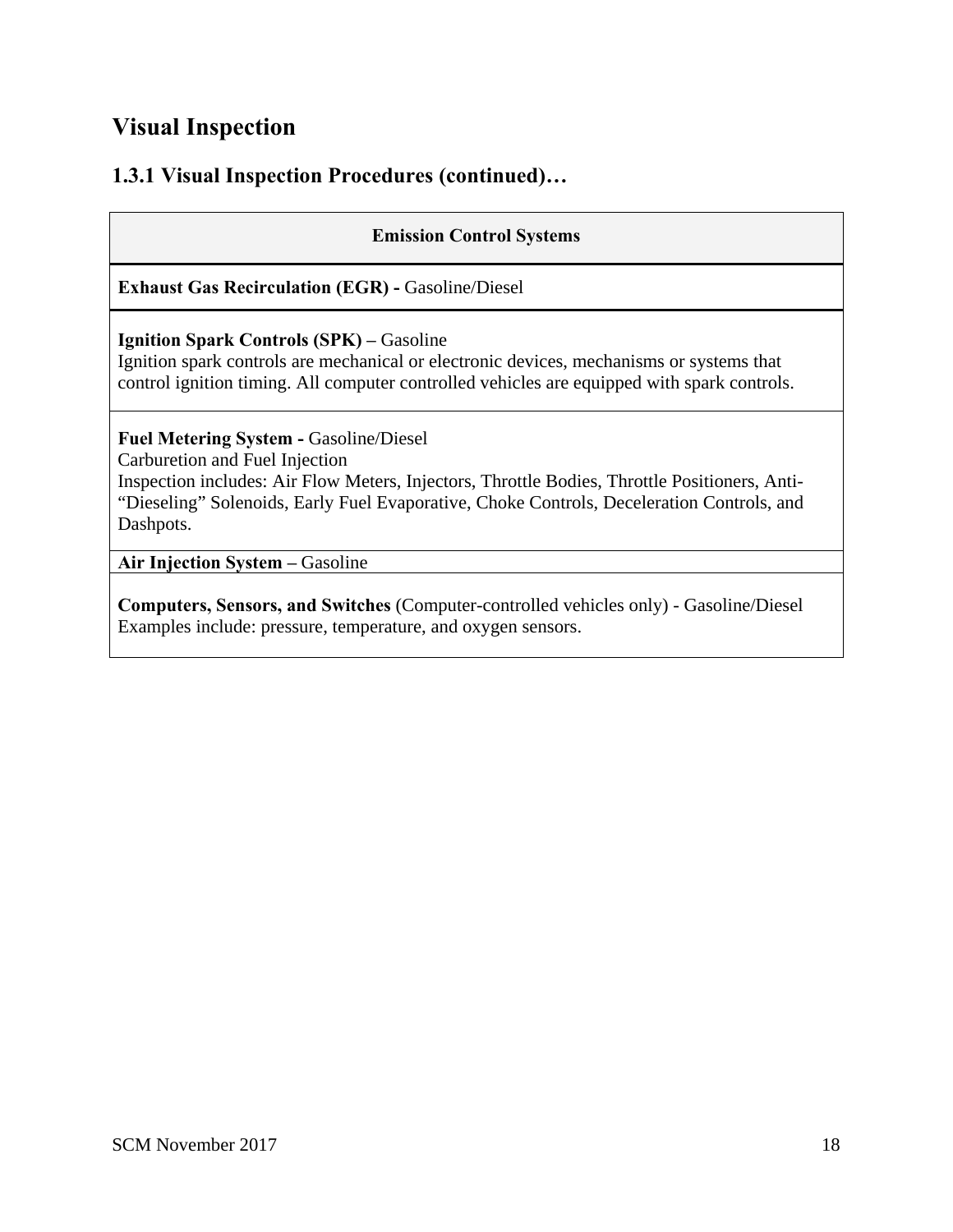## **1.3.1 Visual Inspection Procedures (continued)…**

#### **Emission Control Systems**

#### **Other Emission Related Components/Systems**

The Other Emissions Related Components category encompasses emission control systems that are required by the vehicle manufacturer but not otherwise addressed in the visual inspection menu. Other Emission Related Components include, but are not limited to:

- *Add-On Aftermarket Parts*
- *Cylinder Heads*
- *Exhaust Manifolds*
- *Intake Manifolds*
- *Superchargers*
- *Thermal Reactors*
- *Timing Gears and Pulleys*
- *Turbochargers*
- *Ozone Reducing Radiators*

If a vehicle fails the Other Emissions Related Components category of the visual inspection, inspectors must document on the VIR what emissions system failed.

Note: For BAR-97 only the Other Emissions Related Components field is also used to capture failed test results for the Visible Smoke Test. For more information, see section 1.3.4.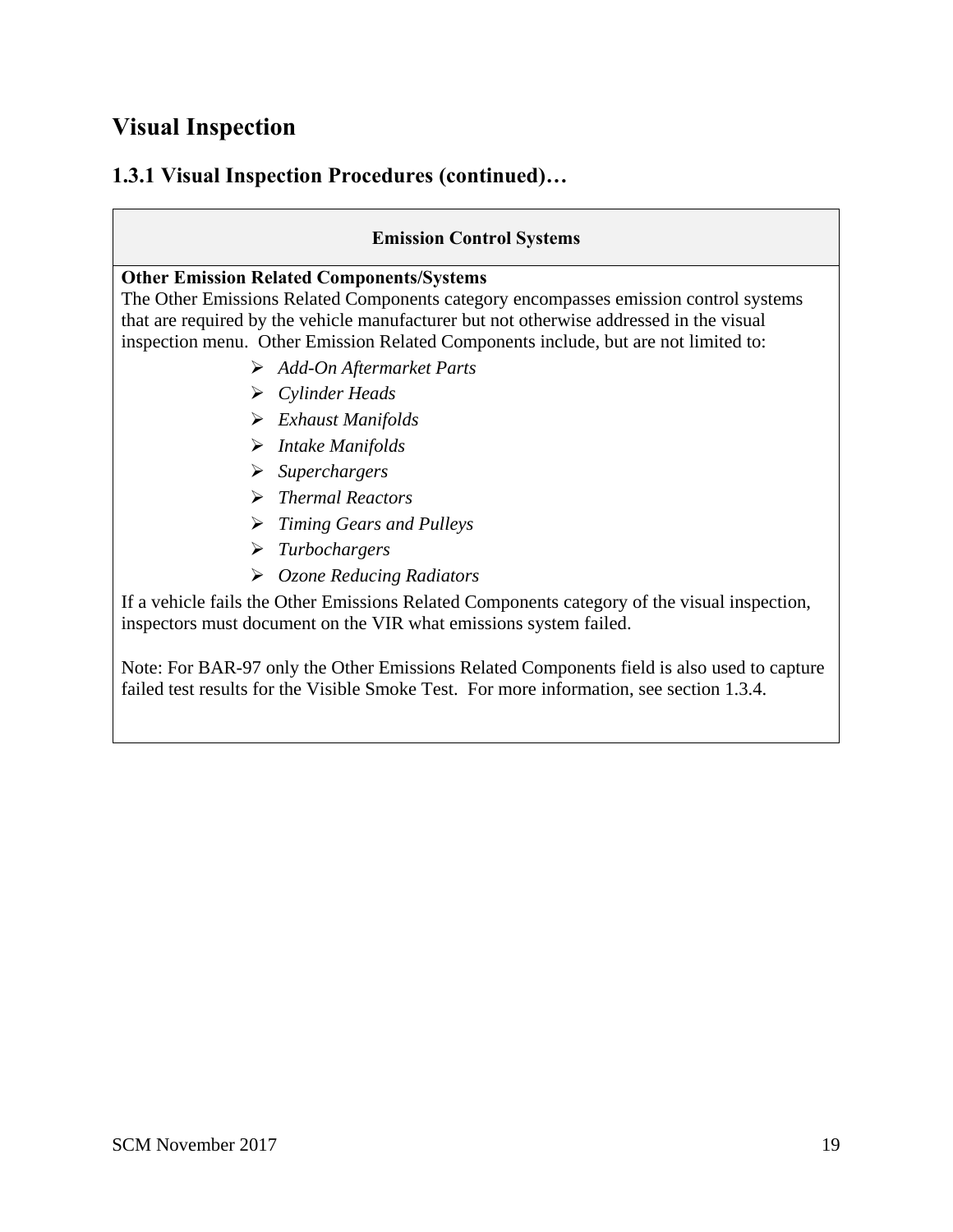#### <span id="page-21-0"></span>**1.3.2 Emission Control System Labels**

**Underhood Emission Control Label**: Each vehicle's underhood emission control label serves as the primary source for emissions control requirements and to indicate the vehicle's certification type (California and Federal). It is important to review emission control components on this label, since emission control system technology changes and varies between vehicle manufacturers. A missing or illegible emission control label does not constitute an inspection failure. In cases where the emission control label is missing or illegible, the inspector may proceed with the inspection provided that the required emission controls can be determined using other sources as described in section 1.3.1. Note: Some diesel-powered vehicles are equipped with a second or additional emission control label affixed to the engine.

**BAR Referee Label**: When inspecting a SPCNS, grey market vehicle, vehicle with an engine change, or vehicle with a fuel conversion change look for a BAR Referee Label. The BAR Referee Label serves as the primary emission control information source for these vehicles. If a BAR Referee Label is not present, inform the customer to contact the BAR Referee for inspection information. When equipped with a BAR Referee Label, these vehicles may be inspected and certified by a licensed Smog Check station. Inspectors must inspect the vehicle using the emission control requirements listed on the BAR Referee label.

BAR Referee Labels are typically affixed to the driver's side door post or, in some cases, located under the hood. In some cases, the BAR Referee Label may provide special or additional instructions. An SPCN, gray market, or vehicle with an engine change without a BAR Referee Label must be first inspected at the Referee.

**Aftermarket Parts Label:** CARB approved or exempted parts are subject to CARB aftermarket parts labeling requirements. These requirements specify that Aftermarket Parts Labels (APL) must be affixed or stamped on approved/exempted parts or, if not practical, installed near the approved/exempted parts. The labels are required to contain an EO number that can be used to verify CARB approval or exemption, as outlined in section 1.3.1. Note: A missing or illegible APL does not constitute an inspection failure. In cases where the label is missing or illegible, the inspector may proceed with the inspection, provided the parts can be confirmed as CARB approved or exempted by comparing the part number marked on the part with the CARB EO parts listings or the parts manufacturer catalog.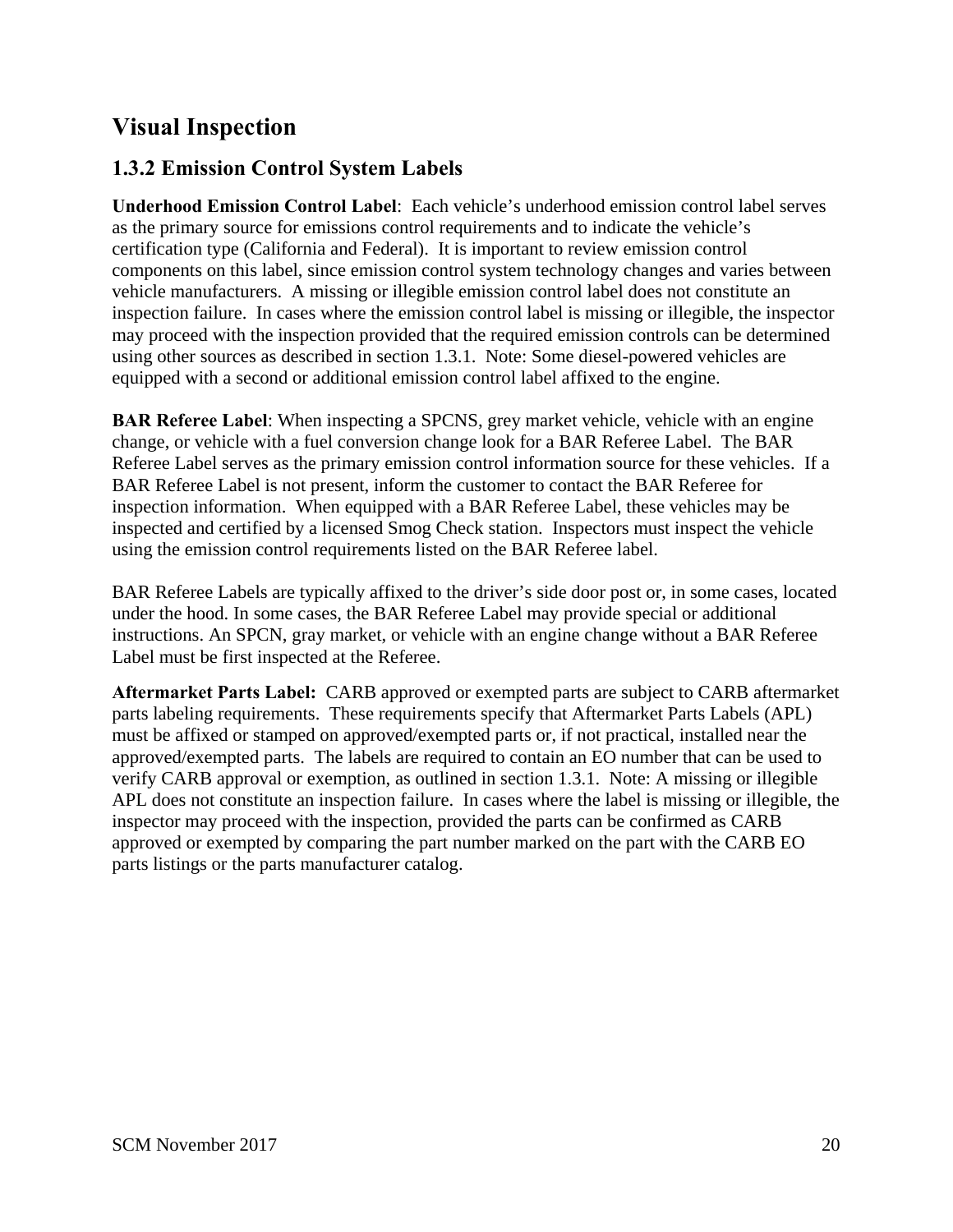# <span id="page-22-0"></span>**1.3.3 Liquid Fuel Leak Inspection (Gasoline Only)**

The liquid fuel leak inspection shall be conducted with the engine running. **Use extreme caution when working around moving parts and ensure the transmission is in "park" or "neutral" with the parking brake on.**

Definition: For the purpose of conducting this inspection, a "liquid fuel leak" is defined as any fuel coming from a vehicle's fuel delivery, metering, or evaporative systems, (1) in liquid form that has created a visible drop of fuel (or more) on a component of a vehicle's fuel delivery, metering or evaporative system, or (2) has created a fuel puddle on, around, or under a component of a vehicle's fuel delivery, metering, or evaporative system.

Inspection: With the engine running, the inspector shall visually inspect the following components of the vehicle, if they are exposed and visually accessible, for liquid fuel leaks:

- Gasoline fuel tanks
- Carburetors
- Fuel injectors
- Gasoline fill pipes  $$ associated hoses, tanks, connections
- Gas caps
- Fuel pressure regulators
- External fuel pumps
- Charcoal canisters
- Fuel delivery and return lines
- Any valves connected to any other fuel evaporative component
- Fuel vapor hoses
- Fuel filters

For gasoline-powered hybrid vehicles and those vehicles with stop-start systems, the inspector shall visually inspect for liquid fuel leaks with the vehicle in the key on, engine off (KOEO) position or "Ready" state (so that the vehicle's fuel system is at its operating pressure).

**Pass/Fail Criteria:** If no liquid leak is found, the vehicle shall pass inspection and the inspector shall enter "P" (pass) in the EIS or OIS "Fuel Leaks" prompt. If a liquid fuel leak is detected, the vehicle shall fail inspection and inspector shall enter "F" (defective) in the EIS or OIS "Fuel Leaks" prompt. Inspectors must indicate on the vehicle inspection report (VIR) the location of any liquid fuel leak.

The liquid fuel leak procedure is a visual inspection only. Inspectors are not required to perform disassembly of the vehicle to inspect for liquid fuel leaks. No special tools or equipment, other than a flashlight and mirror, are required and no raising, hoisting, or lifting of the vehicle is required.

#### **An inspector shall refuse to inspect or abort an inspection if a liquid fuel leak presents a safety hazard.**

The liquid fuel leak shall not apply to vehicles fueled exclusively by diesel, compressed natural gas (CNG), liquefied natural gas (LNG) or liquefied petroleum gas (LPG).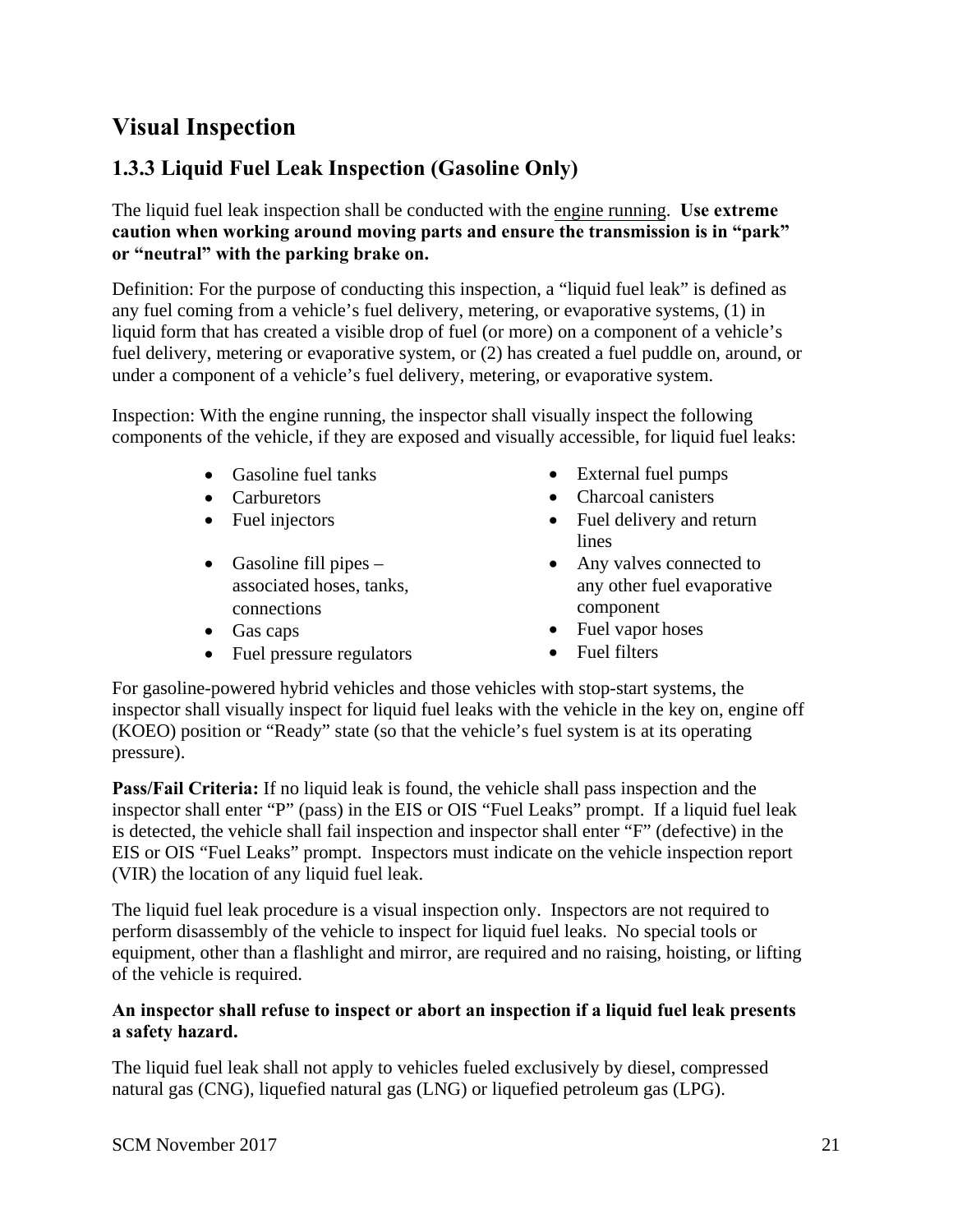#### <span id="page-23-0"></span>**1.3.4 Visible Smoke Test**

Gasoline and diesel vehicles, excluding hybrids, which are subject to a Smog Check inspection, must be tested for visible smoke. Other than the time when the snaps are performed and the EIS/ OIS data entry prompts, the Visible Smoke Test procedures are the same for gasoline and diesel vehicles. However the pass/fail standards are different. The full procedures are located in Appendix A (Gasoline) and Appendix B (Diesel).

#### **Summary of Test Procedures:**

- Idle Test Observe the tailpipe exhaust plume of the vehicle for 10 seconds.
- Crankcase Test Observe the engine crankcase for 10 seconds.
- BAR Snap Test Quickly push-and-release the accelerator pedal from idle position to between 2,000 and 3,000 RPM, then immediately allow the engine to return to idle.
- Enter the test result into the EIS or OIS.
- Document any failure on the Vehicle Inspection Report, and the customer's invoice.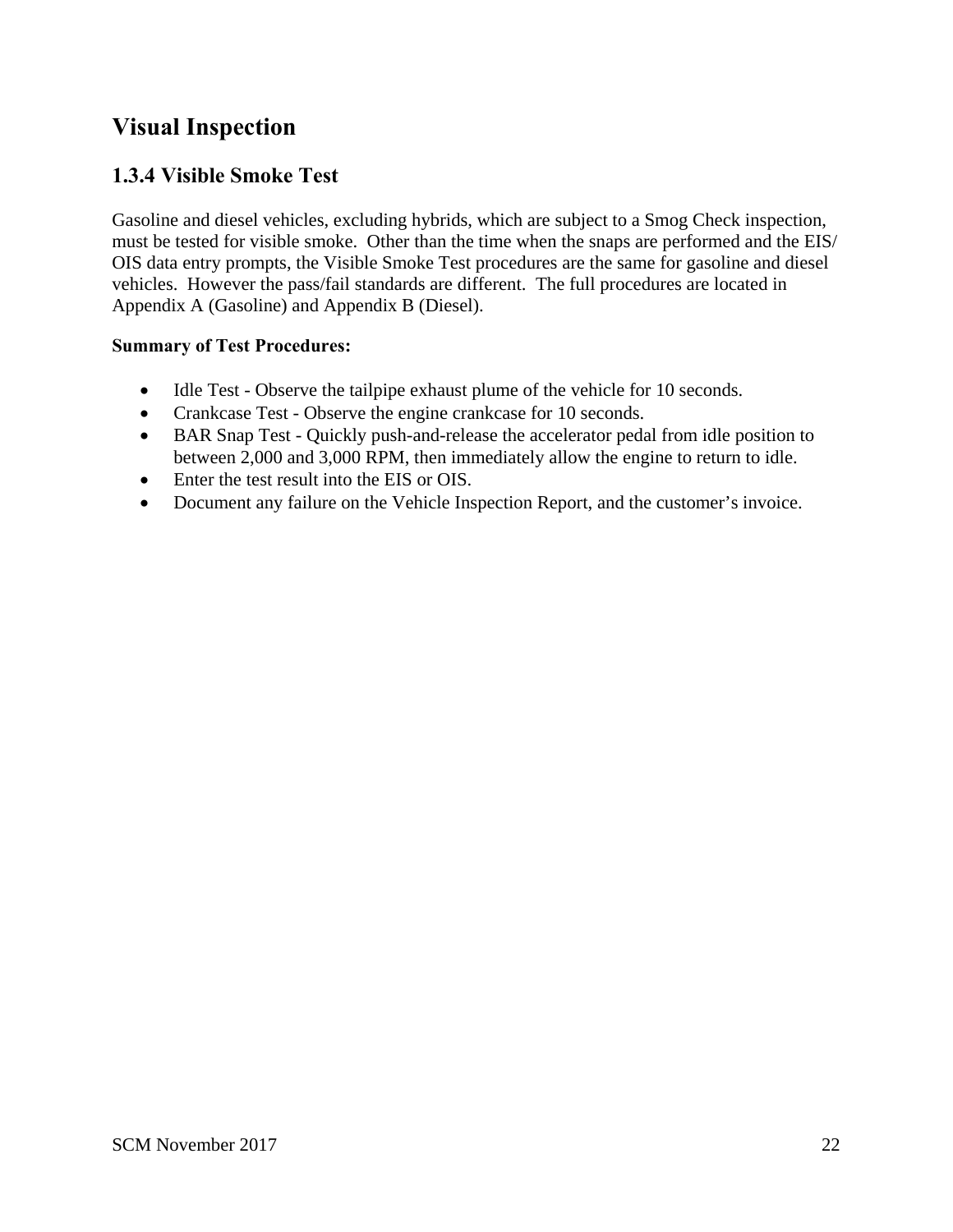# <span id="page-24-0"></span>**1.3.5 Visual Inspection Result Definitions**

#### **Tampered**

An emissions control system or component that is **missing, modified, or disconnected**.

Reference: California Code of Regulations (CCR) section § 3340.41.5

#### **Missing**

All or part of an emissions control system or component which has been removed from the vehicle or engine.

Reference: CCR § 3340.41.5 (a)

#### **Modified**

An emission control system or component has been modified if:

- It has been disabled even though it is present and properly connected to the engine and/or vehicle;
- It has been replaced with a component not marketed by its manufacturer for street use on the vehicle,
- An emissions related component of the system has been changed such that there is no capacity for connection with or operation of other emissions control components or systems.

Reference: CCR § 3340.41.5 (b)

#### **Disconnected**

Any hose, wire, belt or component, which is required for the operation of the emission control system is present, but has been disconnected.

Reference: CCR § 3340.41.5 (c)

#### **Defective**

Any normal wear, deterioration, or unintentional disturbance that will affect the operation of an emissions control component or system. It is not a condition that occurs as a result of tampering.An unintentional disturbance includes, but is not limited to, a hose, wire, cap, or thermal valve or switch, disturbed and not reconnected or corrected when the vehicle was serviced.

#### **Not Applicable**

This entry may only be used when the vehicle is not originally equipped with the particular emissions control component being inspected, or when a particular test cannot be performed due to vehicle incompatibility with inspection equipment. For example, a vehicle did not originally come with an EGR valve from the factory, or a fuel cap adapter does not exist for the vehicle.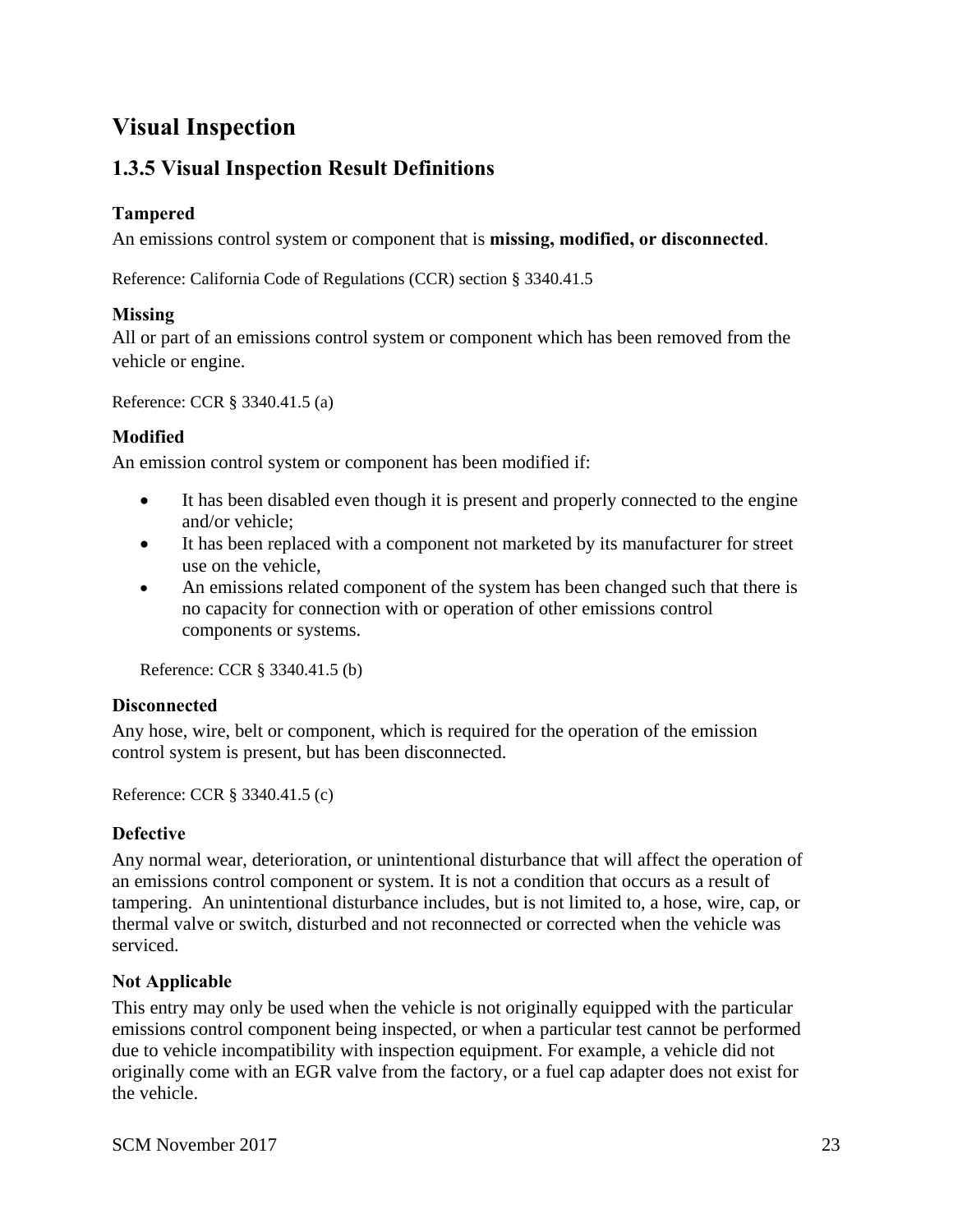#### <span id="page-25-0"></span>**1.4.0 Functional Test Application**

Inspectors shall complete the functional tests in accordance with the inspection procedures described in this manual and as prompted by the EIS or OIS. Inspectors shall not falsely enter "Not Applicable," "No," or otherwise skip a functional test required for the vehicle being tested.

**All stations (including Test-Only stations) must follow the procedures specified by the vehicle manufacturer necessary to perform required Smog Check functional tests. Example: To check the base ignition timing, an underhood emission control label specifies that the engine speed must be set (raised) to 1000 RPM and then returned to 700 RPM upon completion.** 

#### **1.4.1 Malfunction Indicator Light (OBD I and OBD II)**

When applicable, the malfunction indicator light (MIL), or "Check Engine Light", shall be checked on all vehicles equipped with either a first generation (OBD I) or second generation (OBD II) on-board diagnostics system. Enter "N" when not applicable.

To check MIL function, the inspector shall turn the ignition to the "key on engine off" (KOEO) position, observe the MIL operation and then start the engine "key on engine running" (KOER). The MIL should illuminate in the KOEO position and extinguish when the engine is started and in the KOER position. A brief period of illumination during start up is normal. Always follow the EIS or OIS prompts to enter test results.

#### **Pass/Fail Criteria:**

- A "Pass" entry indicates that the MIL properly operates and service or repairs are not needed.
- A "Fail" entry indicates that the MIL does not illuminate at all in the KOEO position, or the MIL illuminates continuously or flashes with the engine running during the functional test of the MIL.

The KOEO/KOER procedures may vary for keyless ignition systems and some conventional key systems. In these cases, use the vehicle manufacturer procedure to complete the "KOEO/KOER" sequences.

Note: Maintenance reminders are not part of the Smog Check inspection**.** Do not confuse a maintenance reminder*,* based on time and mileage, with the MIL.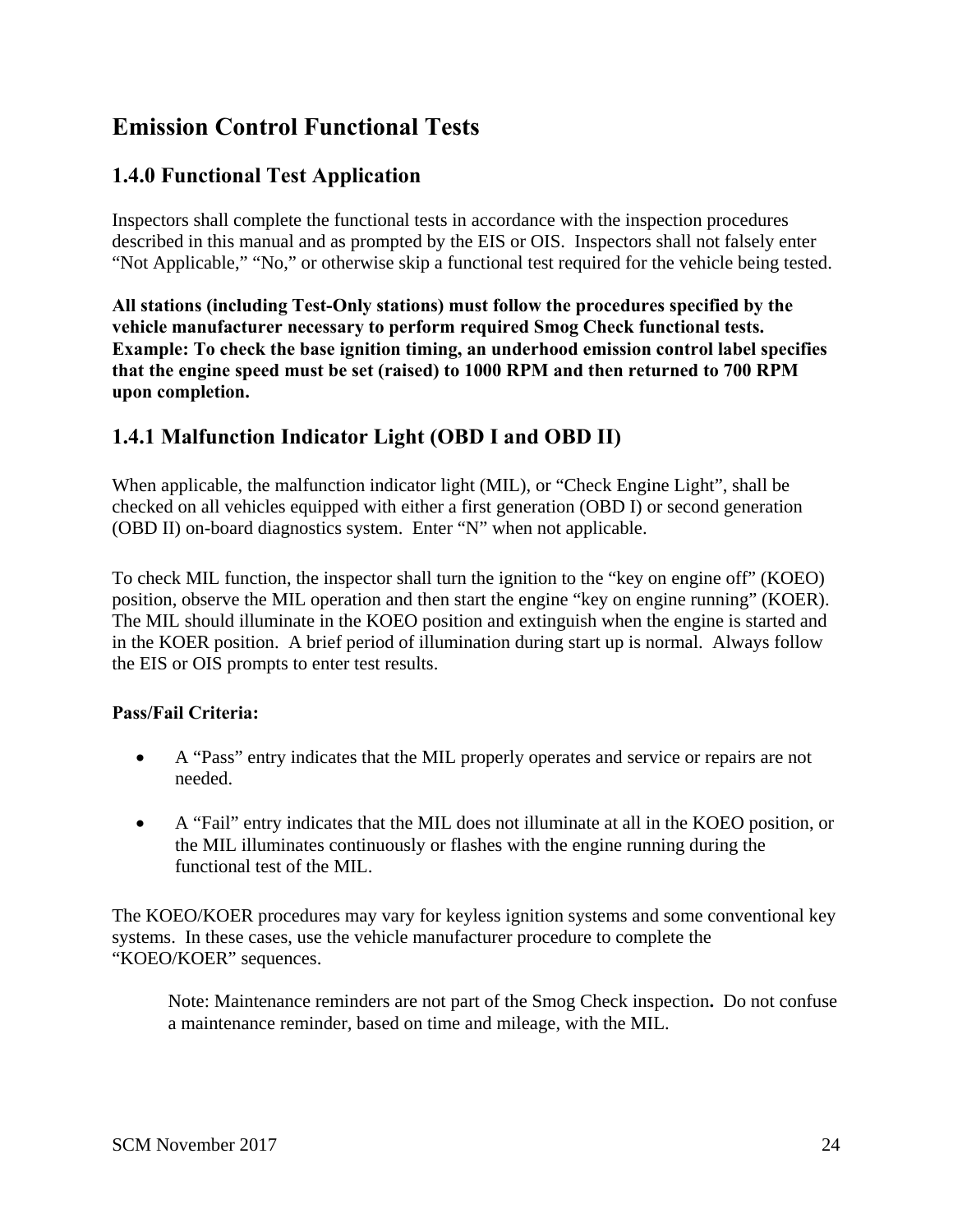#### <span id="page-26-0"></span>**1.4.2 OBD II Functional Test**

Vehicles without an OBD II system, as determined by the underhood emission control label, shall not receive an OBD II functional test. Most vehicles with a GVWR greater than 14,000 lbs. are not equipped with an OBD II system.

The OBD II functional test evaluates and reports the status and/or results of the readiness indicators, system faults, and MIL.

- Inspectors must use all available information necessary to determine the vehicle's OBD II requirements, including but not limited to, the underhood emission control label (see section 1.3.2), a current emission control application guide, emission control repair manuals, emission component location guides, manufacturer emission control recalls, BAR OBD technical advisements, and any reliable vehicle manufacturer sources.
- Follow the EIS or OIS test prompts to connect the EIS or OIS test lead to the Diagnostic Link Connector (DLC).

**DLC Location:** Most DLCs are located on the dashboard between the driver's side of the instrument panel and the middle of the passenger side. Some manufacturers, however, chose other locations. If you are unable to find the DLC, refer to the appropriate electronic component location manual or emission control diagnostic and repair manual. The DLC provides an RPM signal that in most cases can be used during Smog Check emissions test sequences.

**Pass/Fail Criteria:** The EIS or OIS may include an assessment of the OBD II system's ability to communicate, the readiness of system monitors, diagnostic trouble codes, vehicle identification, existence of system modifications and the MIL command status.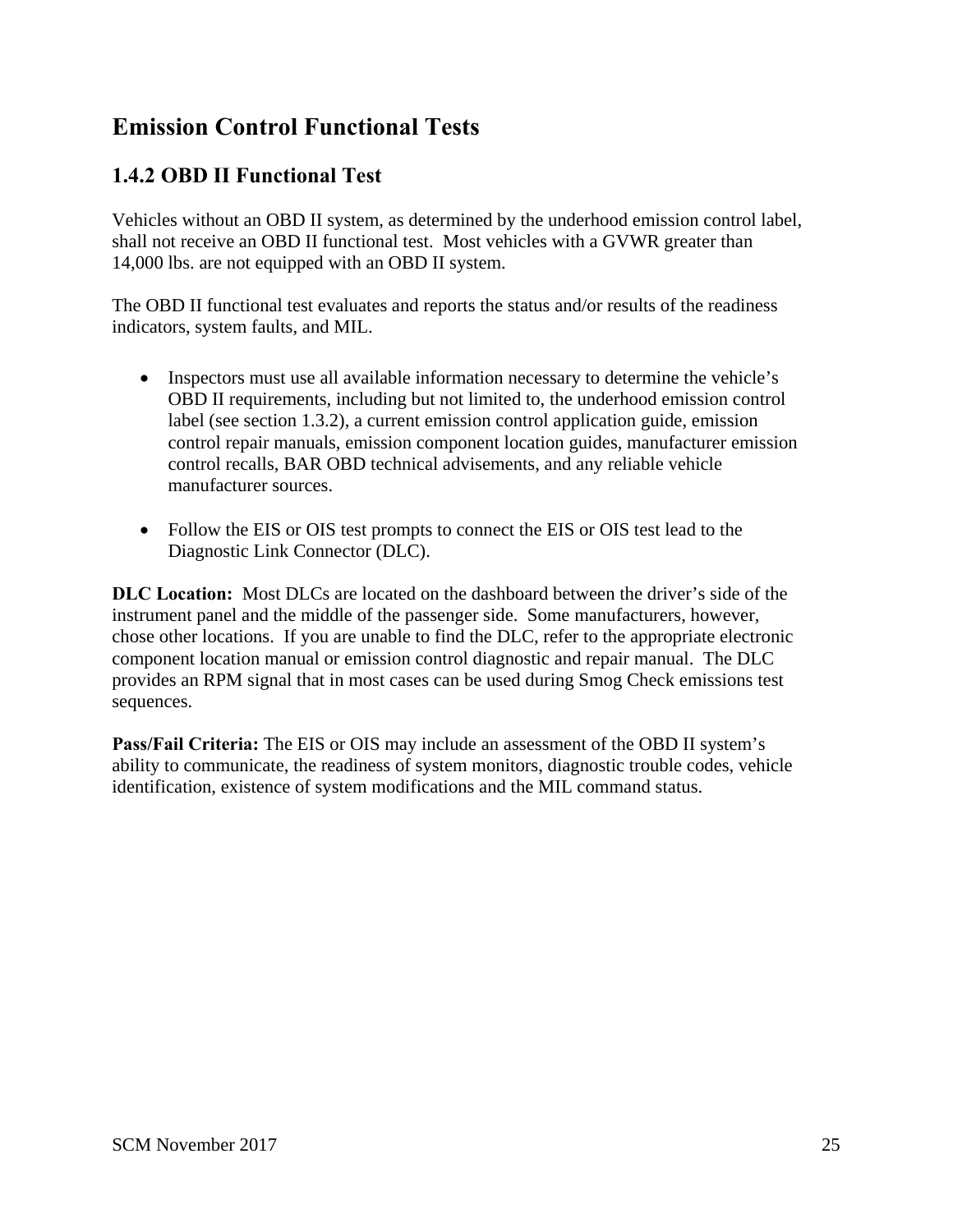## <span id="page-27-0"></span>**1.4.3 Ignition Timing Test**

The Ignition Timing Test applies to 1976 to 1995 model-year vehicles equipped with adjustable timing. If the underhood emissions control label, an emissions application guide, or other reliable manufacturer derived references indicates timing is not adjustable, then the Ignition Timing Test is not required.

Inspectors shall check the base ignition timing using the vehicle manufacturer procedures. Many underhood emission control labels provide procedures and specifications for checking the ignition timing. If the procedures are not on the label, refer to an emission control application guide or an appropriate service manual. If no manufacturer's engine speed tolerance is given for the timing check, the idle speed shall be within 100 RPM of the manufacturer's specified idle speed

**Pass/Fail Criteria:** To pass inspection, the base ignition timing must be within 3 degrees  $(\pm 3)$ degrees) of the manufacturer specification. If it is more than 3 degrees from manufacturer specification, the vehicle shall fail the functional test. Note: If the manufacturer specification provides a range, the 3 degree additional tolerance described above is not allowed.

**Mechanical Defect(s):** If the timing cannot be measured due to a mechanical defect, such as a slipped harmonic balancer, the vehicle shall fail the timing test. The EIS includes a provision to account for mechanical defect. Follow the EIS prompts and document the mechanical defect on the Vehicle Inspection Report.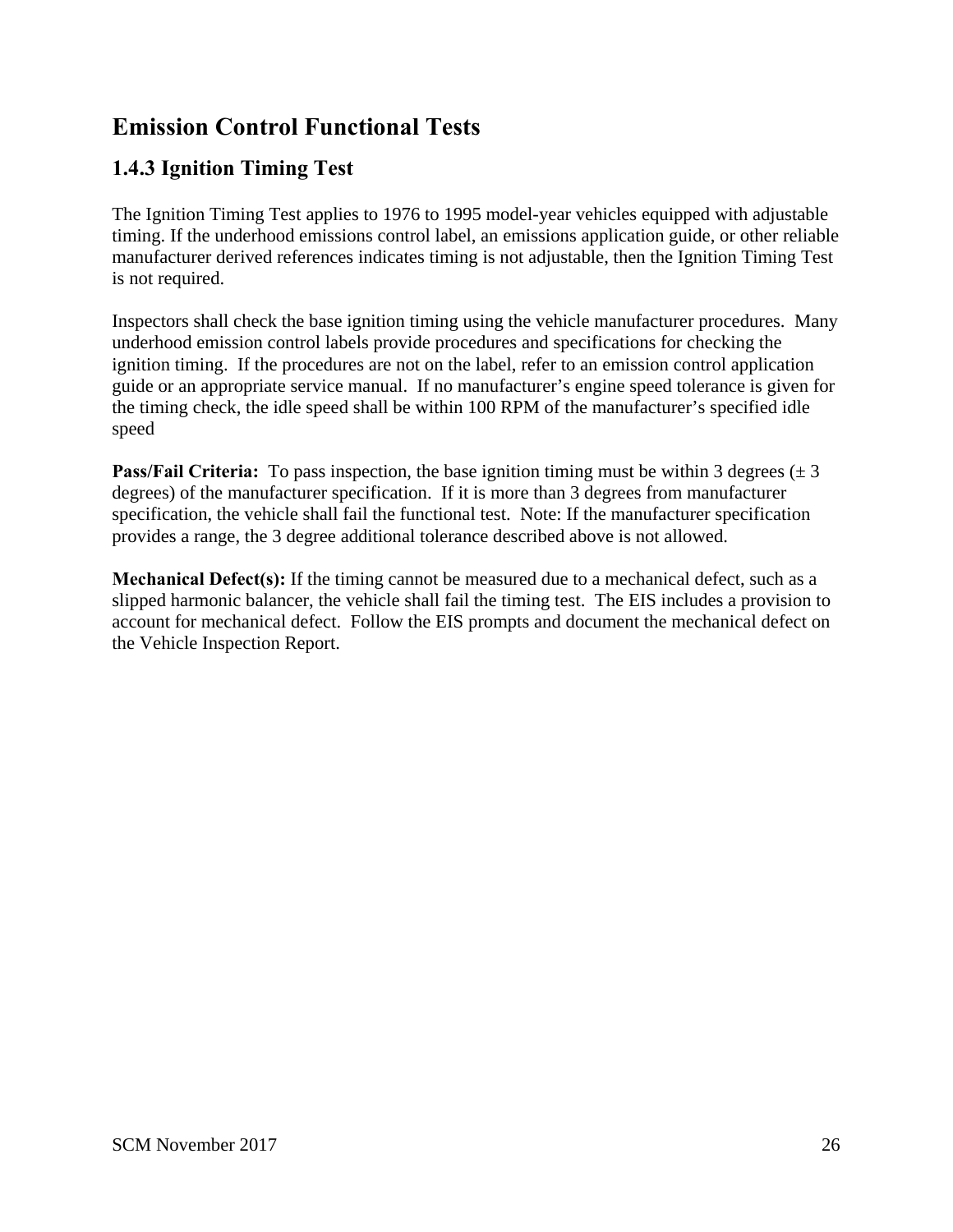#### <span id="page-28-0"></span>**1.4.4 EGR System Functional Test**

All 1995 model-year and older vehicles equipped with EGR and subject to a two-speed idle test shall undergo the EGR functional test.

Inspectors must follow the functional test procedures prescribed by the vehicle manufacturer.

## **1.4.5 Fuel Cap Integrity Test**

As prompted by EIS, perform the fuel cap integrity test on all 1976 to 1995 vehicles, equipped with evaporative controls that can operate on gasoline, including dual/bi-fueled vehicles.

The fuel cap integrity test is a two part test.

**Visual inspection**: As prompted by the EIS, inspect the fuel cap(s) for proper fit and installation. The inspection result entries are "P" for Pass, "F" for Fail and "S" for Missing. If the fuel cap threads are stripped or the fuel cap seal is missing or damaged, or the fuel cap is not designed for the vehicle, the fuel cap shall fail the visual inspection.

**Functional check**: This check applies only to vehicles equipped with evaporative emission control systems. Check the fuel cap tester application manual to determine the correct cap adapter. Following the EIS and cap tester prompts, attach the fuel cap(s) to the adapter and perform the test. The test results are automatically captured by the EIS. If no adapter is available from the tester manufacturer (for the vehicle being tested), enter "No adapter available" as prompted by the EIS. For vehicles newer than 1995 do not perform the functional test, enter "No Adapter is available" as prompted by the EIS.

#### **Fill Pipe Restrictor Functional Test – REPEALED (MARCH 2015)**

The fill pipe restrictor test no longer applies. The EIS may prompt for the fill pipe restrictor test for vehicles undergoing an initial Smog Check inspection. If so, enter "N" into the EIS fill pipe test prompt.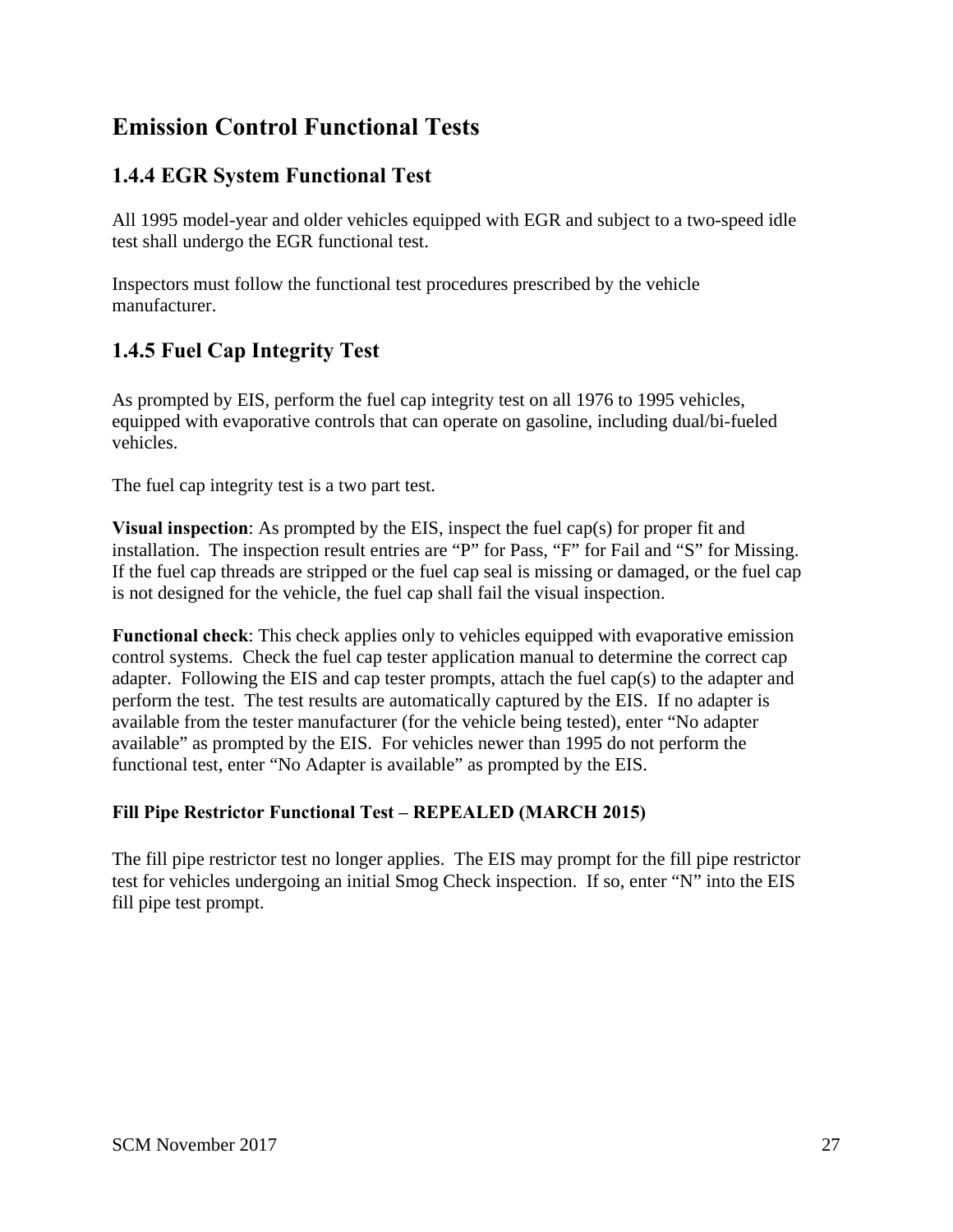# <span id="page-29-0"></span>**1.4.6 Low Pressure Fuel Evaporative Test**

**Test Application:** The Low Pressure Fuel Evaporative Test (LPFET) shall be performed on all 1976-1995 model-year vehicles (based on chassis model year) with the exception of the following:

- Vehicles not originally equipped, and not required by state or federal law to be equipped, with a fuel evaporative control system;
- Vehicles with two or more fully operational fuel tanks;
- Vehicles powered exclusively by diesel, compressed natural gas (CNG), liquefied natural gas (LNG), or liquefied petroleum gas (LPG);
- Vehicles for which there are no fuel LPFET filler neck adapters;
- Vehicles in their original factory configuration, with a fuel evaporative canister and fuel vapor hoses that are not accessible or would require the partial dismantling of the vehicle in order to gain access to them for testing. The inspector shall note the vehicle's canister location on the Vehicle Inspection Report for these vehicles.
- Vehicles with single fuel tanks greater than 50 gallon capacity.

Inspectors shall enter "N" at the EIS Fuel Evaporative Test prompt when inspecting any of the vehicles listed above.

**Inspection:** Smog Check stations and Smog Check inspectors shall perform the low pressure test of a vehicle's fuel evaporative systems, using a BAR certified low pressure fuel evaporative tester (LPFET). The test shall be performed in accordance with the test procedures and specifications contained in the LPFET instruction manual provided by the tester manufacturer, and the following, as applicable:

- If components related to the vehicle's fuel evaporative system *tank side* are missing, modified, disconnected, or defective enter "N" (not applicable) at the EIS Low Pressure Fuel Evaporative Test prompt. If the vehicle's *tank side* fuel evaporative system components are not missing, modified, disconnected, or defective proceed with the test. *Tank side* means the portion of the fuel evaporative system between the canister pinch or seal point and the fuel tank filler neck. (*Tank side* visual inspection failures can affect the LPFET. Therefore, in cases where a *tank side* visual inspection failure exists, the LPFET does not apply). Note: Evaporative system visual inspection results must be entered at the EIS Evaporative System Visual Inspection prompt; see section 1.3.1.
- At the conclusion of the test, the LPFET displays a P (pass), enter P in the EIS at the Fuel Evaporative Test prompt.
- At the conclusion of the test, the LPFET displays an  $F$  (fail), perform a seal check in accordance with the procedures and specifications contained in the LPFET instruction manual provided by the tester manufacturers.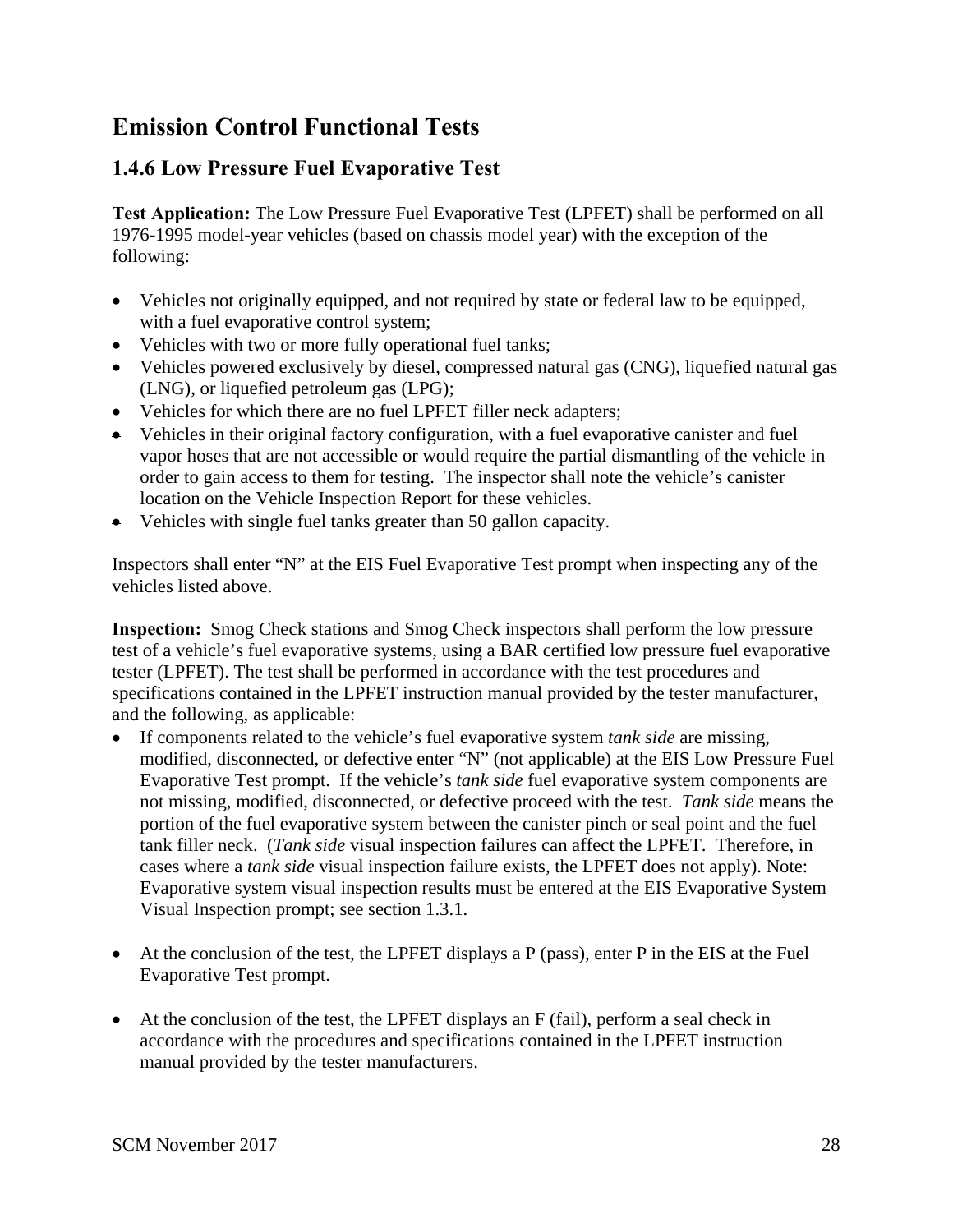# **1.4.6 Low Pressure Fuel Evaporative Test (continued)…**

**1.** If, after completion of the appropriate seal check, the system is found to be properly sealed, enter F (fail) in the EIS at the Fuel Evaporative Test prompt.

**2.** If, after completion of the appropriate seal check, the system is found not to be properly sealed follow the applicable procedures and specifications contained in the LPFET instruction manual provided by the tester manufacturers to correct the leaks and effect proper seals.

• After all leaks have been corrected, a verification test shall be performed in accordance with the procedures and specifications contained in the LPFET instruction manual provided by the tester manufacturers.

**1.** If, at the conclusion of the verification test, the LPFET displays a P (pass), enter P in the EIS at the Fuel Evaporative Test prompt.

**2.** If, at the conclusion of the verification test the LPFET displays an F (fail), enter F in the EIS at the Fuel Evaporative Test prompt.

**Depressurization:** At the completion of the test and any necessary verification test, follow the procedures and specifications contained in the manufacturer's LPFET instruction manual, to depressurize the evaporative system, remove the tester and return the fuel evaporative system to its original configuration.

Nothing in the LPFET procedures shall excuse a station or an inspector from completing the Visual Inspection described in section 1.3.0 or the Liquid Fuel Leak inspection described in section 1.3.3.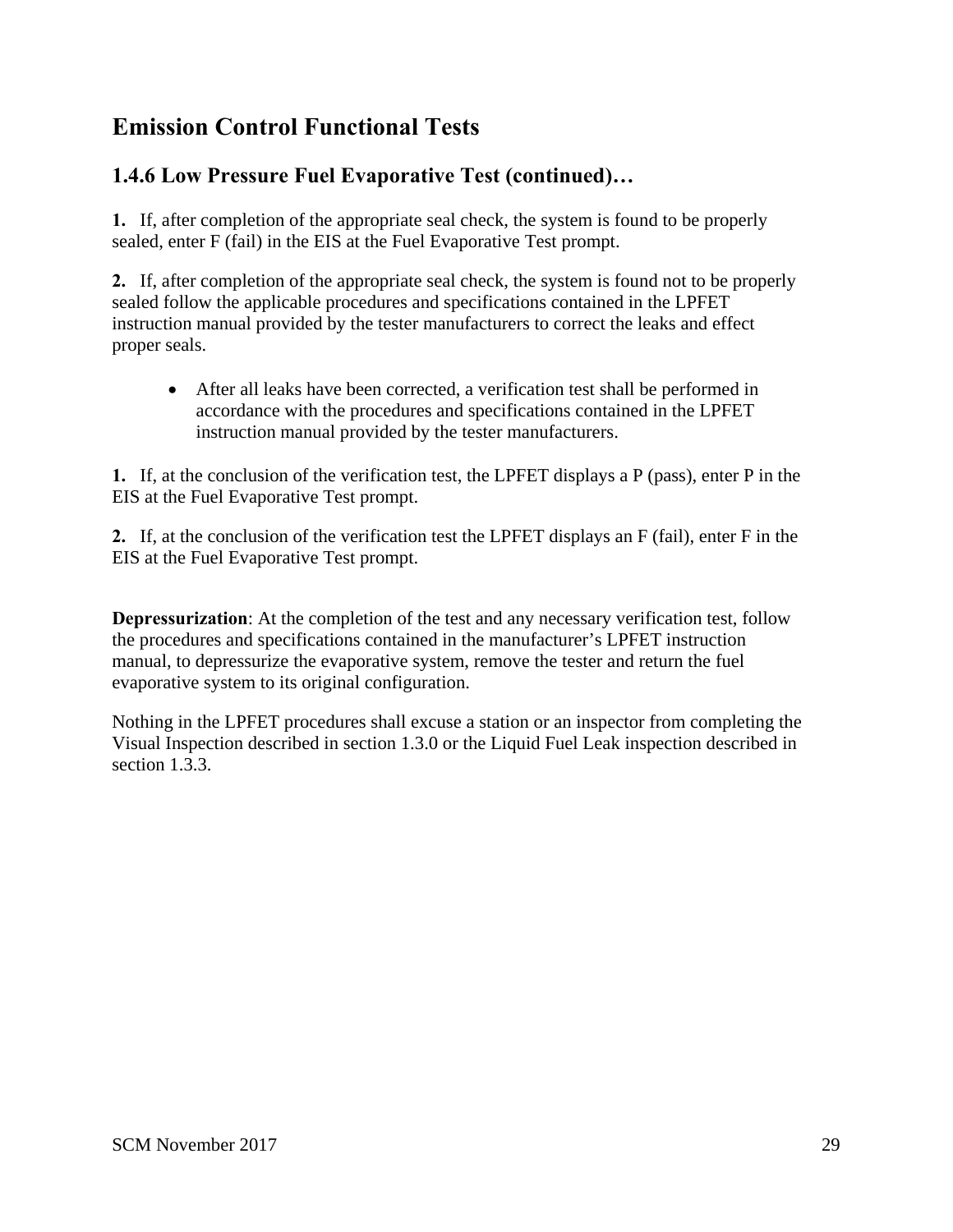# <span id="page-31-0"></span>**Smog Check Inspection Results**

#### **1.5.0 Vehicle Inspection Report**

Print at least two copies of the Vehicle Inspection Reports (VIR) for each Smog Check inspection. The licensed station shall give a copy of the VIR to the customer and keep a copy for the station's records. The VIR shall be attached to the customer's invoice.

- If the EIS or OIS does not print the VIR, the station will need to correct the malfunction and reprint the VIR.
- The licensed inspector must sign all copies of the VIR acknowledging that the inspection was conducted in accordance with all Smog Check requirements and that the information on the VIR is true and correct.
- When applicable, inspectors must document special circumstances on the VIR, including, but not limited to:
	- The location of a Liquid Fuel Leak
	- The emissions system or component that failed the "Other Emissions Related Component" category of the visual inspection
	- The reason for an "Other" inspection abort
	- The type of visible smoke test failure (tailpipe or crankcase)
	- CARB approved aftermarket parts and associated EO number

#### **1.5.1 Vehicle Passes Smog Check**

#### **Certificate of Compliance**

The EIS or OIS will issue a certificate of compliance when a vehicle passes all applicable portions of a Smog Check inspection. The certificate of compliance will electronically transmit to DMV and record in the VID.

Inform customers, whose vehicles pass their Smog Check inspection, that they must follow the instructions on the DMV paperwork they received to complete their registration renewal.

If the DMV paperwork has been lost or misplaced, inform the customer to contact the DMV Telephone Service Center at 1-800-777-0133.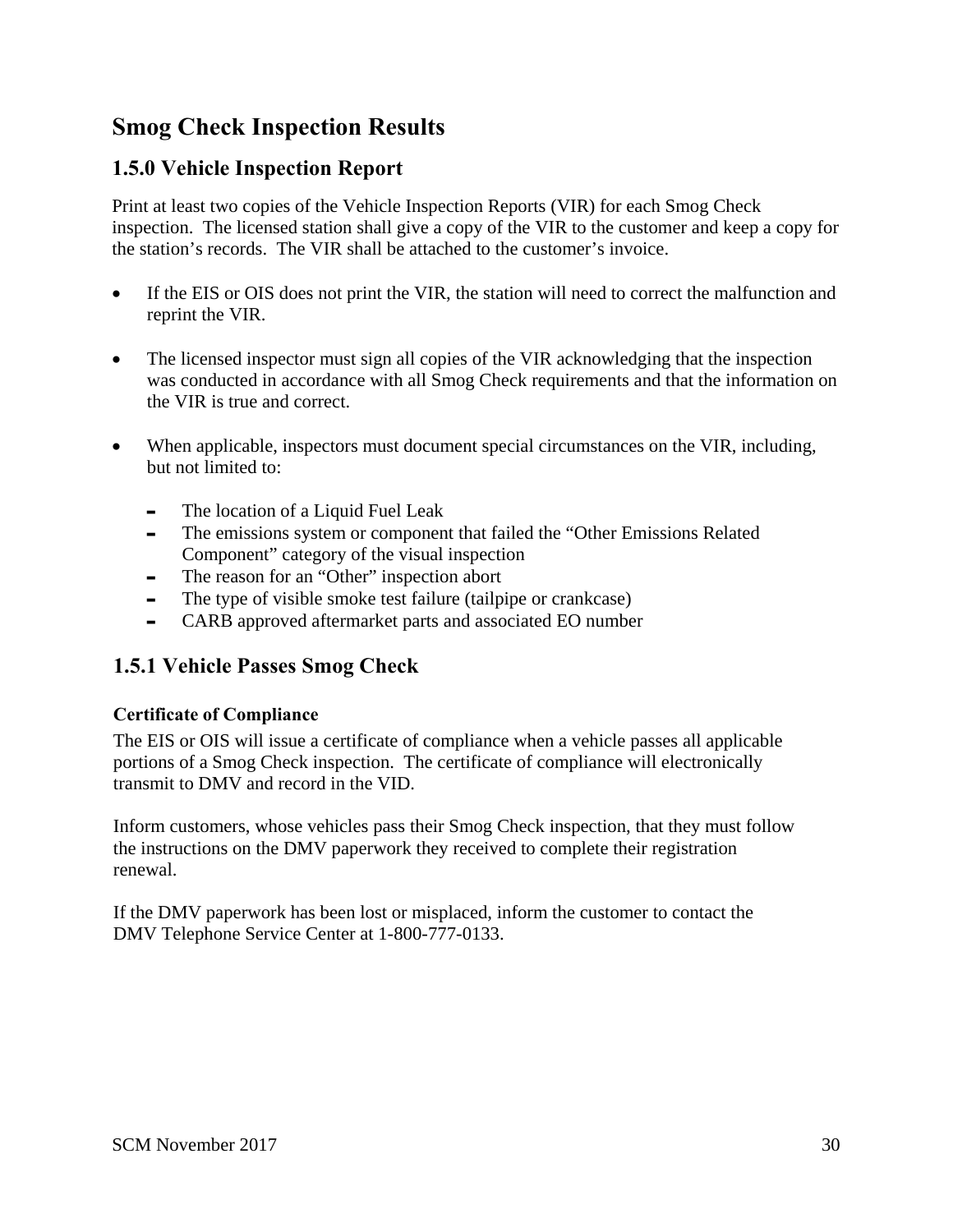# <span id="page-32-0"></span>**Smog Check Inspection Results**

#### **1.5.2 Vehicle Fails Smog Check**

A vehicle that fails any portion of the Smog Check inspection, but does not exceed the gross polluter emission standards, can be repaired and obtain a Smog Check certificate at any Test and Repair station. However, if the vehicle was originally *directed* (as shown on the DMV registration renewal notice), or exceeded the gross polluter standards, it may only receive after repair certification from a STAR Certified station or a BAR Referee.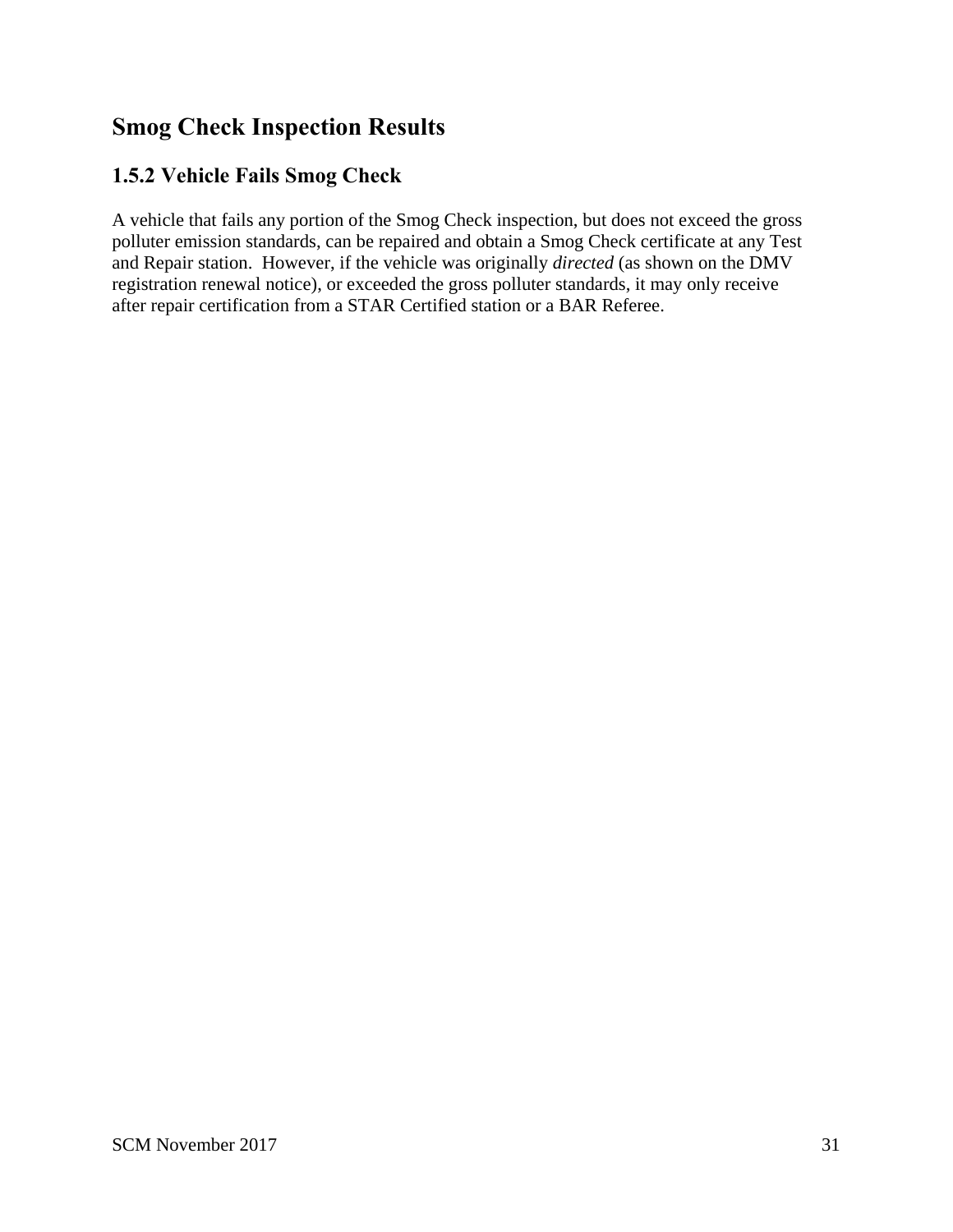# <span id="page-33-0"></span>**Repair Data**

#### **1.6.0 Repair Information Entry**

All repairs performed before, during, or after the Smog Check inspection at any station must be entered into the EIS or OIS, including any state subsidized repair, like the Consumer Assistance Program (CAP).

As applicable, inspectors shall enter accurate repair information as prompted by the EIS or OIS in either the Smog Check Inspection Mode or the Repair-Only Menu. If the retest is performed at your station, enter the repair information during the retest Smog Check inspection, as prompted. If the retest will not be conducted at your station, use the Repair-Only Menu to enter the repair information. Note: Accurate repair data provides a valuable source of information that can be used by other stations and that BAR uses for program evaluation.

#### **Repair Costs**

As prompted by the EIS or OIS, enter the repair parts and labor costs in whole dollars (no cents); round up or down to the nearest dollar.

For customer paid costs, enter all parts and labor charges, including any customer copayments made for state subsidized repairs, tax and diagnosis costs.

For state subsidized repairs, enter all parts and labor costs to be paid by state, including tax and diagnosis costs.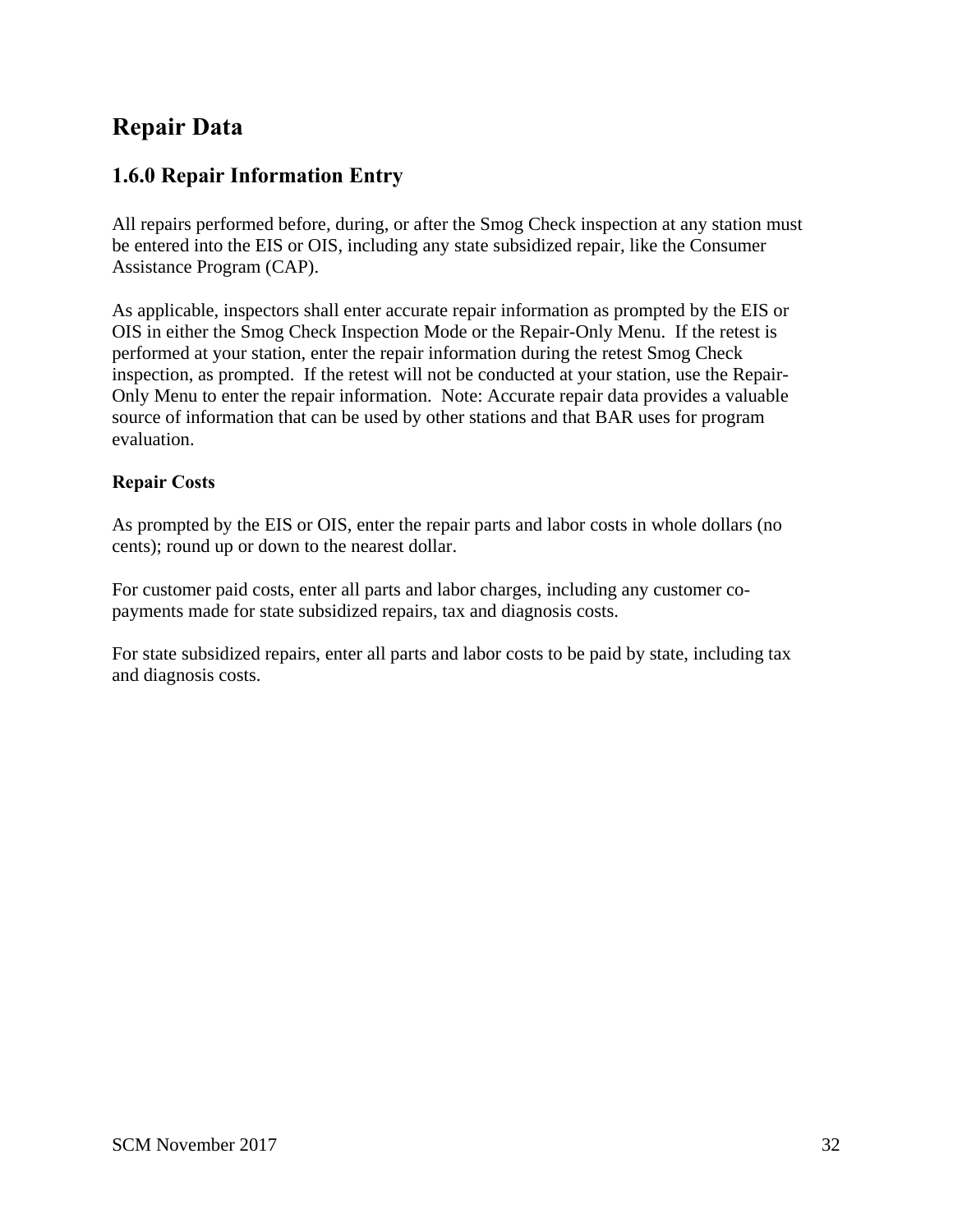# <span id="page-34-0"></span>**Miscellaneous**

#### **1.7.0 Test Restrictions for Directed Vehicles**

*Directed Vehicles -* Before conducting an inspection, stations not authorized to certify *directed vehicles* must check the DMV registration documents (when available) for a STAR station directed designation. If the vehicle is *directed,* the station/inspector shall inform the motorist of this certification restriction. *Directed vehicles* can only receive certification from a STAR certified Test-Only station, a STAR certified Test and Repair station, or BAR Referee station.

*Gross Polluters -* Vehicles found to exceed the gross polluter emission standards (*identified gross polluters*) are also restricted to certification from a STAR certified Test-Only station, a STAR certified Test and Repair station, or BAR Referee station. Stations not authorized to certify *identified gross polluters* shall inform the motorist of this certification restriction. Since the gross polluting vehicle certification restriction does not apply to government fleet vehicles, any station may inspect government fleet vehicles.

Note: When attempting to inspect a *directed vehicle or an identified gross polluter* at a station that is not authorized to certify *directed vehicles or identified gross polluters*, the EIS or OIS will prohibit the inspection, provided VID communication occurs. If VID communication does not occur, stations not authorized to certify *directed vehicles or identified gross polluters* must inform the customer that the vehicle could be *directed* or an *identified gross polluter* and, if so, a certificate issued by their station may be invalid.

When repairing *directed vehicles* or *identified gross polluters*, Test and Repair stations may use the EIS or OIS pre-inspection mode to verify repairs.

#### **1.7.1 Gross Vehicle Weight Rating (GVWR) for Trucks and Motor Homes**

When testing trucks and motor homes, the EIS or OIS will prompt the inspector to enter the gross vehicle weight rating (GVWR). Check the vehicle information label for the GVWR (label is typically found on driver door jamb). Note: Some labels list multiple "as equipped" GVWRs. In these cases, use the GVWR that corresponds to the vehicle as originally equipped by the vehicle manufacturer; e.g., Ford label on a Crown bus. If the GVWR cannot be determined, enter "NONE" and follow the EIS or OIS prompts to select a GVWR based on weight classification.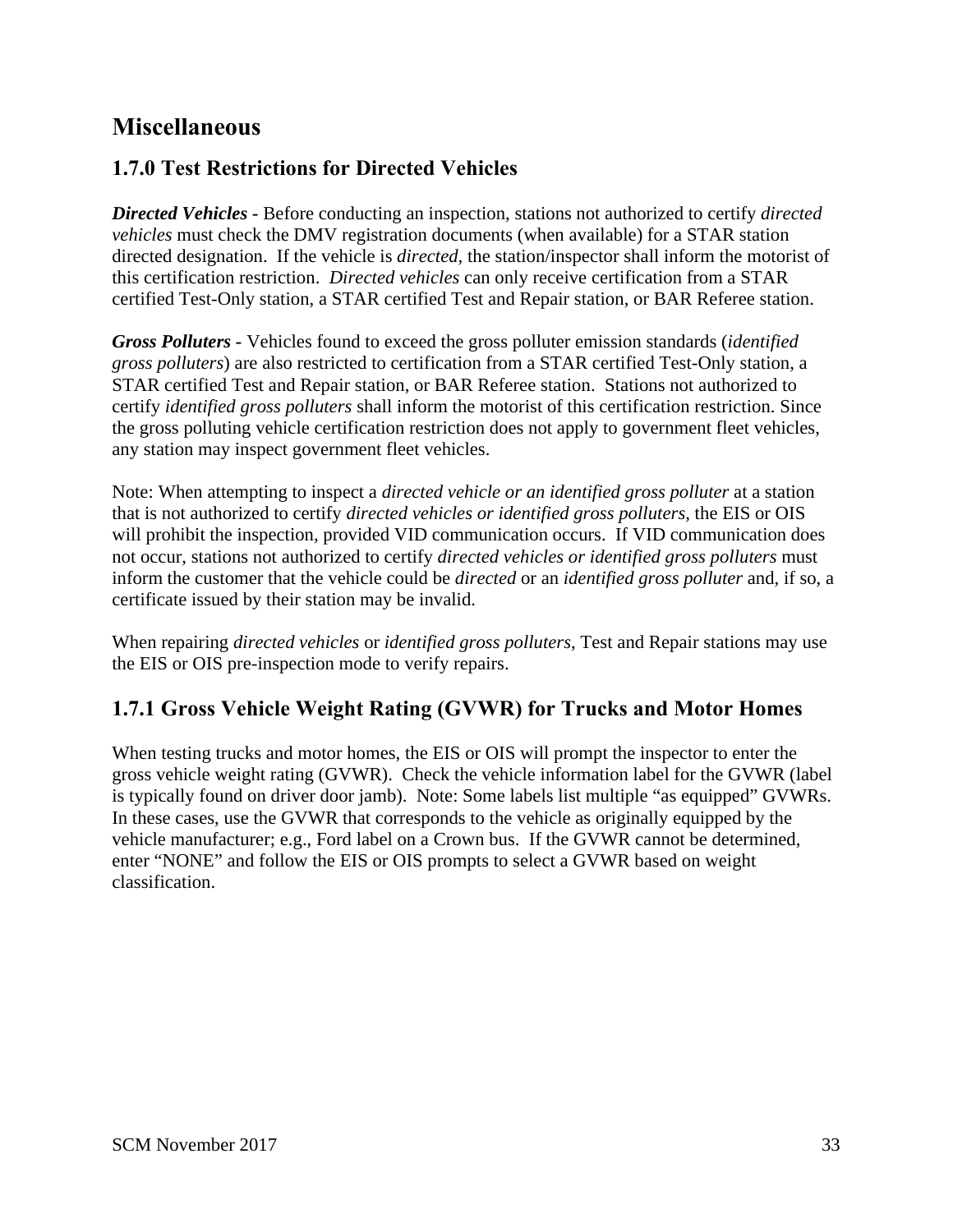# <span id="page-35-0"></span>**Miscellaneous**

#### **1.7.2 Pre-Inspection Mode**

The pre-inspection mode provides an option to assess the vehicle's OBD, emission controls and tailpipe emissions before undergoing the official Smog Check inspection.The preinspection procedure is identical to the official Smog Check inspection except that no certificate is generated and the vehicle is not subject to the gross polluter requirements, regardless of the emissions results. Pre-inspection test results are transmitted to the vehicle information database (VID) but a certificate is not transmitted to the DMV. The station shall provide the customer a copy of the pre-inspection vehicle inspection report (VIR).

If a customer chooses to authorize a partial pre-inspection, the licensed inspector or an authorized representative of the licensed Smog Check station shall inform the motorist that the partial pre-inspection will not fully indicate the likelihood of the vehicle passing a subsequent official inspection. An example of a partial pre-inspection is using the analyzer in manual mode to check tailpipe emissions only. The limitations of a partial pre-inspection must be fully disclosed to the customer both orally and in writing on the estimate and invoice.

#### **1.7.3 Pre-Inspection Repair**

With customer authorization and an estimate provided, licensed technicians may perform repairs on vehicles before or during the Smog Check inspection. Any repair must be appropriately documented on the invoice and entered into the EIS or OIS when prompted.

Any repair conducted during the inspection shall be limited to the following: replacement of the fuel cap(s) (EIS provides a mid-inspection fuel cap replacement opportunity upon a failed cap test), minor repairs of components damaged by the station personnel during the inspection at the station, or minor repairs such as the reconnection of hoses or vacuum lines. **Any repair performed during the inspection must be completed before starting the emissions test portions of the Smog Check inspection, aside from the EIS prompted fuel cap replacement provision.**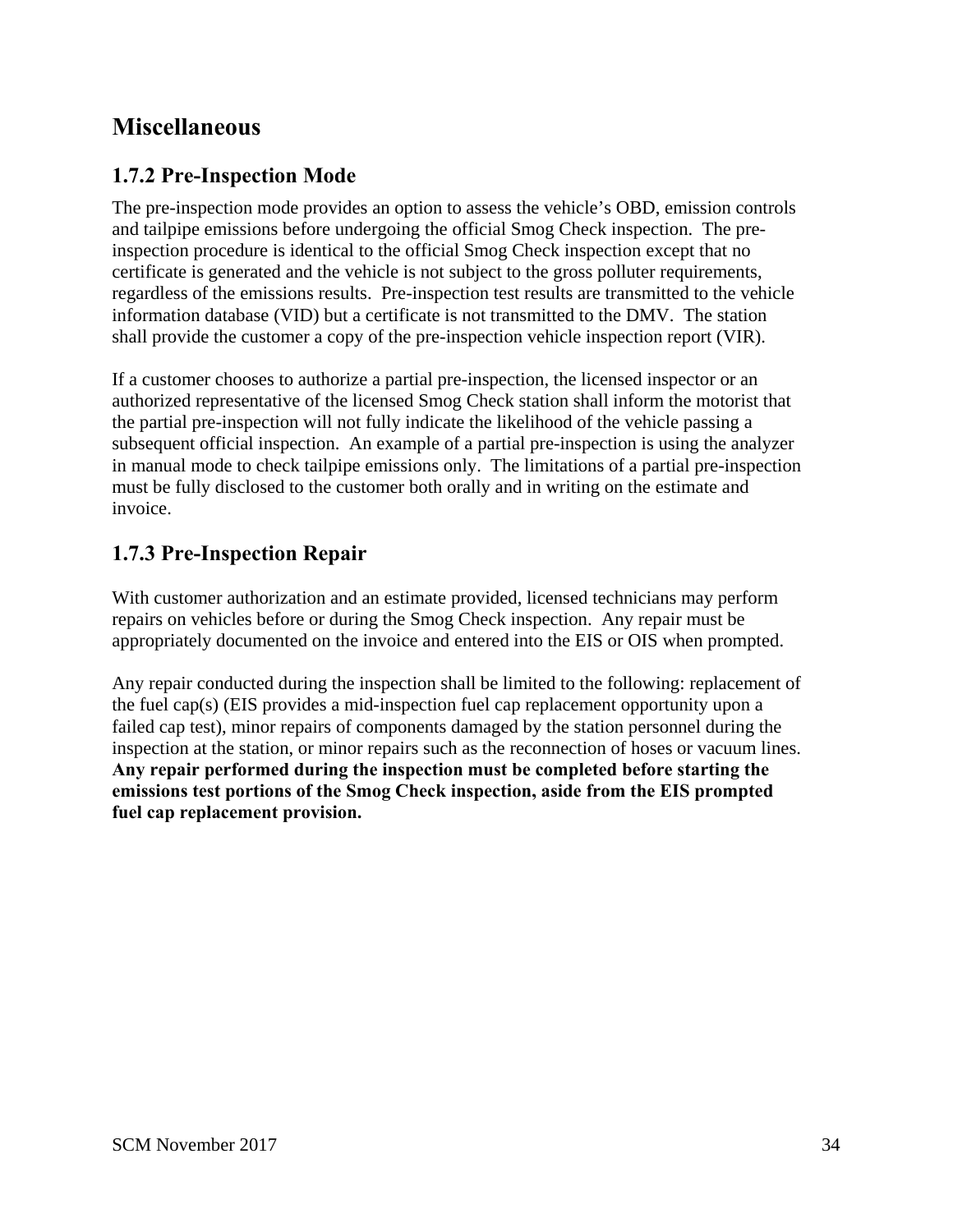## <span id="page-36-0"></span>**1.8.0 Equipment and Reference Materials**

STAR certified stations must possess all inspection related equipment to inspect all vehicle types, including directed vehicles. These stations must also possess the tools, and reference materials for the types of vehicles being inspected and/or repaired.

Non-STAR stations are only required to possess the equipment, tools and reference materials for the types of vehicles being inspected and/or repaired at a particular station.

Inspection equipment example: If your station is not STAR certified and only inspects 2000 and newer model-year gasoline powered, diesel-powered, and/or hybrid powered vehicles, then only the OIS inspection equipment is required.

Repair equipment example: When repairing diesel vehicles, a tachometer/dwell meter, propane enrichment kit, an ignition analyzer and timing light are not required.

- A dynamometer and  $NO<sub>x</sub>$  cell / bench are required to inspect enhanced area vehicles requiring an ASM test. Stations that only inspect heavy duty vehicles or stations in Basic and Change of Ownership program areas are not required to have a dynamometer and  $NO<sub>x</sub>$ cell / bench.
- If a station lacks the equipment, tools, and reference materials necessary to inspect and/or repair a particular vehicle, the station must reject the vehicle before starting an inspection or repair.
- If, as a matter of policy, a station does not inspect certain types of vehicles and/or repair certain types of inspection failures, the station must reject the vehicle before starting an inspection or repair.
- All station types must possess equipment in accordance with the "Equipment and Reference" Material Requirements" table. Additional equipment may be required to inspect and/or repair certain vehicles in accordance with accepted trade standards.
- Reference materials may be in electronic or hardcopy format and must be provided in hardcopy format to BAR upon request.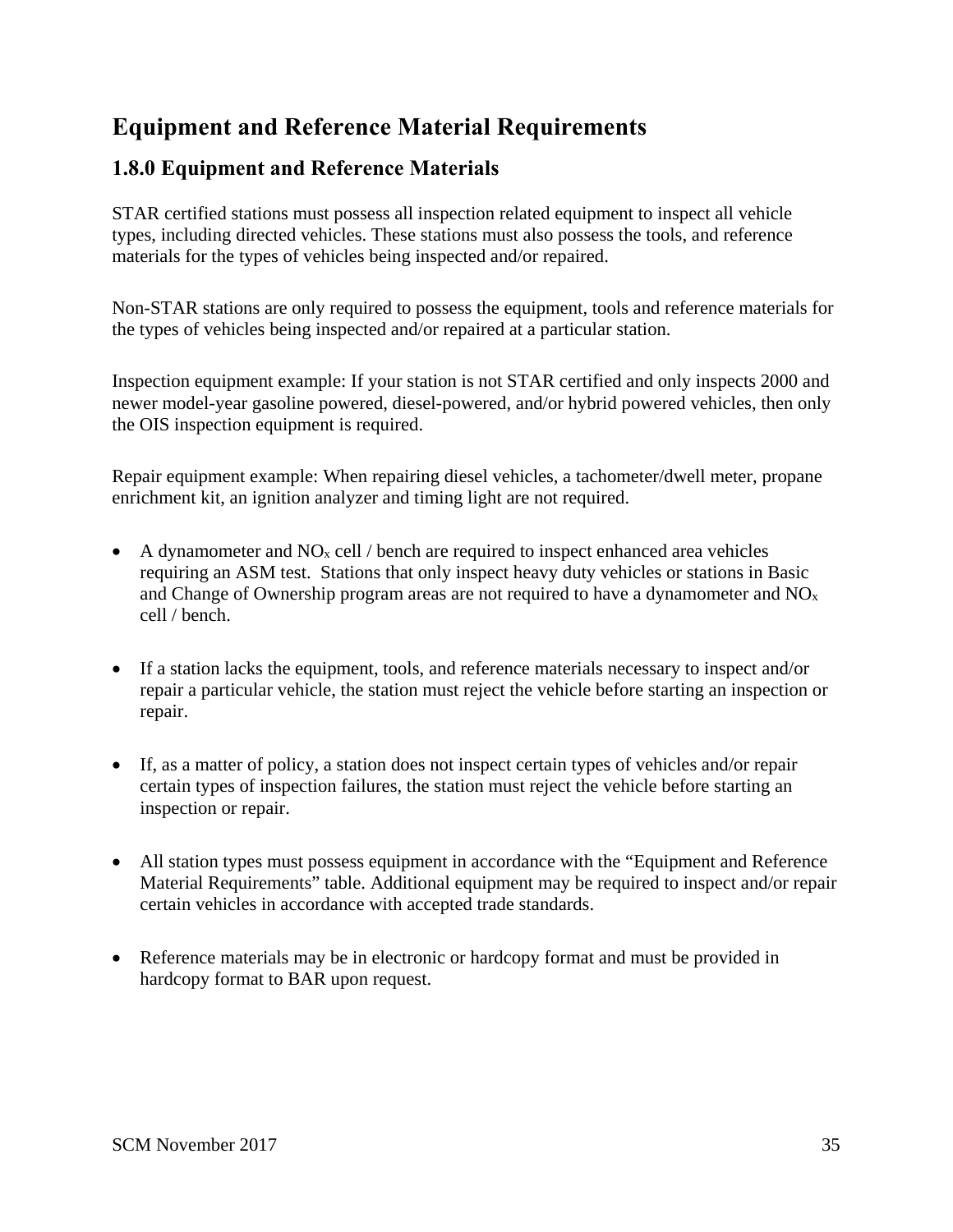|                                                                                                |                                                                                                   | <b>STATION TYPE</b>        |             |                                |                         |            |
|------------------------------------------------------------------------------------------------|---------------------------------------------------------------------------------------------------|----------------------------|-------------|--------------------------------|-------------------------|------------|
|                                                                                                | <b>REQUIRED</b>                                                                                   | <b>STAR</b><br><b>Test</b> | <b>Test</b> | <b>STAR</b><br><b>Test and</b> | <b>Test and</b>         | Repair     |
|                                                                                                | <b>EQUIPMENT / MATERIALS</b>                                                                      | Only                       | Only        | Repair                         | Repair                  | Only       |
|                                                                                                | <b>BAR-97 Emissions Inspection System</b><br>(EIS) with most current hardware and<br>software     | √                          | (1)         |                                | (1)                     |            |
| <b>BAR Certified Equipment</b>                                                                 | OBD Inspection System (OIS) with<br>hardware and software necessary to<br>conduct OBD inspections |                            | (2)         |                                | (2)                     |            |
|                                                                                                | Low Pressure Fuel Evaporative Tester<br>(LPFET) and Operator's Manual                             | √                          | (3)         |                                | (3)                     |            |
|                                                                                                | Fuel cap tester, adapters, and adapter<br>guide                                                   | √                          | (3)         | √                              | (3)                     |            |
|                                                                                                | Ignition Timing Light capable of<br>measuring ignition advance                                    | √                          | (4)         | √                              | (4, 5)                  | (5)        |
|                                                                                                | Hand vacuum pump and gauge                                                                        | $\sqrt{}$                  | (6)         | $\sqrt{}$                      | $\sqrt{}$               | $\sqrt{ }$ |
|                                                                                                | Tire pressure gauge                                                                               | $\sqrt{}$                  | $\sqrt{}$   | √                              | $\overline{\mathsf{v}}$ |            |
|                                                                                                | Tools necessary to inspect vehicle ignition,<br>fuel delivery, and emission control systems       | √                          | √           |                                | ٦J                      |            |
|                                                                                                | Smog Check Manual & Reference Guide                                                               | $\sqrt{ }$                 | $\sqrt{}$   | $\sqrt{}$                      | $\sqrt{}$               | $\sqrt{ }$ |
| BAR ET Blasts dated after January 1,<br>2012, relevant to any vehicle inspection<br>procedures |                                                                                                   |                            |             |                                |                         |            |
| Emission control application guides                                                            |                                                                                                   | √                          | $\sqrt{}$   | √                              | $\sqrt{}$               |            |
|                                                                                                | Vacuum routing and electronic component<br>location guides                                        | √                          | √           |                                |                         |            |
|                                                                                                | <b>Technical Service Bulletins and</b><br>manufacturer recall notices                             |                            |             |                                |                         |            |

#### **1.8.0 Equipment and Reference Materials (continued...)**

<span id="page-37-0"></span><sup>(1)</sup> Required when performing a tailpipe emission inspection on vehicles.

<span id="page-37-1"></span><sup>(2)</sup> Required when performing the OBD test on model-year 2000 and newer vehicles.

<span id="page-37-2"></span><sup>(3)</sup> Required when inspecting 1976-1995 model-year vehicles with evaporative control systems.

<span id="page-37-3"></span><sup>(4)</sup> Required when inspecting 1976-1995 model-year vehicles with adjustable timing.

<sup>(5)</sup> Required when inspecting and repairing vehicles with spark ignition engines.

<sup>(6)</sup> Required when inspecting 1976-1995 model-year vehicles.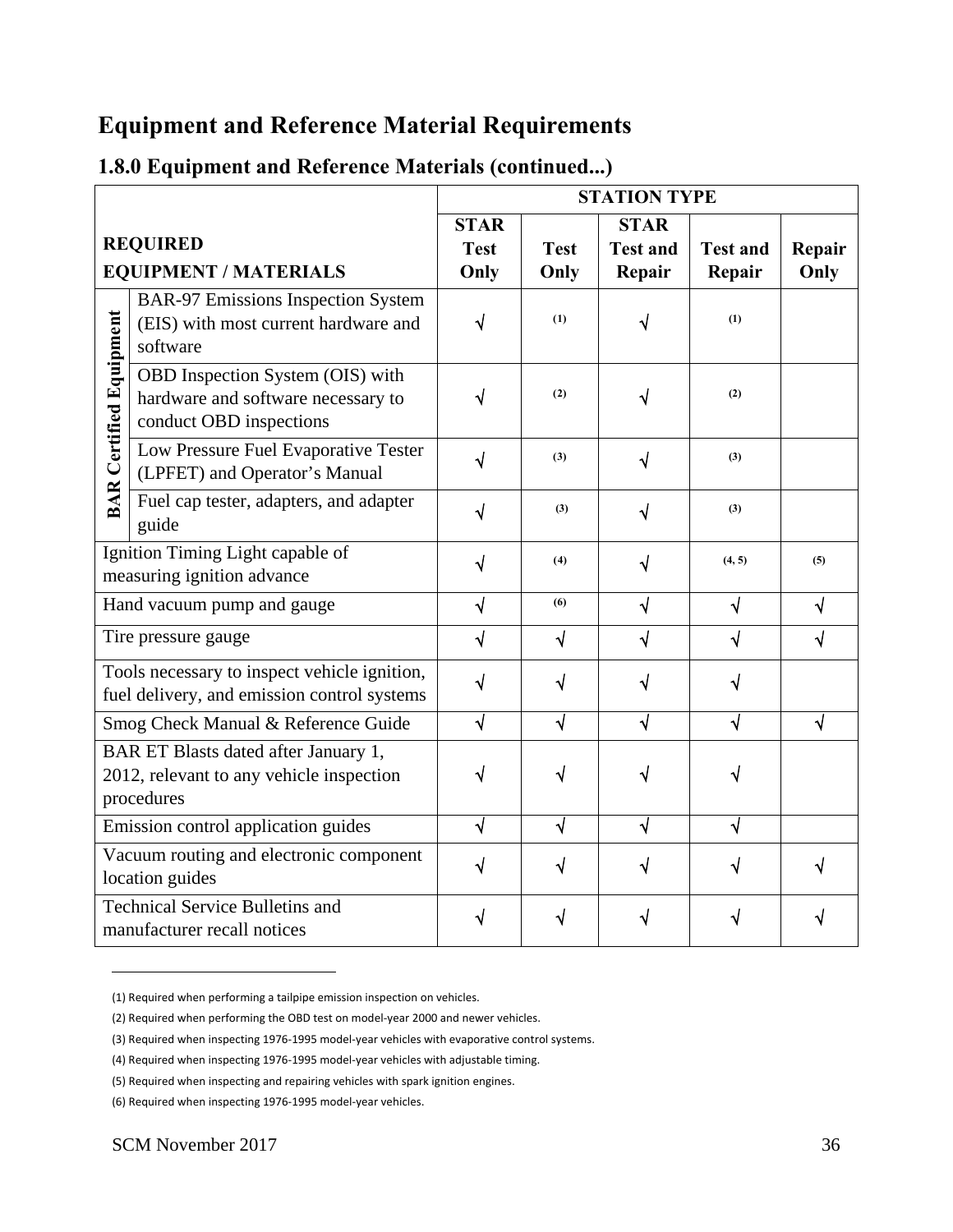|                                                                                                                                                                                                                                                                                                                                        | <b>STATION TYPE</b> |                     |                           |                           |                |
|----------------------------------------------------------------------------------------------------------------------------------------------------------------------------------------------------------------------------------------------------------------------------------------------------------------------------------------|---------------------|---------------------|---------------------------|---------------------------|----------------|
|                                                                                                                                                                                                                                                                                                                                        | <b>STAR</b>         |                     | <b>STAR</b>               |                           |                |
| <b>REQUIRED</b><br><b>EQUIPMENT / MATERIALS</b>                                                                                                                                                                                                                                                                                        | <b>Test</b><br>Only | <b>Test</b><br>Only | <b>Test and</b><br>Repair | <b>Test and</b><br>Repair | Repair<br>Only |
| Diagnostic and repair information that may be<br>in printed or electronic form and may be<br>nationally distributed and periodically<br>updated references that contain repair and<br>emission procedures.                                                                                                                             |                     |                     |                           |                           |                |
| Diagnostic and repair tools for ignition, fuel,<br>emission control, computer engine control<br>systems, and other related components for<br>each vehicle type that the station diagnoses<br>and repairs                                                                                                                               |                     |                     |                           |                           |                |
| Hand tools necessary to adjust maintain and<br>repair vehicle ignition, fuel, and emission<br>control systems                                                                                                                                                                                                                          |                     |                     | N                         |                           |                |
| Compression tester                                                                                                                                                                                                                                                                                                                     |                     |                     | V                         | $\sqrt{}$                 | N              |
| Tachometer/dwell meter                                                                                                                                                                                                                                                                                                                 |                     |                     | $\sqrt{}$                 | √                         | (5)            |
| Fuel pressure gauge                                                                                                                                                                                                                                                                                                                    |                     |                     | $\sqrt{}$                 | √                         | √              |
| Propane enrichment kit                                                                                                                                                                                                                                                                                                                 |                     |                     | $\sqrt{}$                 | √                         | (5)            |
| An ignition analyzer or ignition oscilloscope<br>that displays at least: primary ignition system<br>voltage and coil oscillations, and firing<br>voltage and spark duration of the secondary<br>ignition system. For distributor equipped<br>vehicles, the device shall display this<br>information for all cylinders at the same time |                     |                     | V                         |                           | (5)            |
| A high impedance digital volt/ohm meter, and<br>ammeter that measures amps and milliamps                                                                                                                                                                                                                                               |                     |                     |                           |                           |                |

# **1.8.0 Equipment and Reference Materials (continued)...**

(5) Required when inspecting and repairing vehicles with spark ignition engines.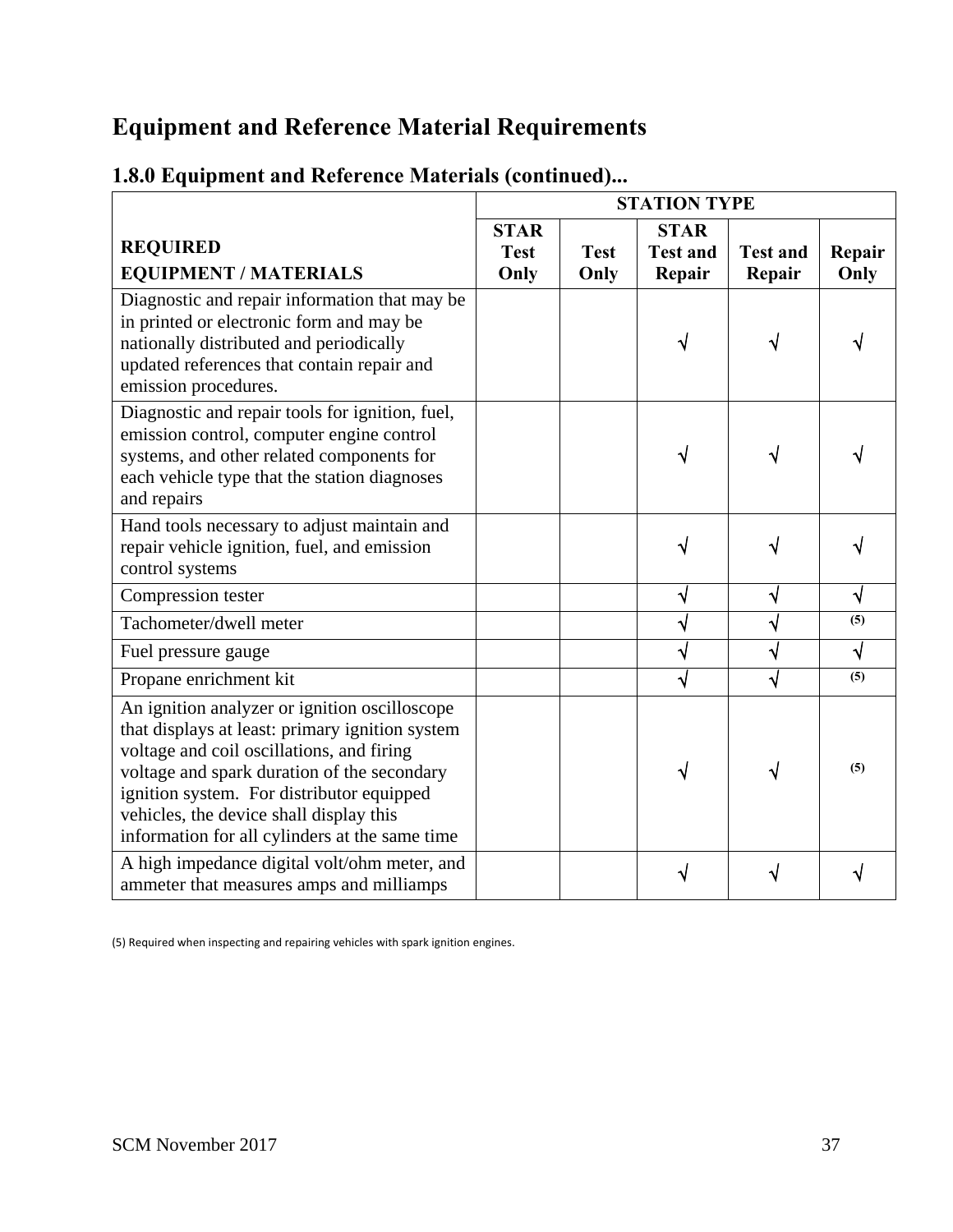# **1.8.0 Equipment and Reference Materials (continued)...**

|                                                                                                                                                                                                                                                                                                                      | <b>STATION TYPE</b>                |                     |                                          |                           |                |
|----------------------------------------------------------------------------------------------------------------------------------------------------------------------------------------------------------------------------------------------------------------------------------------------------------------------|------------------------------------|---------------------|------------------------------------------|---------------------------|----------------|
| <b>REQUIRED</b><br><b>EQUIPMENT / MATERIALS</b>                                                                                                                                                                                                                                                                      | <b>STAR</b><br><b>Test</b><br>Only | <b>Test</b><br>Only | <b>STAR</b><br><b>Test and</b><br>Repair | <b>Test and</b><br>Repair | Repair<br>Only |
| A device capable of retrieving vehicle<br>computer trouble codes, with its operating<br>instructions. This device shall display and<br>store live streaming OBD data, and shall have<br>bi-directional capability. Hardware and<br>software in the device shall be updated to the<br>current available calendar year |                                    |                     |                                          |                           |                |
| An electronic device capable of graphically<br>displaying electrical signals, with adjustable<br>voltage and time scales. The device shall<br>capture and display a high frequency<br>abnormal signal, regardless of time scale or<br>screen refresh rate                                                            |                                    |                     |                                          |                           |                |
| An electronic device capable of accessing the<br>BAR's Web page for the purposes of entering<br>repair data                                                                                                                                                                                                          |                                    |                     |                                          |                           |                |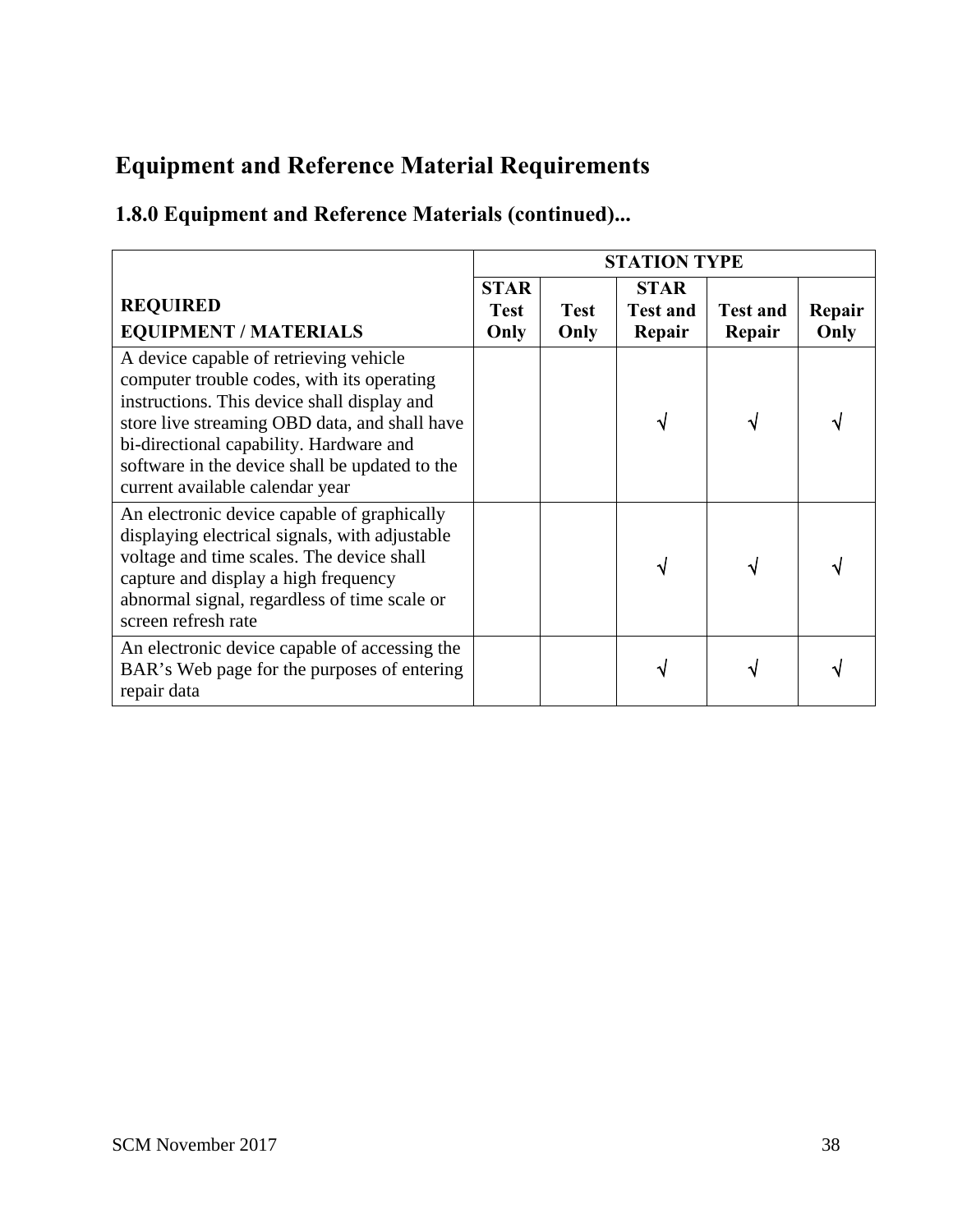# <span id="page-40-0"></span>**1.8.1 Required Equipment Maintenance**

All required equipment shall be up-to-date, maintained in good working condition, and calibrated in accordance with the manufacturer standards and applicable BAR specifications.

The BAR-97 Emissions Inspection System (EIS) shall be maintained and calibrated per the current BAR-97 EIS Specifications. The BAR-97 EIS shall be calibrated only with BAR approved gases from a BAR certified gas vendor.

The BAR-97 EIS and the OIS shall have the most current software and hardware updates required by BAR.

Only BAR authorized representatives or authorized manufacturer representatives shall have access to the locked areas of the BAR-97 EIS or to the components or software located within the OBD Data Acquisition Device (DAD) for service, inspection, or replacement, as necessary.

The LPFET shall be maintained and calibrated per the current LPFET Specification.

#### **1.8.2 Required Equipment Electronic Transmission**

Vehicle data and test results from the BAR-97 EIS and from the OIS shall be transmitted to the Vehicle Information Database (VID) via an Internet connection.

The OIS shall be connected to BAR's Web page through an Internet connection. The Internet connection may be shared with other devices, but must remain connected at all times.

#### **1.8.3 Required Equipment Location**

The BAR-97 EIS and the OIS shall be used within a building. The BAR-97 EIS and the OIS shall not be used in an environment that would subject them to excessive heat, cold, dust, or moisture. The LPFET may be used either within or outside a building, but shall not be stored outdoors.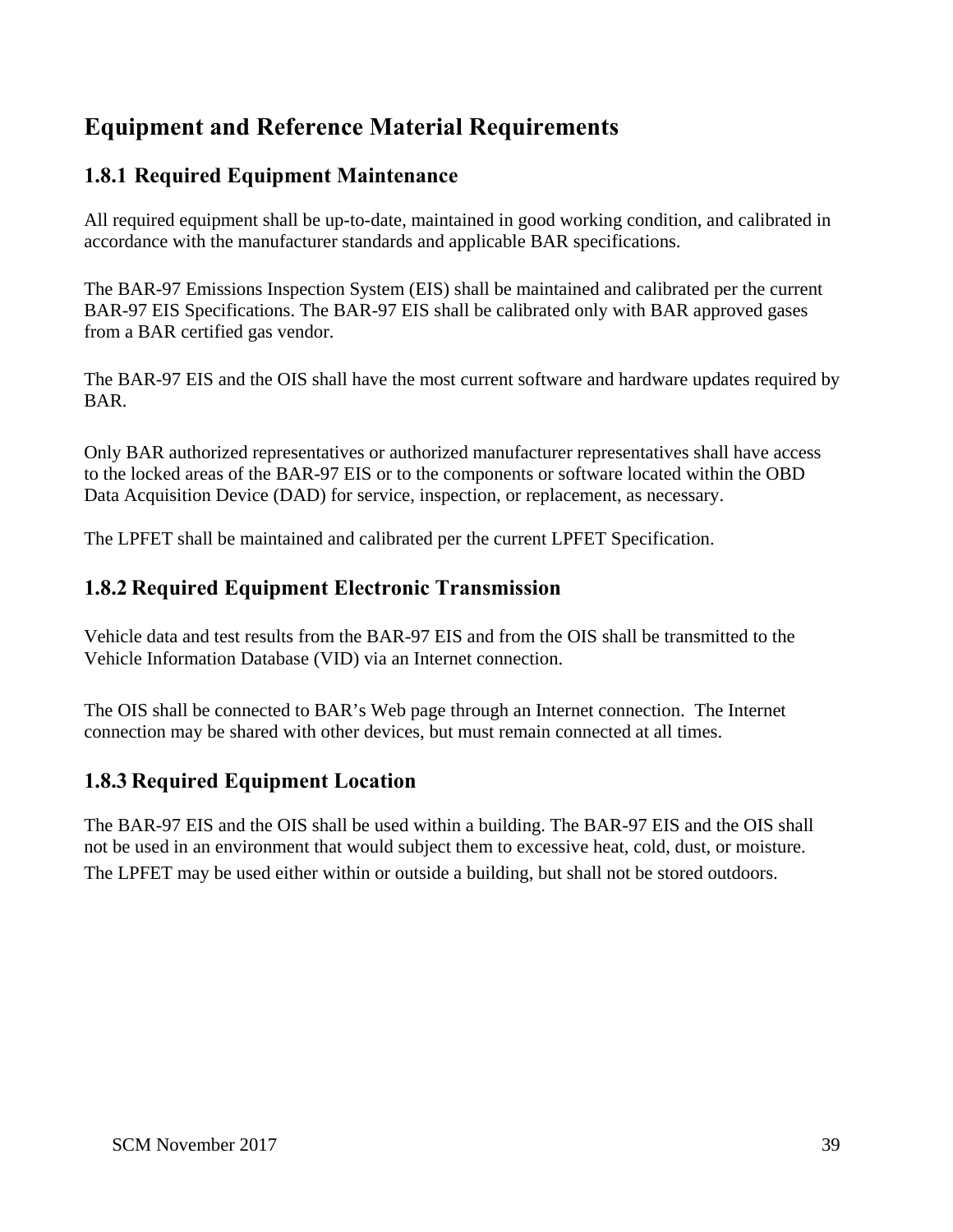# <span id="page-41-0"></span>**APPENDIX A**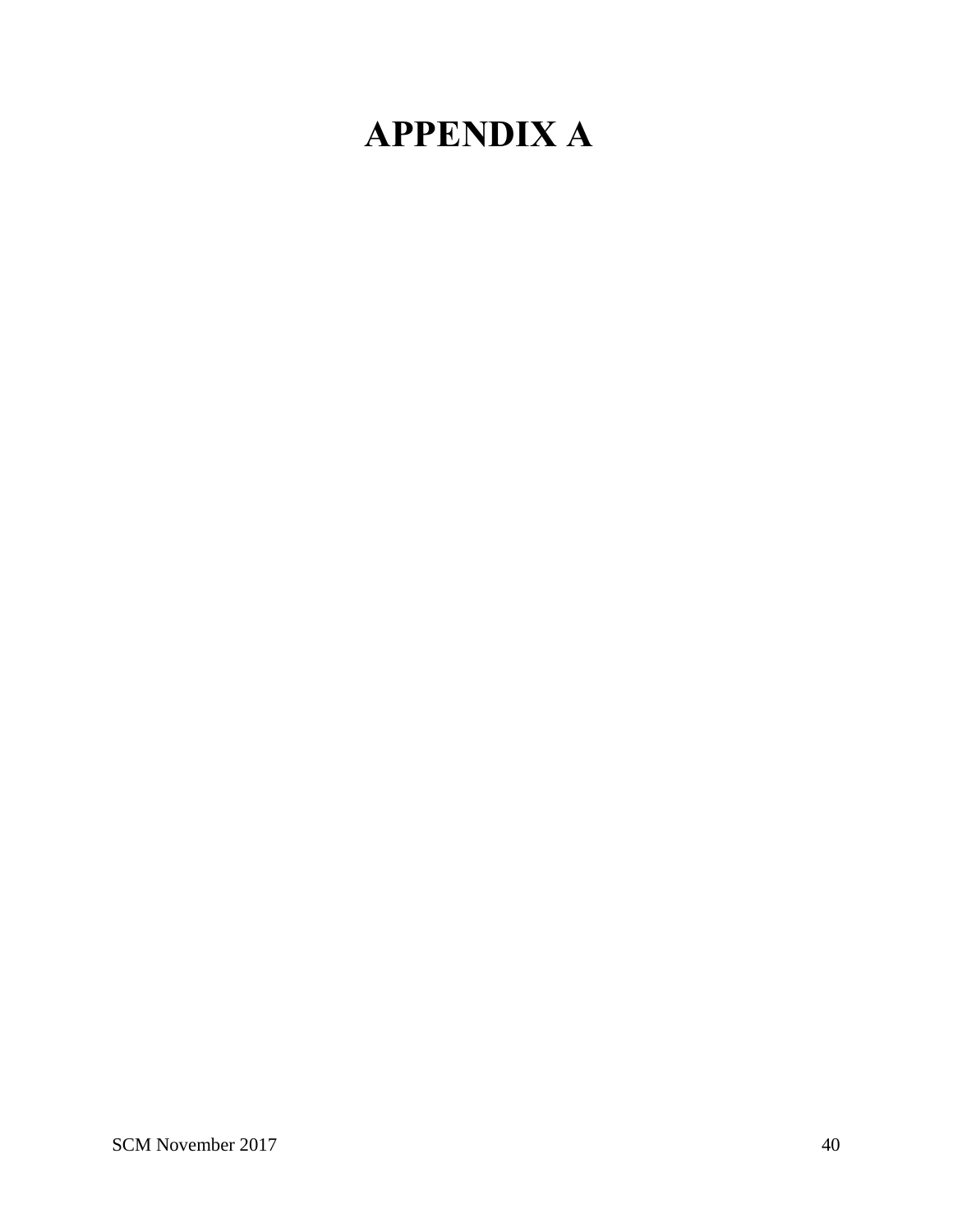#### **Visible Smoke Test Procedures for GASOLINE powered vehicles:**

Step 1 - Vehicle Preparation

- Check that there are no obvious safety hazards (abnormal engine noise, overheating, leaking fluids, etc.). Inspectors may reject a vehicle that is unsafe to test.
- Place the transmission in "Neutral" or "Park," with the parking brake on and/or wheel chocks in place.
- Turn off all accessories (including air conditioning).
- Ensure the vehicle is at normal operating temperature.
- Position the vehicle to ensure there are no drafts that can disturb the exhaust plume.
- Ensure there is nothing in the shop environment, such as equipment or tool boxes, which prevents the inspector from clearly observing the exhaust plume. In general, this will require clearing the line-of-sight as much as 15 feet from the tailpipe(s).

#### Step 2 - Test Preparation and Vehicle Familiarization

- Use any means necessary to enable observation of the vehicle's exhaust plume, including but not limited to, adjusting the seat and mirror positions.
- Perform the first of three BAR Snap Tests:

**Gasoline** If using the BAR-97 EIS, the first snap shall be performed at the beginning of the inspection when the EIS screen enables you to stabilize the RPM. If using the OIS, perform the first snap when prompted.

- Ensure the vehicle's engine RPM falls between 2,000 and 3,000 while performing the first BAR Snap Test. If it does not, you can do one of the following:
	- Press-and-release the accelerator pedal more quickly or more slowly as needed to stay within the designated RPM range; or Quickly press the pedal only part way to the floor before releasing it.
	- Do not check for smoke during the first BAR Snap Test. Any visible smoke observed during the first BAR Snap Test shall not result in a failure.

#### Step 3 - Perform the Idle Test

- Have the engine running at idle and go to the vehicle's tailpipe.
- Perform the Idle Test:

**Gasoline** If using the BAR-97 EIS, the idle test shall be performed immediately after performing the ASM/TSI test, if these tests are performed. If using the OIS, perform the idle test when prompted.

• Observe the tailpipe(s) exhaust plume of the vehicle for 10 seconds.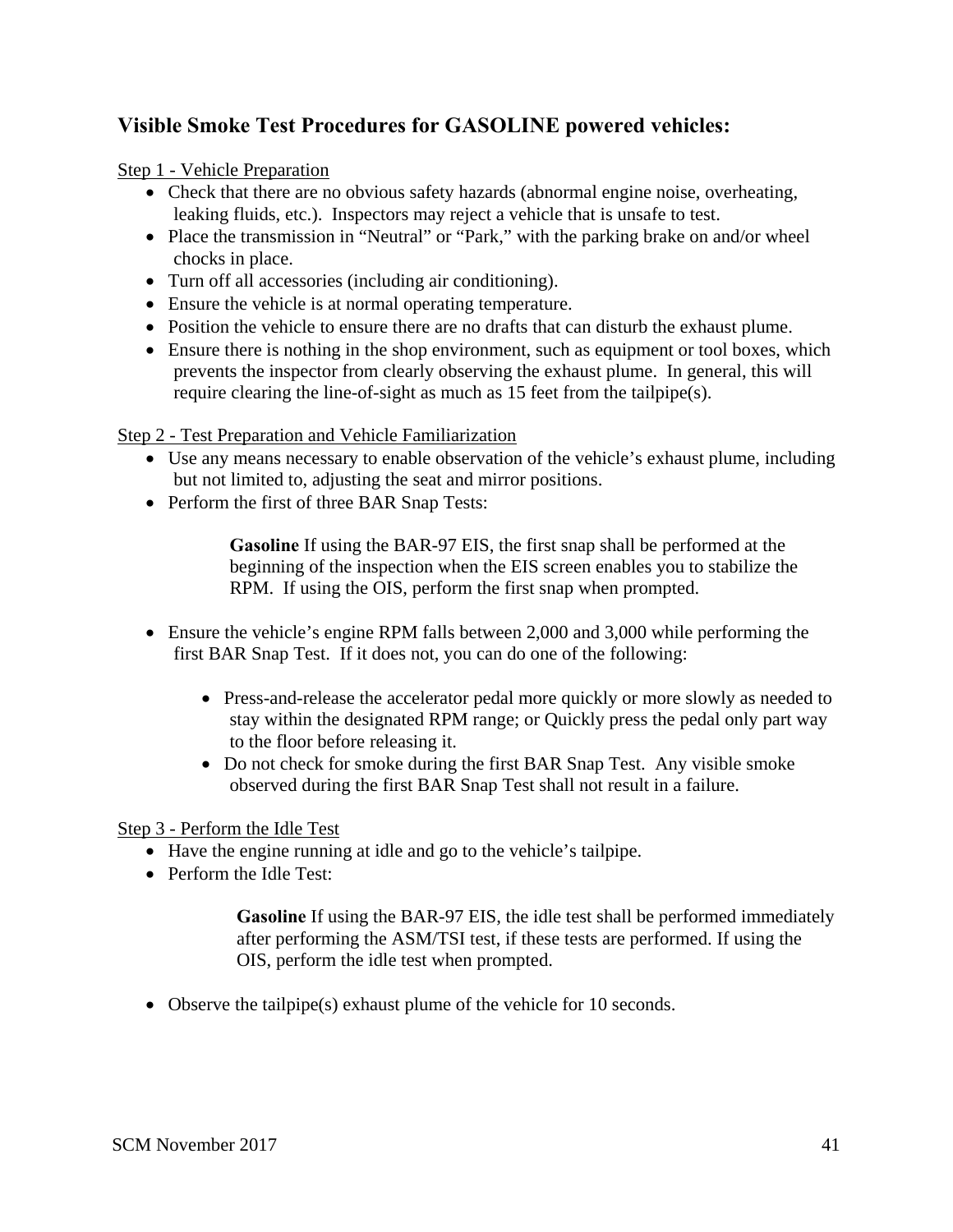<span id="page-43-0"></span>Step 4 - Perform the Crankcase (PCV) Test

- After performing the Idle Test (Step 3), continue to leave the vehicle's engine running at idle and go to the vehicle engine compartment. Open the hood to the engine compartment and determine whether any smoke is coming from the crankcase (PCV) system.
- Observe the vehicle's crankcase system for 10 seconds.

Step 5 - Complete the BAR Snap Test

- Continue to leave the vehicle's engine running at idle.
- Perform the final two BAR Snap Tests just before starting the under-hood visual inspection.
- Perform the second BAR Snap Test while watching for visible smoke.
- Return the engine to idle, and wait for at least 3 seconds to allow the engine to stabilize.
- Perform the third (and final) BAR Snap Test while watching for visible smoke.

#### Step 6 - PASS/FAIL Determination

- **PASS** the vehicle for the Visible Smoke Test portion of the Smog Check inspection if the vehicle does not emit smoke during the Idle Test, Crankcase Test, and both of the final two BAR Snap Tests.
- **FAIL** the vehicle if:
	- There is **any** visible smoke observed during the Idle Test;
	- **-** *OR* there is any visible smoke coming from the crankcase (PCV) system;
	- OR there is:

**Gasoline - any** visible smoke observed between the tailpipe and 10 feet from the tailpipe(s) on either of the final two BAR Snap Tests.

- Smoke from any area other than the vehicle's tailpipe(s) or crankcase (PCV) system, regardless of the cause, does not constitute a failure of the Visible Smoke Test.
- No vehicle shall be failed for condensation or steam.

Step 7 – Enter the Test Results into the EIS or OIS

- Results must be entered in the visual inspection's "Other Emission Related Controls" category on the EIS or at the "Enter Result of the Exhaust System Smoke Check" and "Enter Result of the Crankcase System Smoke Check" OIS prompts.
- For vehicles that pass all portions of the Visible Smoke Test, enter "P" (Pass).
- For vehicles that fail any portion of the Visible Smoke Test, enter "F" (Defective).

*The BAR-97 EIS currently allows only one entry for the visual inspection of all components covered under the "Other Emission Related Controls" category. Therefore, if the vehicle passes all portions of the Visible Smoke Test, but fails a visual check of any other component covered under the "Other Emission Related Controls" category, enter the appropriate failure code. However, if the vehicle passes the visual inspection for components covered under the "Other Emission Related Controls" category, but fails any portion of the Visible Smoke Test, enter "F" (Defective) into the EIS.*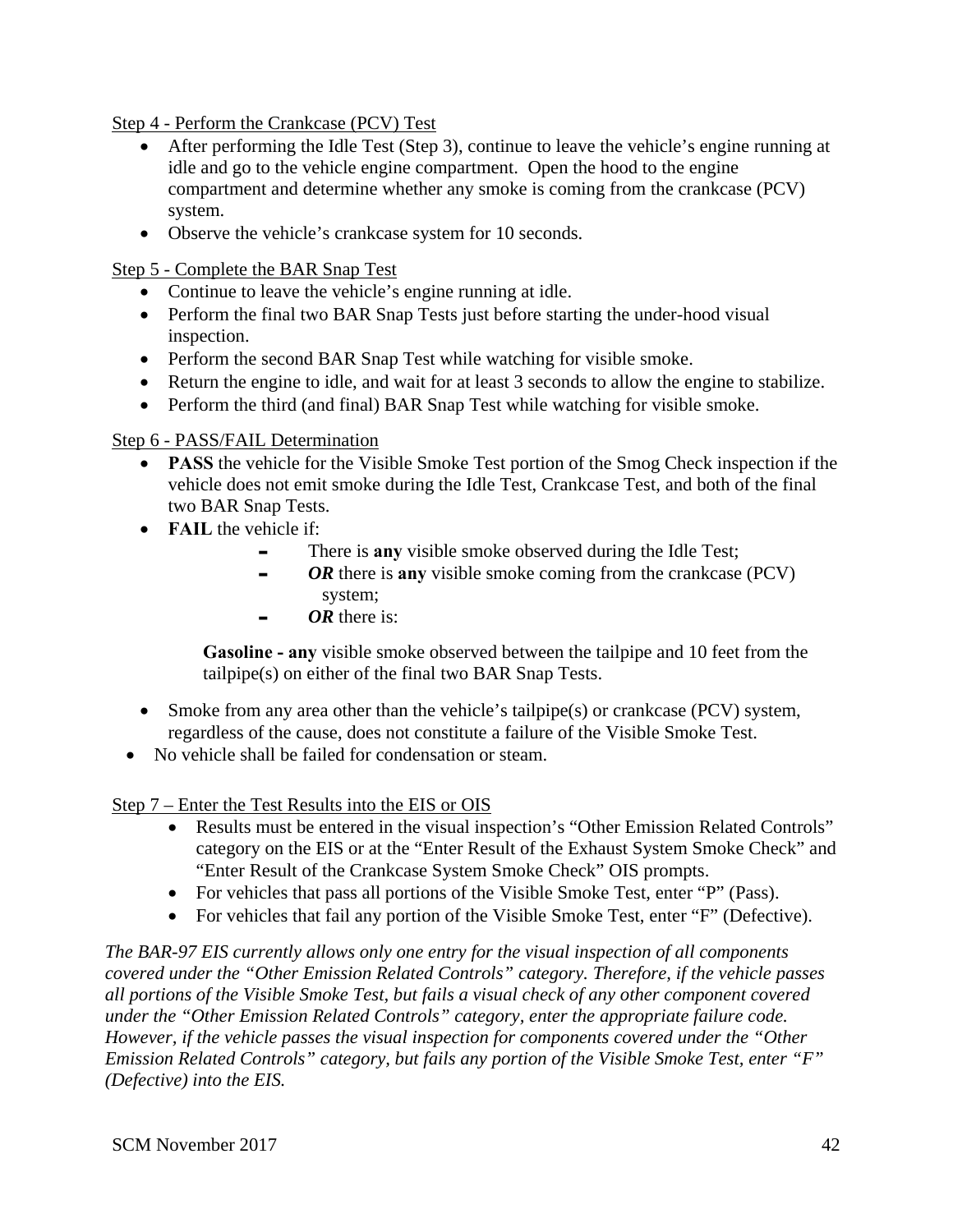#### Step 8 - Documentation Provided to the Customer

If the vehicle fails the Visible Smoke Test, the inspector shall:

- Document the failure on both the customer's and station's copy of the Vehicle Inspection Report (VIR) in the "Other Emission Related Components" section. Make a clear notation on the VIR, such as "Failed Visible Smoke Test". Document what portion of the Visible Smoke Test the vehicle failed, such as "Crankcase Smoke," "Idle Smoke," and/or "BAR Snap Smoke."
- Document the failure on the customer's invoice with "Failed Visible Smoke Test". Document what portion of the Visible Smoke Test the vehicle failed, such as "Crankcase Smoke," "Idle Smoke," or "BAR Snap Smoke."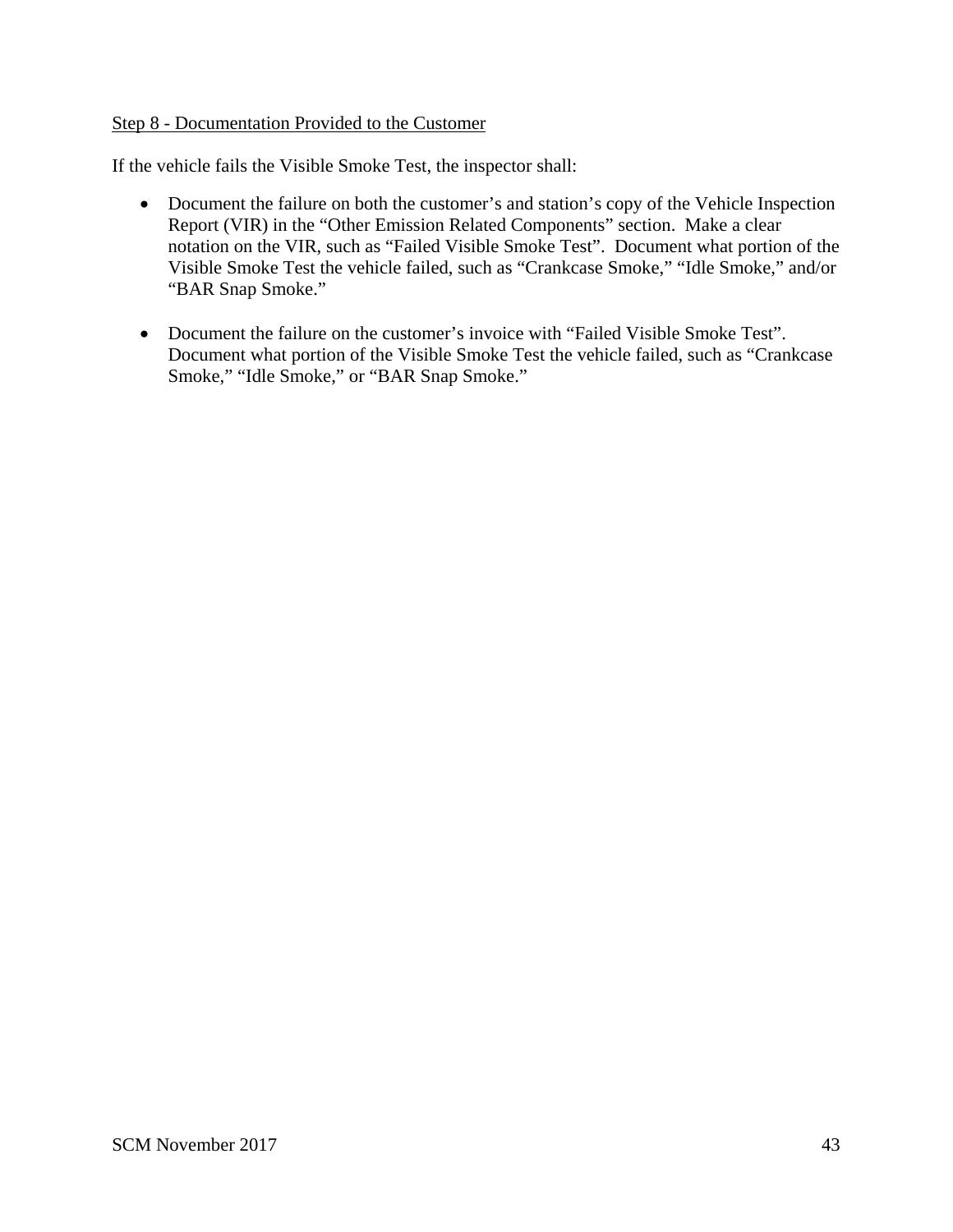# **APPENDIX B**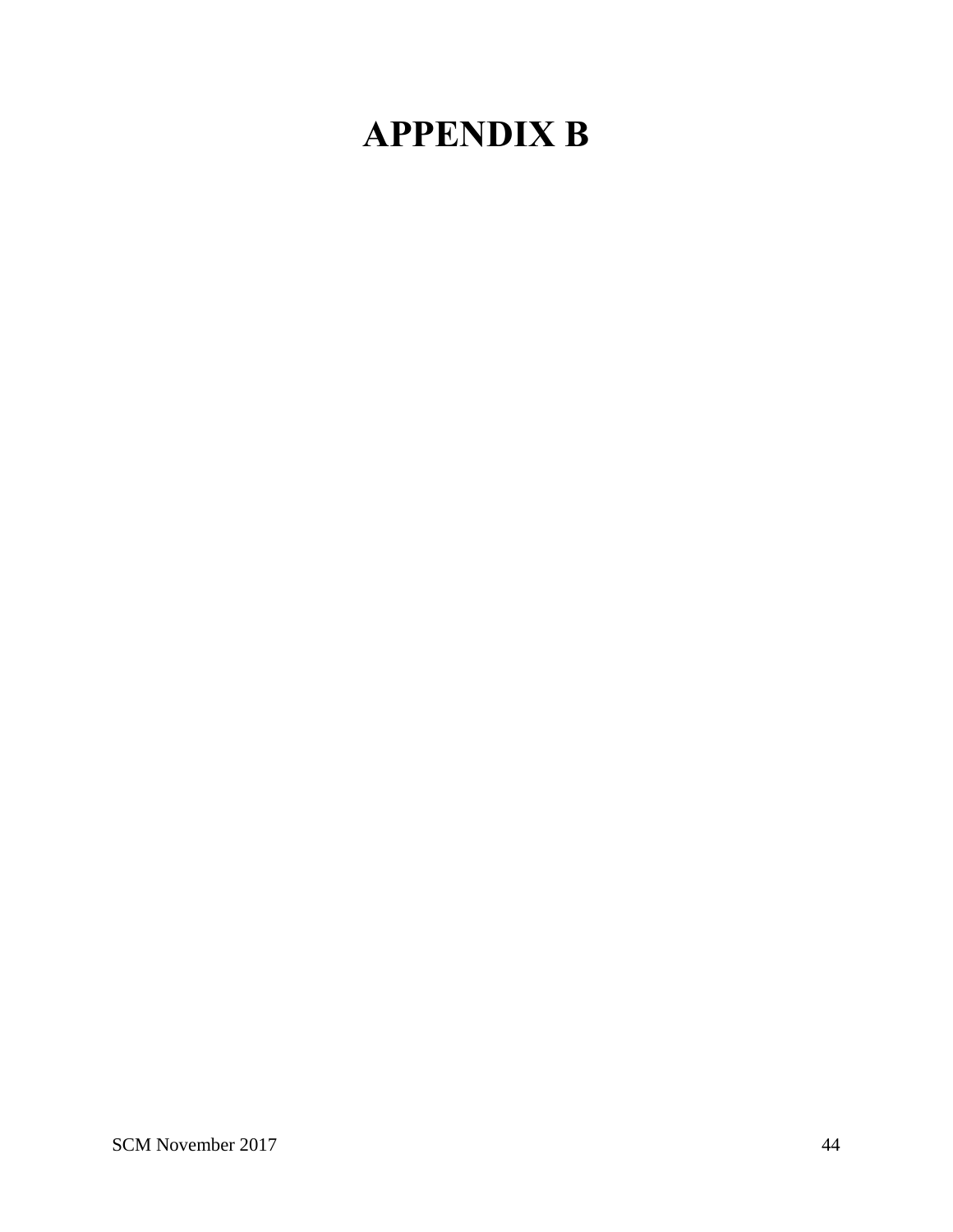#### **Visible Smoke Test Procedures for DIESEL powered vehicles:**

#### Step 1 - Vehicle Preparation

- Check that there are no obvious safety hazards (abnormal engine noise, overheating, leaking fluids, etc.). Inspectors may reject a vehicle that is unsafe to test.
- Place the transmission in "Neutral" or "Park," with the parking brake on and/or wheel chocks in place.
- Turn off all accessories (including air conditioning).
- Ensure the vehicle is at normal operating temperature.
- Position the vehicle to ensure there are no drafts that can disturb the exhaust plume.
- Ensure there is nothing in the shop environment, such as equipment or tool boxes, which prevents the inspector from clearly observing the exhaust plume. In general, this will require clearing the line-of-sight as much as 15 feet from the tailpipe(s).

#### Step 2 - Test Preparation and Vehicle Familiarization

- Use any means necessary to enable observation of the vehicle's exhaust plume, including but not limited to, adjusting the seat and mirror positions.
- **Do not** check for smoke during the first BAR Snap Test. Any visible smoke observed during the first BAR Snap Test shall not result in a failure.

Step 3 - Perform the Idle Test

- Have the engine running at idle and go to the vehicle's tailpipe.
- Perform the Idle Test:
	- **Diesel** the idle test shall be performed at the appropriate OIS prompt.
- Observe the tailpipe(s) exhaust plume of the vehicle for 10 seconds.

#### Step 4 - Perform the Crankcase (PCV) Test

- After performing the Idle Test (Step 3), continue to leave the vehicle's engine running at idle and go to the vehicle engine compartment. Open the hood to the engine compartment and determine whether any smoke is coming from the crankcase (PCV) system.
- Observe the vehicle's crankcase system for 10 seconds.

#### *Note: do not perform this test on vehicles originally equipped with an open crankcase.*

#### Step 5 - Complete the BAR Snap Test

- Perform the first of three BAR Snap Tests:
- Ensure the vehicle's engine RPM falls between 2,000 and 3,000 while performing the first BAR Snap Test. If it does not, you can do one of the following:
	- Press-and-release the accelerator pedal more quickly or more slowly as needed to stay within the designated RPM range; or
	- Quickly press the pedal only part way to the floor before releasing it.
- Continue to leave the vehicle's engine running at idle.
- Perform the final two BAR Snap Tests.
- Perform the second BAR Snap Test while watching for visible smoke.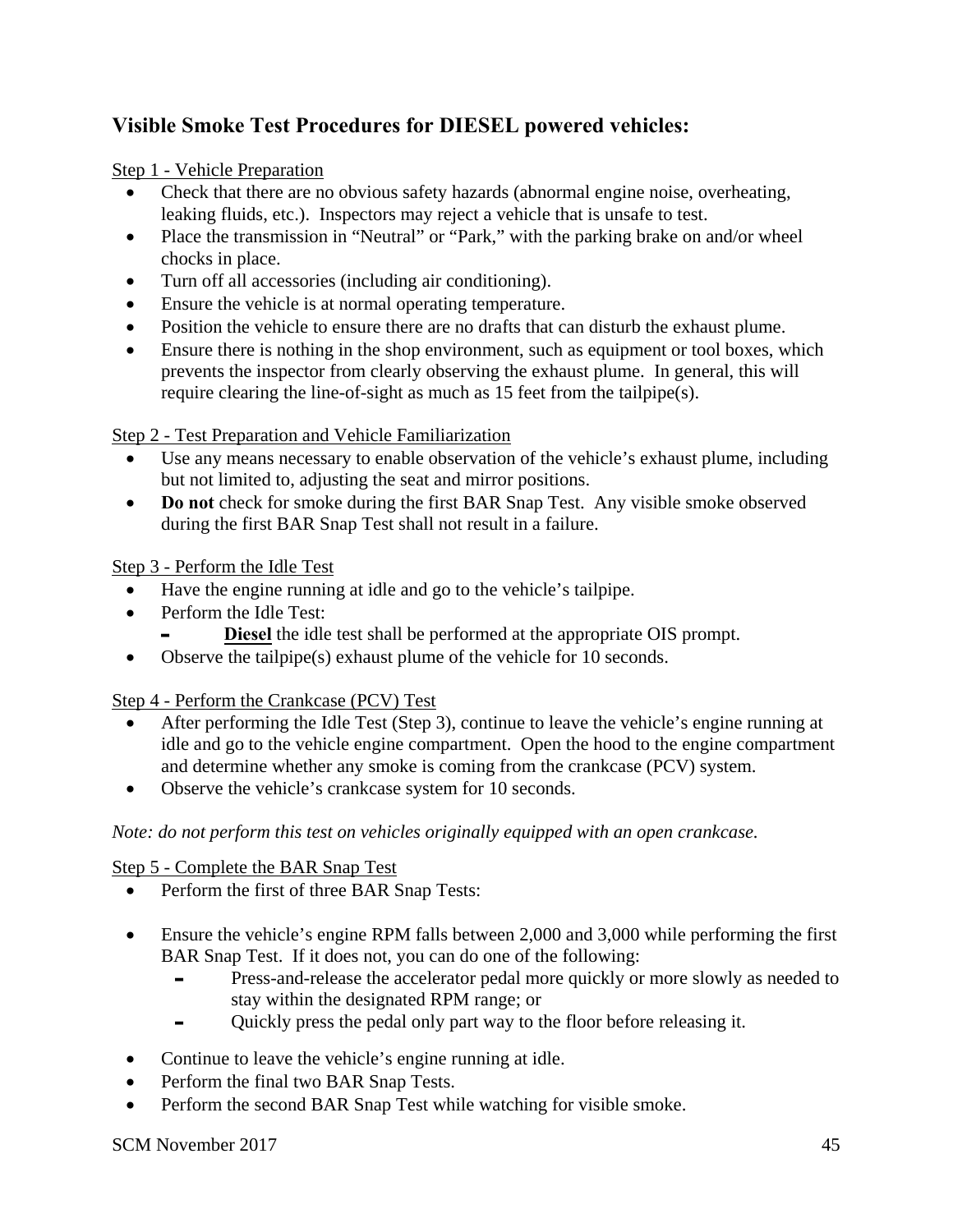- Return the engine to idle, and wait for at least 3 seconds to allow the engine to stabilize.
- Perform the third (and final) BAR Snap Test while watching for visible smoke.

#### Step 6 - PASS/FAIL Determination

- PASS the vehicle for the Visible Smoke Test portion of the Smog Check inspection if the vehicle does not emit smoke during the Idle Test, Crankcase Test, and both of the final two BAR Snap Tests.
- FAIL the vehicle if:
- There is any visible smoke observed during the Idle Test;
- OR there is any visible smoke coming from the crankcase (PCV) system;
- OR there is:
- Diesel a visible smoke plume observed 5 to 15 feet from the tailpipe(s) that lingers for more than 3 seconds on either of the final two BAR Snap Tests.
- Smoke from any area other than the vehicle's tailpipe(s) or crankcase (PCV) system, regardless of the cause, does not constitute a failure of the Visible Smoke Test.
- No vehicle shall be failed for condensation or steam.

#### Step 7 – Enter the Test Results into the OIS

- Results must be entered at the "Enter Result of the Exhaust System Smoke Check" and "Enter Result of the Crankcase System Smoke Check" OIS prompts.
- For vehicles that pass a portion of the Visible Smoke Test, enter "P" (Pass) at the appropriate prompt.
- For vehicles that fail a portion of the Visible Smoke Test, enter "F" (Defective) at the appropriate prompt.

#### Step 8 - Documentation Provided to the Customer

If the vehicle fails the Visible Smoke Test, the inspector shall:

- Document the failure on both the customer's and station's copy of the Vehicle Inspection Report (VIR) in the "Other Emission Related Components" section. Make a clear notation on the VIR, such as "Failed Visible Smoke Test". Document what portion of the Visible Smoke Test the vehicle failed, such as "Crankcase Smoke," "Idle Smoke," and/or "BAR Snap Smoke."
- Document the failure on the customer's invoice with "Failed Visible Smoke Test". Document what portion of the Visible Smoke Test the vehicle failed, such as "Crankcase Smoke," "Idle Smoke," or "BAR Snap Smoke."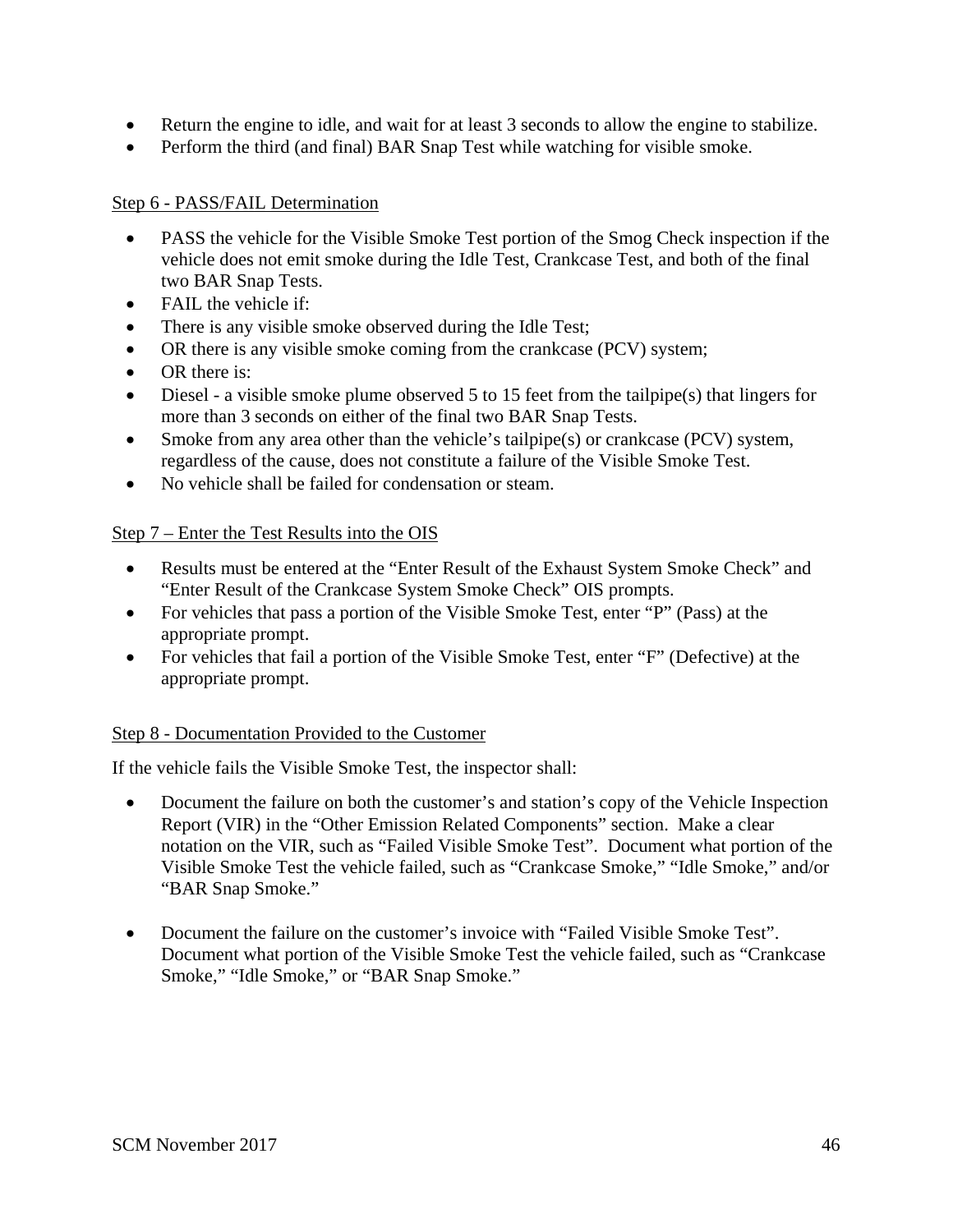# <span id="page-48-0"></span>**APPENDIX C**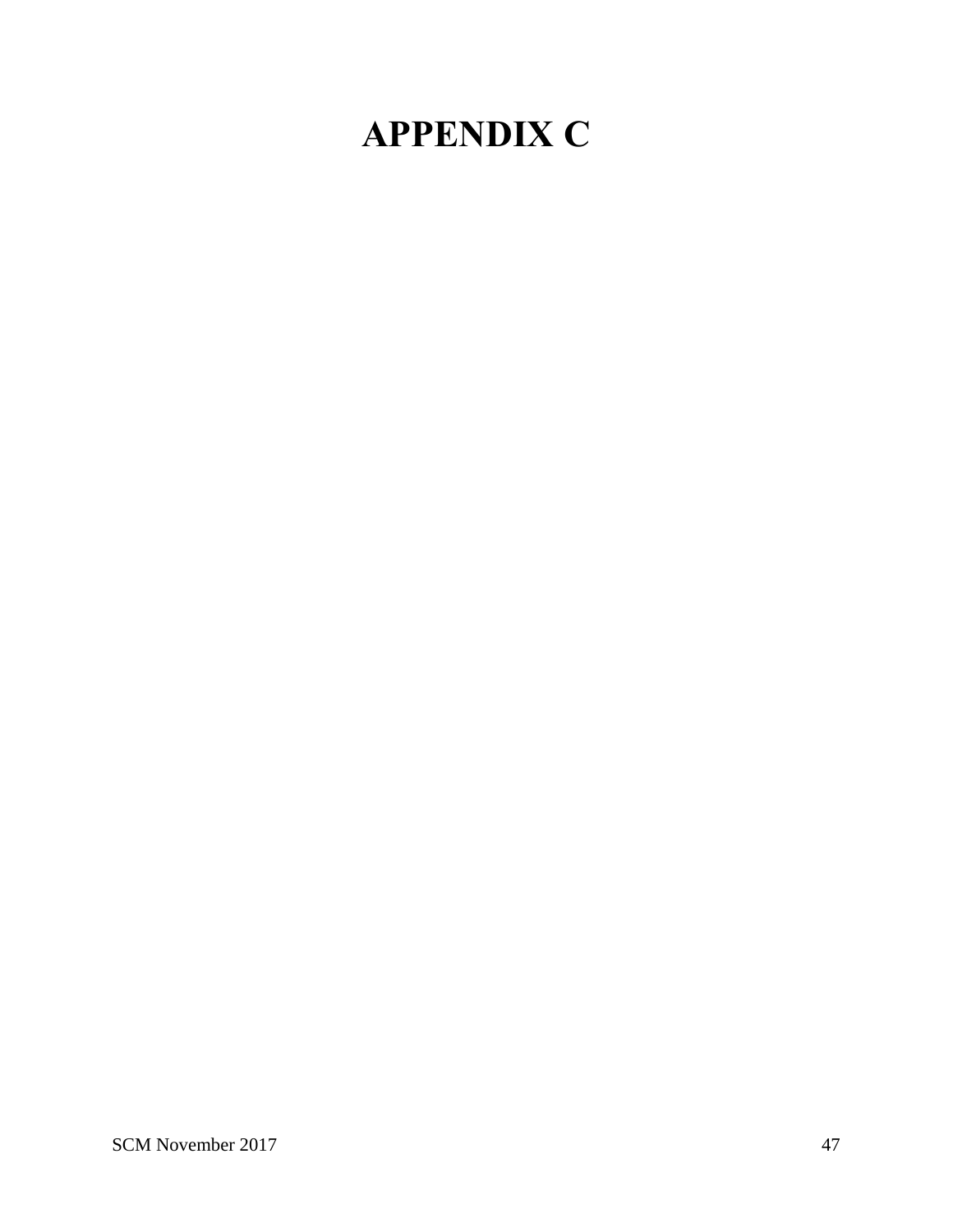#### **Aftermarket Parts Verification Requirements**

As part of the Smog Check inspection, inspectors shall verify whether an exemption issued by the California Air Resources Board (ARB) is required for modified or add-on parts affecting emissions that have been installed on the vehicle undergoing inspection.

California Vehicle Code Section 27156, in part, prohibits modifications to emission control devices or systems without an exemption from ARB. This means aftermarket parts that modify or affect the original emission controls must be exempted through an ARB Executive Order (EO). In general, Modified Parts and Add-on Parts require an EO exemption, while Replacement Parts and Consolidated Parts do not require an exemption. For more information, see the definitions at the end of this appendix.

The Aftermarket Parts Verification table on the next page identifies which parts and emission control changes do and do not require verification of whether an applicable Executive Order is in effect. For the purpose of a Smog Check inspection, inspectors are only required to verify the EO as listed in this table. Any add-on or modified part not otherwise addressed on this table must have an EO and be verified during inspection. This document is not intended for manufacturers, distributors, or dealers of aftermarket parts.

Refer to any of the following for more information regarding ARB Executive Orders (EO):

- Part manufacturer's catalog
- ARB's Aftermarket Parts webpage, which can be found by searching ARB's website at [http://www.arb.ca.gov](http://www.arb.ca.gov/)
- Call ARB at  $(800)$  242-4450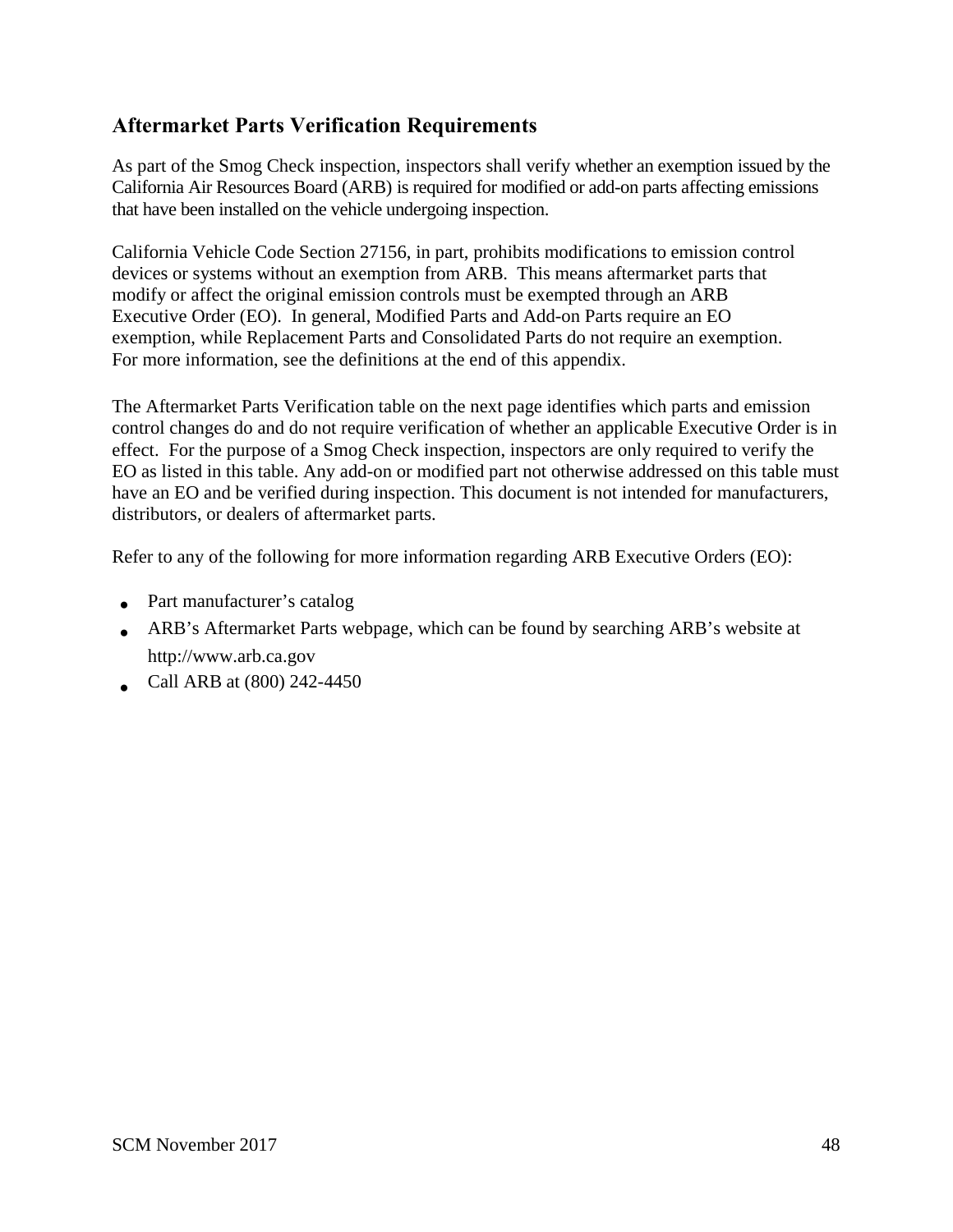| <b>Emission</b>      |                                                                                                                                     | <b>Requires</b><br><b>Verification of EO</b> |               |  |
|----------------------|-------------------------------------------------------------------------------------------------------------------------------------|----------------------------------------------|---------------|--|
| <b>Control</b>       | <b>Aftermarket Parts Verification</b>                                                                                               | <b>During Inspection</b>                     |               |  |
| <b>System</b>        | <b>Add-on / Modified Part(s) / ECS Changes</b>                                                                                      | Gasoline <sup>1</sup>                        | <b>Diesel</b> |  |
|                      | Air Cleaner / Assembly - 1995 model-year and older without Thermostatic Air                                                         |                                              |               |  |
|                      | Cleaner. Changes are acceptable provided all required emission controls are                                                         |                                              |               |  |
|                      | connected.<br>Air Cleaner / Assembly - 1996 model-year and newer and all years equipped with                                        |                                              |               |  |
|                      | Thermostatic Air Cleaner                                                                                                            | ✓                                            |               |  |
| <b>Air Induction</b> | <b>Air Flow Sensor</b>                                                                                                              | $\checkmark$                                 | ✓             |  |
|                      | <b>Intake Manifold<sup>2</sup></b> – including diesel air horn or elbow                                                             |                                              |               |  |
|                      | Intercooler - Equipped with the original equipment turbocharger / supercharger                                                      |                                              | ✓             |  |
|                      | Turbocharger/Supercharger - Wastegate, pulleys, etc.                                                                                | $\checkmark$                                 |               |  |
|                      | Variable or Alternate Tuning Devices - "Modules," "Chips," "PROMs" "Tuners,"                                                        |                                              |               |  |
| Computer             | "Pods," or any device that modifies or conditions ECU inputs or outputs. Including, but not                                         | ✓                                            |               |  |
| Management           | limited to, devices that plug into the ECU, wiring harness, or the OBD connector. (DLC                                              |                                              |               |  |
|                      | plug-in telemetry or read-only devices are allowed without EO).                                                                     |                                              |               |  |
|                      | <b>Air Injection Rails - Minor configuration changes allowed</b>                                                                    |                                              |               |  |
|                      | EGR system modifications. (Aftermarket replacements do not require EO).                                                             | ✓                                            | ✓             |  |
|                      | <b>Diesel Engine Exhaust Brake</b><br><b>After-treatment Control(s)</b> – Catalyst <sup>3</sup> , Diesel Particulate filters (DPF), |                                              |               |  |
| <b>Exhaust</b>       | sensors( $O_2$ , NO <sub>x</sub> , pressure, temp.), Diesel Exhaust Fluid (DEF) system, etc.                                        | $\checkmark$                                 | ✓             |  |
|                      | Customized Exhaust on vehicles without after-treatment components, or installed                                                     |                                              |               |  |
|                      | after last required "Cat-Back" - Crossover pipes, Oversized pipes, etc.                                                             |                                              |               |  |
|                      | Customized Exhaust before last required after-treatment component - Header <sup>5</sup>                                             | $\checkmark$                                 |               |  |
|                      | Heat Risers, Oversized pipes, etc.                                                                                                  |                                              | ✓             |  |
|                      | Added or Alternative Fuel Kits - Nitrous, propane, methanol, hydrogen, natural gas<br>$Biodiesel^4, etc.$                           | ✓                                            | ✓             |  |
|                      | Carburetor - Changes not originally offered for the specific vehicle application, i.e.                                              | ✓                                            | ✓             |  |
|                      | changing: 2 to 4 barrel, 4 to 2 barrel, single to multiple carb, carb to fuel inj.                                                  |                                              |               |  |
|                      | Replacement carbs are okay when identified as such by the manufacturer.                                                             |                                              |               |  |
| Fuel                 | Carburetor Related- Choke Heat Stove for Headers, Under carburetor screen                                                           |                                              |               |  |
|                      | Fuel System- Adjustable fuel pressure regulators, Injectors, Injection pump.                                                        | $\checkmark$                                 | $\checkmark$  |  |
|                      | Fuel System- Diesel Lift Pump, Fuel Filters, Separators, fuel line magnets                                                          |                                              |               |  |
|                      | Fuel Tank(s) - Additional, Oversized                                                                                                | $\checkmark$                                 |               |  |
|                      | Water Injection - Vapor / Steam                                                                                                     |                                              |               |  |
| <b>Ignition</b>      | <b>Ignition Bridge</b>                                                                                                              |                                              |               |  |
| (Gasoline)           | Ignition System Modification - Performance distributors, control modifications, etc.                                                | $\checkmark$                                 |               |  |
|                      | <b>Air Conditioner Cut-Out</b>                                                                                                      |                                              |               |  |
|                      | Anti-theft System - Primary ignition changes including engine start / stop controls                                                 |                                              |               |  |
|                      | Camshaft - Performance camshafts, adjustable gears, etc.                                                                            | $\checkmark$                                 | ✓             |  |
|                      | Engine Modifications - Performance kits, cylinder head swaps, etc.                                                                  | ✓                                            | ✓             |  |
| Other                | Governor                                                                                                                            |                                              |               |  |
|                      | Hybrid Battery Enhancements-Plug-in charger kits, added batteries, etc.                                                             |                                              |               |  |
|                      | Hose(s) - Minor configuration changes are acceptable.                                                                               |                                              |               |  |
|                      | Universal replacement hose in place of preformed hose, etc.                                                                         |                                              |               |  |
|                      | Oil Separator / Filter - Crankcase gas filter                                                                                       |                                              |               |  |
|                      | Throttle lockout system                                                                                                             |                                              |               |  |
|                      | 1) Includes Hybrid Powered Vehicles<br>2) See Intake Manifolds in this Appendix for more information.                               |                                              |               |  |

3) See Catalytic Converters in this Appendix for more information.

4) See Biodiesel in this Appendix for more information.

5) Be aware that some vehicles are factory equipped with tubular exhaust manifolds that appear similar to aftermarket headers. Note: Any add-on or modified part not otherwise addressed in this table must have an EO and be verified during inspection.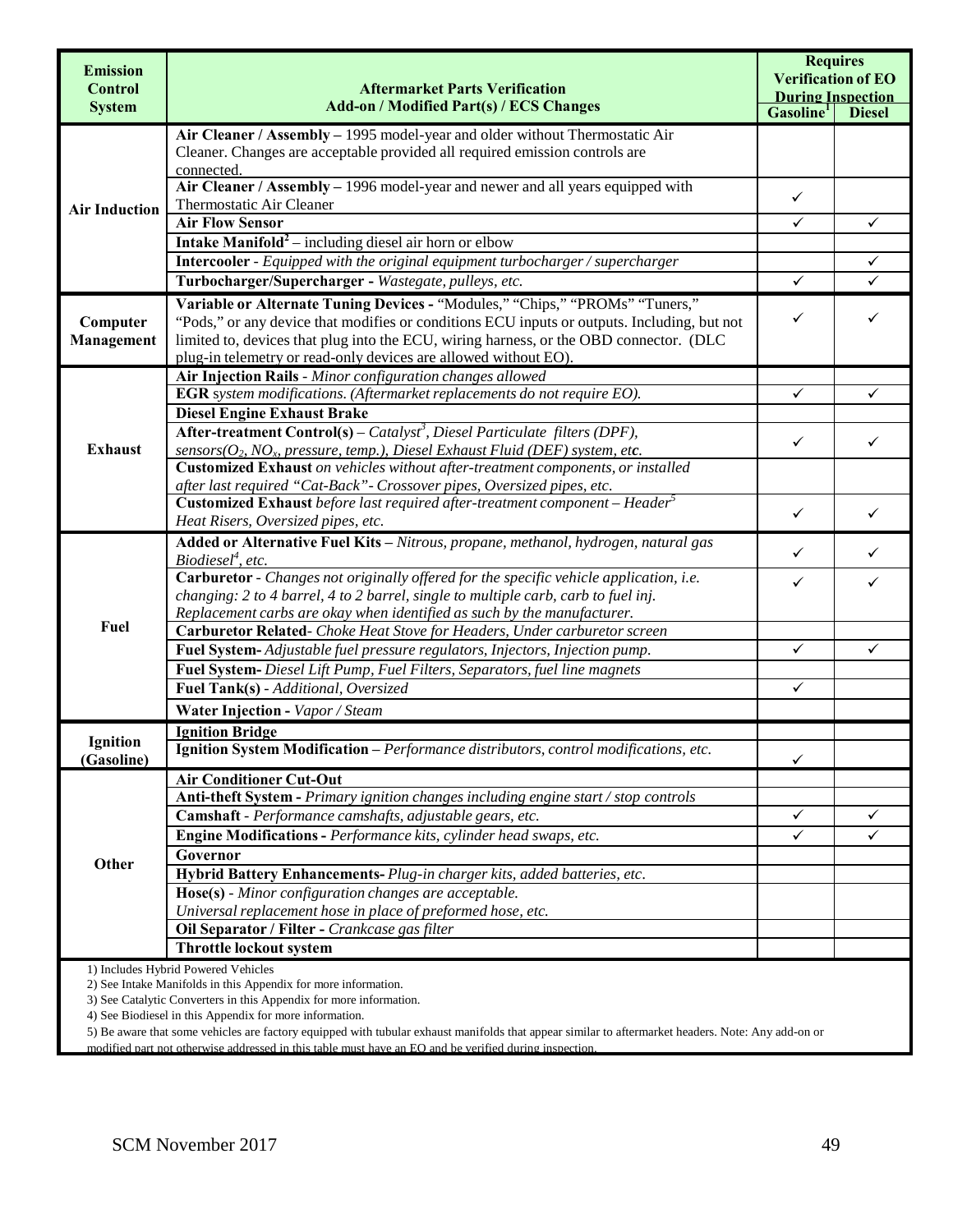#### **Emission Systems Inspection Details**

#### **Bio Diesel Conversion Kits**

For the purposes of a Smog Check inspection, biodiesel kits installed on 1998-2003 model year vehicles are acceptable without an ARB EO exemption. ARB EO exemption is required for 2004 and newer vehicles.

#### **Catalytic Converters**

Smog Check Inspectors must check that all required catalytic converters (CATs) are present and appear to be properly installed. This includes making sure there are the correct number of CATs, that they are installed in the original location(s), and that they have no tampers or defects. A change in the number of converters is only acceptable when it is allowed pursuant to an EO exemption.

Since January 1, 2009, ARB has required that all aftermarket catalytic converters installed in California bear an EO number. If an EO number is not present and/or the wrong converter(s) is installed, the vehicle shall fail the catalyst visual inspection.

**For OBDII Equipped Vehicles**, inspectors shall use the EO number and corresponding part number to verify the part is approved for use on that specific vehicle configuration (e.g., year, make, model, engine, GVWR, fuel type, etc.). To conduct this verification, inspectors must check the ARB EO Aftermarket Catalytic Converter Database located on the ARB Web site. Each EO contains a catalog listing the applicable vehicles.

**For Pre-OBDII Vehicles**, inspectors shall use the EO number to verify the CAT falls within the correct vehicle category- PC-1, PC-2, T-1, T-2. Refer to ARB's Web site for a separate Pre-OBDII EO Listing containing the EO numbers and corresponding vehicle categories. Inspectors are not required to check specific vehicle application using the series or part numbers.

For older CATs without an EO label, use the general procedure described in the first paragraph above.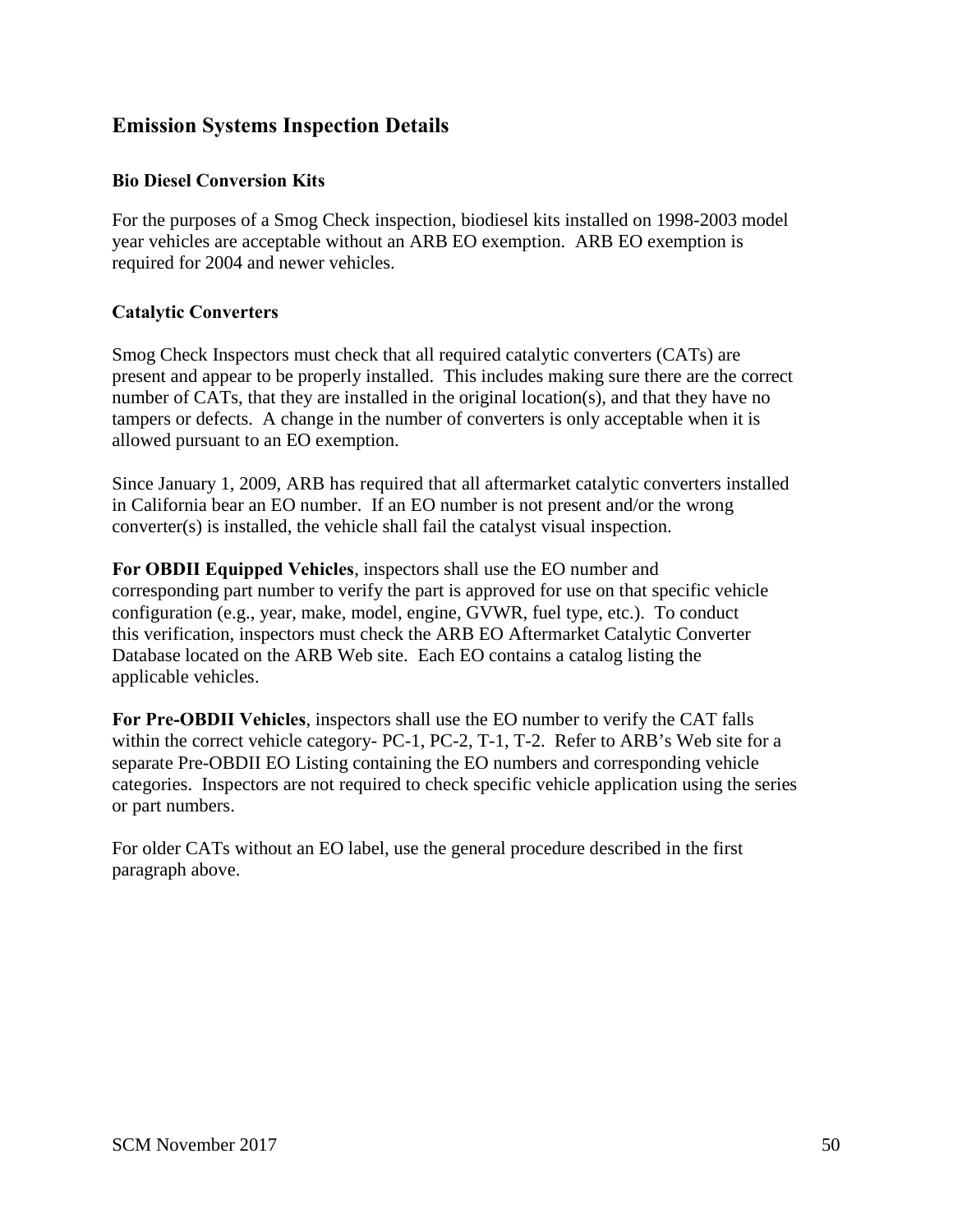#### **Catalytic Converters (continued)…**

The ARB EO Aftermarket Catalytic Converter Database, Pre-OBDII EO Listing, and the ARB Installer's Checklist for New Aftermarket Catalytic Converters are located on ARB's Aftermarket Parts webpage, which can be found by searching ARB's website at http://www.arb.ca.gov.

The catalyst label format is as follows:

#### D-XXX-XX YYYYYY ZZZZ

D-XXX-XX: This is the ARB EO number. YYYYYY: The manufacturer part number. ZZZZ: The date of manufacture. The first two digits indicate the month, and the last two the year.

#### **Intake Manifolds**

For the purposes of a Smog Check inspection, an aftermarket intake manifold that includes provisions for the original equipment emission controls (EGR, TAC, fuel injection, carburetor, thermal switches, heat stove, exhaust cross-over etc.) is acceptable, provided the manufacturer markets the manifold as a replacement for the factory original. The replacement manifold may be made of a different material than the original, for example aluminum instead of cast iron.